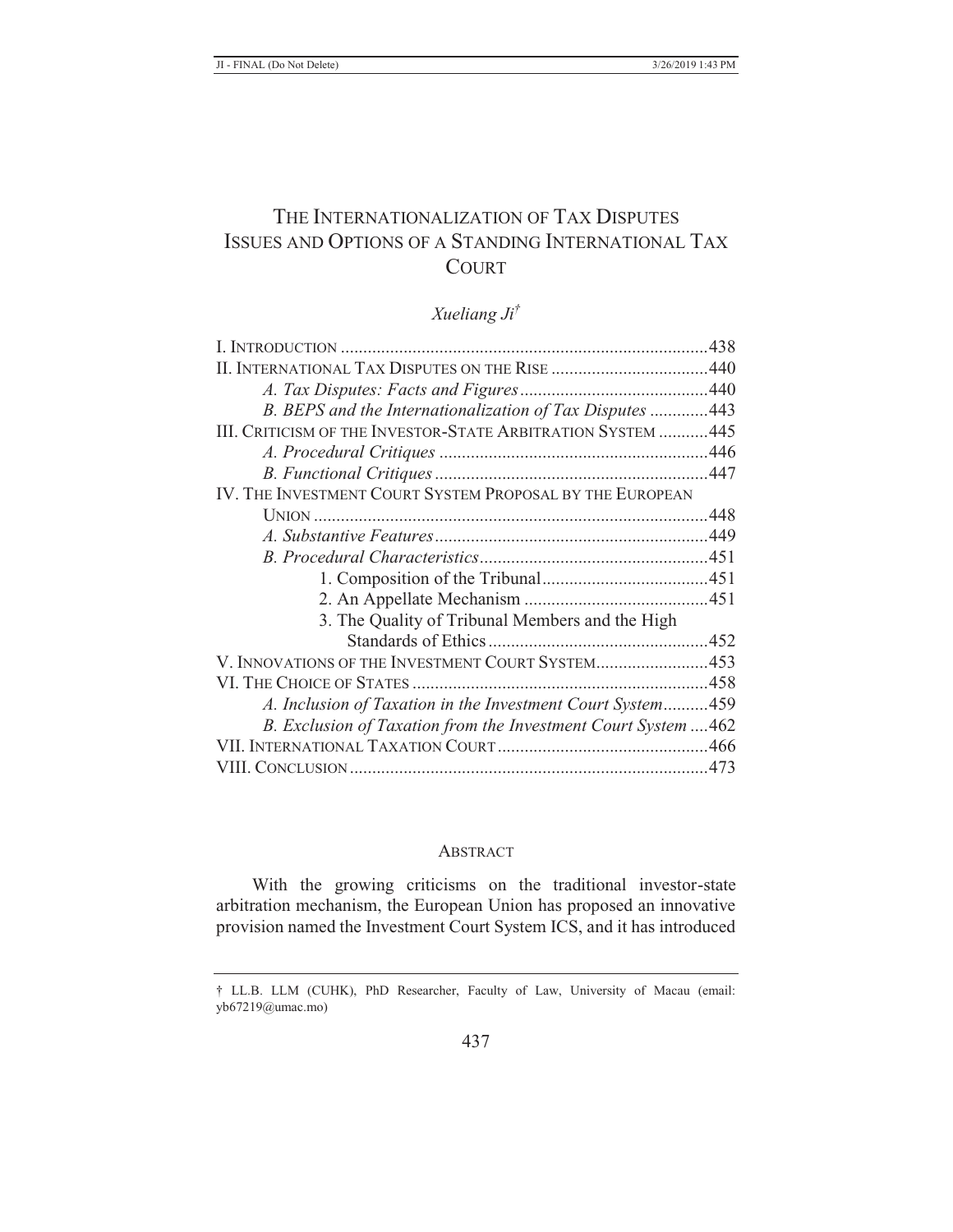it in some significant bilateral investment treaties, like Comprehensive Economic and Trade Agreement CETA and Transatlantic Trade and Investment Partnership TTIP. In the meantime, as taxation is a component of the investment polies, the protection of the rights enjoyed by the foreign taxpayers matters as well. However, the current tax related dispute settlement methods also have several defects. This article attempts to incorporate the ICS in resolving tax related disputes and taking it one step further: creating an international taxation court. With the analysis of the merits of ICS, the international taxation court in addition to the advantages of ICS can have a promising future.

#### I. INTRODUCTION

Foreign investment is an important resource for economic development in both developed and developing nations, and it is being encouraged to attract as much foreign investment as much as possible.<sup>1</sup> For example, there is a growing number of special economic zones ("SEZs") established in not only the surrounding coastal areas of China, but in the inland places of mainland China.<sup>2</sup> The construction of these areas is aimed at attracting as much foreign investment as possible. With the increasing amount of the foreign direct investment ("FDI"), various disputes arise at the same time. There are around three thousand international investment agreements ("IIAs") which contain a chapter on investment protection.<sup>3</sup> Although there are many who support investorstate dispute settlement ("ISDS") in the resolution of investment disputes, the criticisms are increasing rapidly. The critiques concern mainly the procedural area and the functional area. Faced up with the criticisms, the European Union ("EU") has proposed an innovative dispute resolution mechanism which is called the Investment Court System ("ICS").

<sup>1</sup> *See generally* Miguel-Ángel Michinel Álvarez, *Inversiones Extranjeras y Sostenibilidad*, 10 ANUARIO ESPANOL DERECHO INT'L PRIV. 2010, at 319.

<sup>2</sup> *See* Koel RoyChoudhury, *Special Economic Zones in China*, SIES J. MGMT., Aug. 2010, at 114, 115; *see also* Julien Chaisse & Mitsuo Matsushita, *China's 'Belt and Road' Initiative: Mapping the World Trade Normative and Strategic Implications,* 52 J. WORLD TRADE 163, 169 (2018).

<sup>3</sup> Gabrielle Kaufmann-Kohler & Michele Potestà, *Can the Mauritius Convention Serve as a Model for the Reform of Investor-State Arbitration in Connection with the Introduction of a Permanent Investment Tribunal or an Appeal Mechanism?*, U.N. COMM'N ON INT'L TRADE L. 6 (June 3, 2016), http://www.uncitral.org/pdf/english/CIDS\_Research\_Paper\_Mauritius.pdf; *see also* Julien Chaisse, *The Shifting Tectonics of International Investment Law-Structure and Dynamics of Rules and Arbitration on Foreign Investment in the Asia-Pacific Region,* 47 GEO. WASH. INT'L L. REV. 563, 565 (2015); Julien Chaisse & Christian Bellak, *Navigating the Expanding Universe of International Treaties on Foreign Investments: Creation and Use of a Critical Index*, 18 J. INT'L ECON. L. 79 (2015).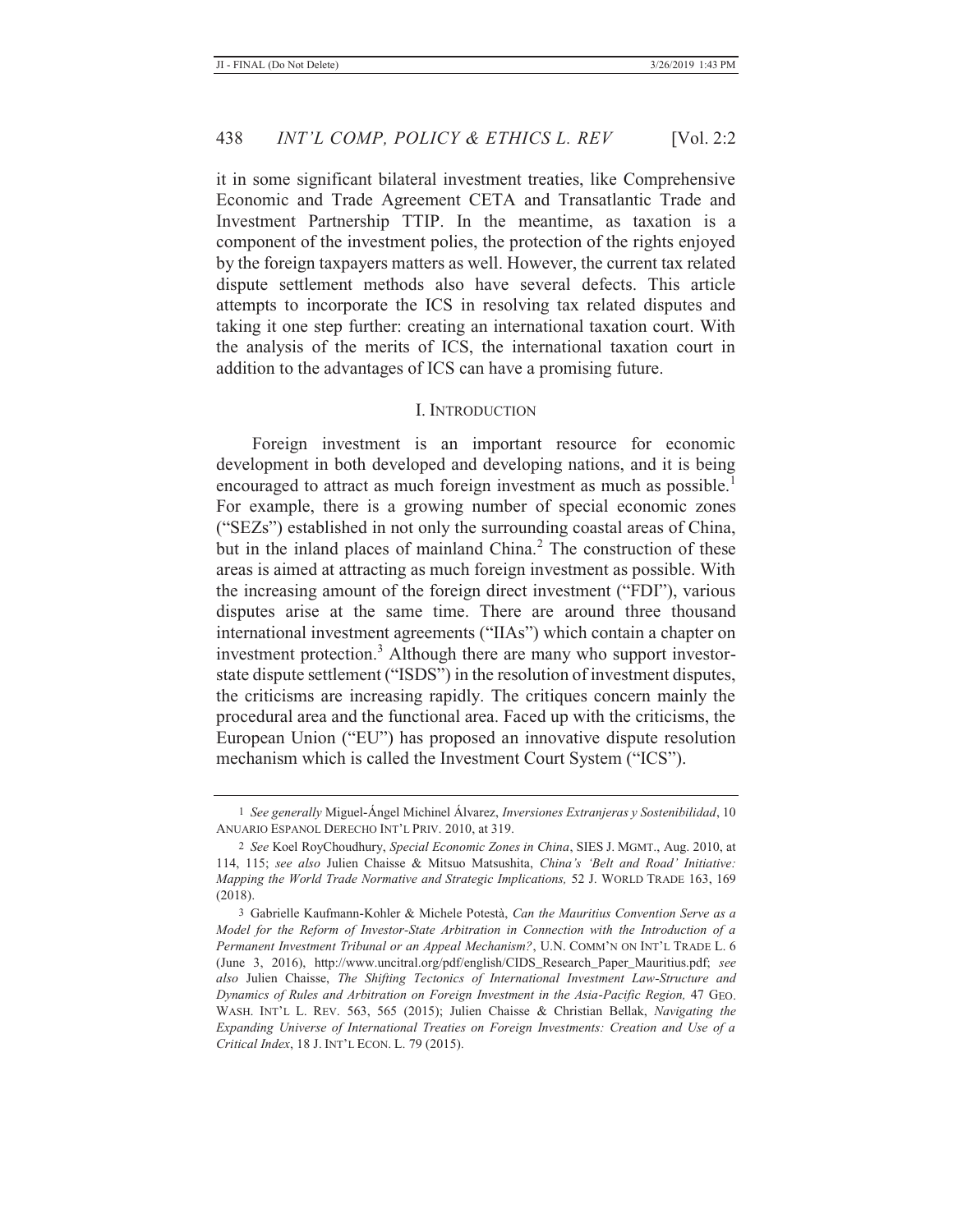Meanwhile, taxation is very significant for the a state, like GDP.<sup>4</sup> For instance, based on the taxation report of 2016 issued by the Ministry of Finance of the People's Republic of China, the financial income is around sixteen trillion yuan, while the income of taxation is about thirteen trillion.<sup>5</sup> In developed countries, like the United States, taxation mainly comes from personal income taxation.<sup>6</sup> On the contrary, developing countries like China are focused more on taxation from corporations and enterprises.<sup>7</sup> Increased taxation, may however, lead to more disputes, and the dispute resolution methods are essential when tax related disputes arise. The latest article published by the Organisation for Economic Cooperation and Development OECD points out that weak investment has contributed to low productivity growth by illustrating that annual global FDI inflows were down over eighteen percent into the non-OECD countries, while there was a six percent increase in inflows into the OECD countries.<sup>8</sup> It is partly because OECD countries have initiated many measures to provide a predictable and stable investment environment, and to attract FDI, including the mandatory arbitration mechanism in resolving tax related disputes.<sup>9</sup>

However, while the MAP process is the main dispute resolution method in tax related disputes in the bilateral tax treaties, inefficiency problems have ensued and many countries, including BRICS, want to improve its efficiency.<sup>10</sup> Although on October 5, 2015, the OECD released its final report on improving the effectiveness of dispute resolution mechanisms under its Action Plan on Base Erosion and Profit Shifting ("BEPS").<sup>11</sup> Based on the Multilateral Convention on the Implementation of Tax Treaty Related Measures to Prevent Base Erosion and Profit Shifting (the "Convention"), reached and signed in 2017,

en.pdf?itemId=/content/book/9789264241633-en&mimeType=application/pdf.

<sup>4</sup> Oren Penn et al., *Session 5: Tax Regimes in Other High GDP Countries*, TAX MAG., June 2008, at 87.

<sup>5</sup> *2016 Fiscal Revenue and Expenditure,* MINISTRY OF FINANCE OF CHINA (Jan. 23, 2017), http://gks.mof.gov.cn/zhengfuxinxi/tongjishuju/201701/t20170123\_2526014.html.

<sup>6</sup> *See* Irene Burgers & Irma Mosquera, *Corporate Taxation and BEPS: A Fair Slice for Developing Countries?*, 10 ERASMUS L. REV. 29, 41 (2017).

<sup>7</sup> *See id*. at 41-45.

<sup>8</sup> *See* OECD Secretary-General, *FDI in Figures*, ORG. FOR ECON. CO-OPERATION & DEV. 1, 2 (Apr. 2017), http://www.oecd.org/corporate/FDI-in-Figures-April-2017.pdf.

<sup>9</sup> *See generally id.*

<sup>10</sup> Maira de Melo Viera, *The Regulation of Tax Matters in Bilateral Investment Treaties: A Dispute Resolution Perspective,* 8 DISP. RESOL. INT'L 63, 76 (2014).

<sup>11</sup> ORG. FOR ECON. CO-OPERATION & DEV. [OECD], MAKING DISPUTE RESOLUTION MECHANISMS MORE EFFECTIVE, ACTION 14 – 2015 FINAL REPORT 1, 9 (Oct. 5, 2015), http://www.oecd-ilibrary.org/deliver/9789264241633-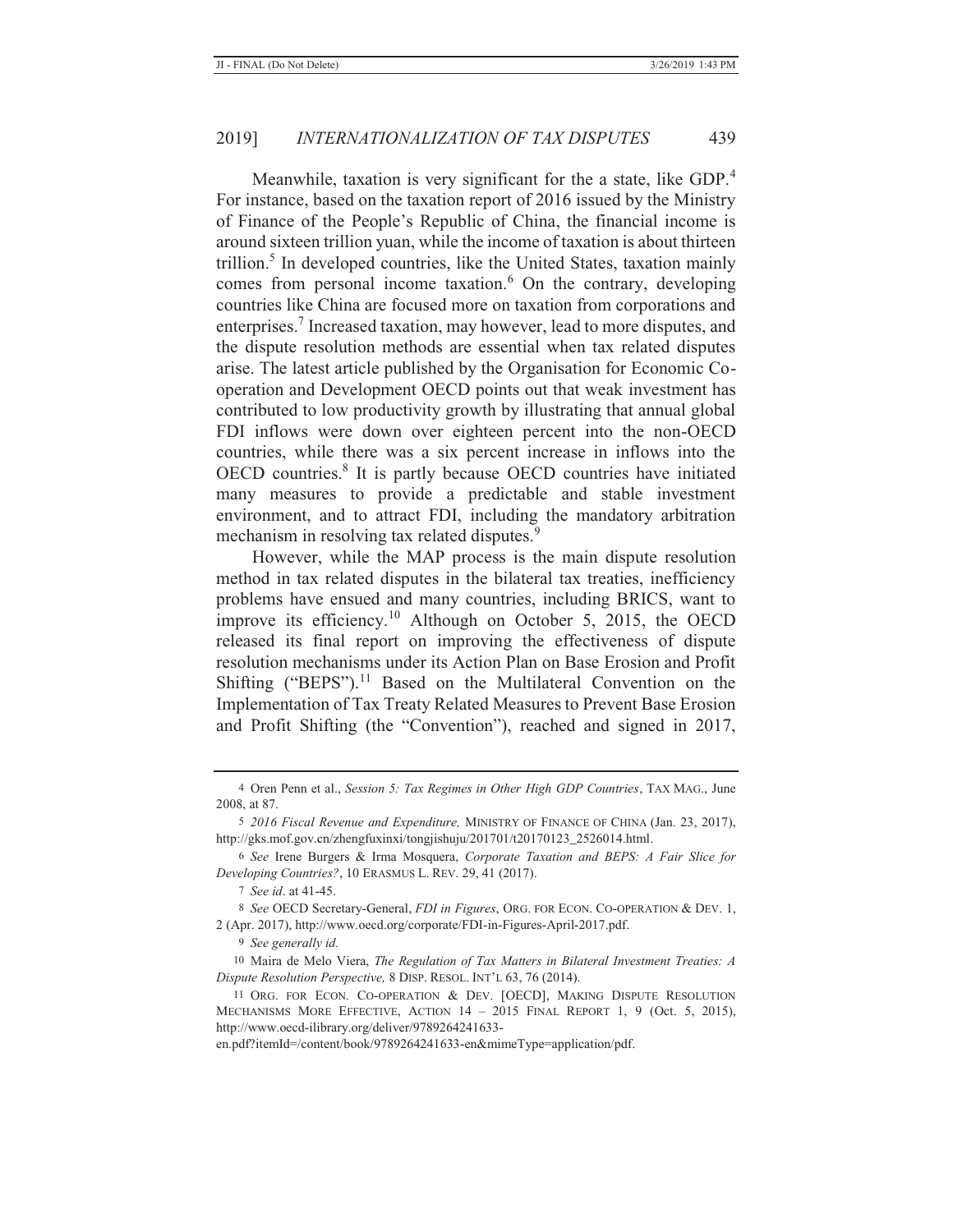mandatory arbitration clauses are regulated.<sup>12</sup> Countries that sign the Convention can make reservations referring to this clause in their respective bilateral tax treaties.<sup>13</sup> What's worse, the mandatory binding arbitration in tax matters has not been accepted by many states around the world.14

Through the introduction of the ICS and the analysis of the defects contained in the current tax related dispute resolution mechanisms, the objective of this Article is to propose a totally new dispute resolution method in tax matters: an international taxation court. In order to demonstrate this thesis, the Article approaches the analysis in six parts. Part II states the criticism presented in relation to the current ISDS system; Part III introduces the ICS proposed by the EU; Part IV analyzes the promising innovations contained in the ICS proposal; Part V emphasizes the choices of the sovereign states when the ICS and taxation issues arises; and Part VI proposes the international taxation system and emphasizes the merits it has in improving the current tax related dispute resolution methods.

## II. INTERNATIONAL TAX DISPUTES ON THE RISE

#### *A. Tax Disputes: Facts and Figures*

At the end of 2013, there were 4,566 open OECD report on mutual agreement procedure ("MAPs") presented by the OECD member countries, representing a 12.1% increase in comparison to the 2012 reporting period.<sup>15</sup> The 2013 benchmark demonstrated a startling 94.1% increase in comparison to the  $2006$  reporting period.<sup>16</sup> Although MAP is increasingly accepted by the states, it is not an effective dispute resolution mechanism in tax matters. Some experts believe that "MAP is the ideal win-win platform to effectively resolve treaty-related disputes between two countries[;] [h]owever, MAP does not always work effectively, because any party in the dispute could block the MAP unilaterally."<sup>17</sup> Back in 1984, the OECD Committee on Fiscal Affairs ("CFA"),

<sup>12</sup> Multilateral Convention to Implement of Tax Treaty Related Measures to Prevent Base Erosion and Profit Shifting, June 7, 2017, OECD Doc. OECD/LEGAL/0432.

<sup>13</sup> *See id*. at 31-32.

<sup>14</sup> Michelle Markham, *Mandatory Binding Arbitration – Is This a Pathway to a More Efficient Map?*, ARB. INT'L, Dec. 2015, at 3.

<sup>15</sup> *See Mutual Agreement Procedure Statistics for 2013*, ORG. FOR ECON. COOP. & DEV., http://www.oecd.org/ctp/dispute/map-statistics-2013.htm (last visited Feb. 19, 2018).

<sup>16</sup> *Id.*

<sup>17</sup> Reuven S. Avi-Yonah & Haiyan Xu, *Evaluating BEPS: A Reconsideration of the Benefits Principle and Proposal for UN Oversight*, 6 HARV. BUS. L. REV. 185, 233 (2016).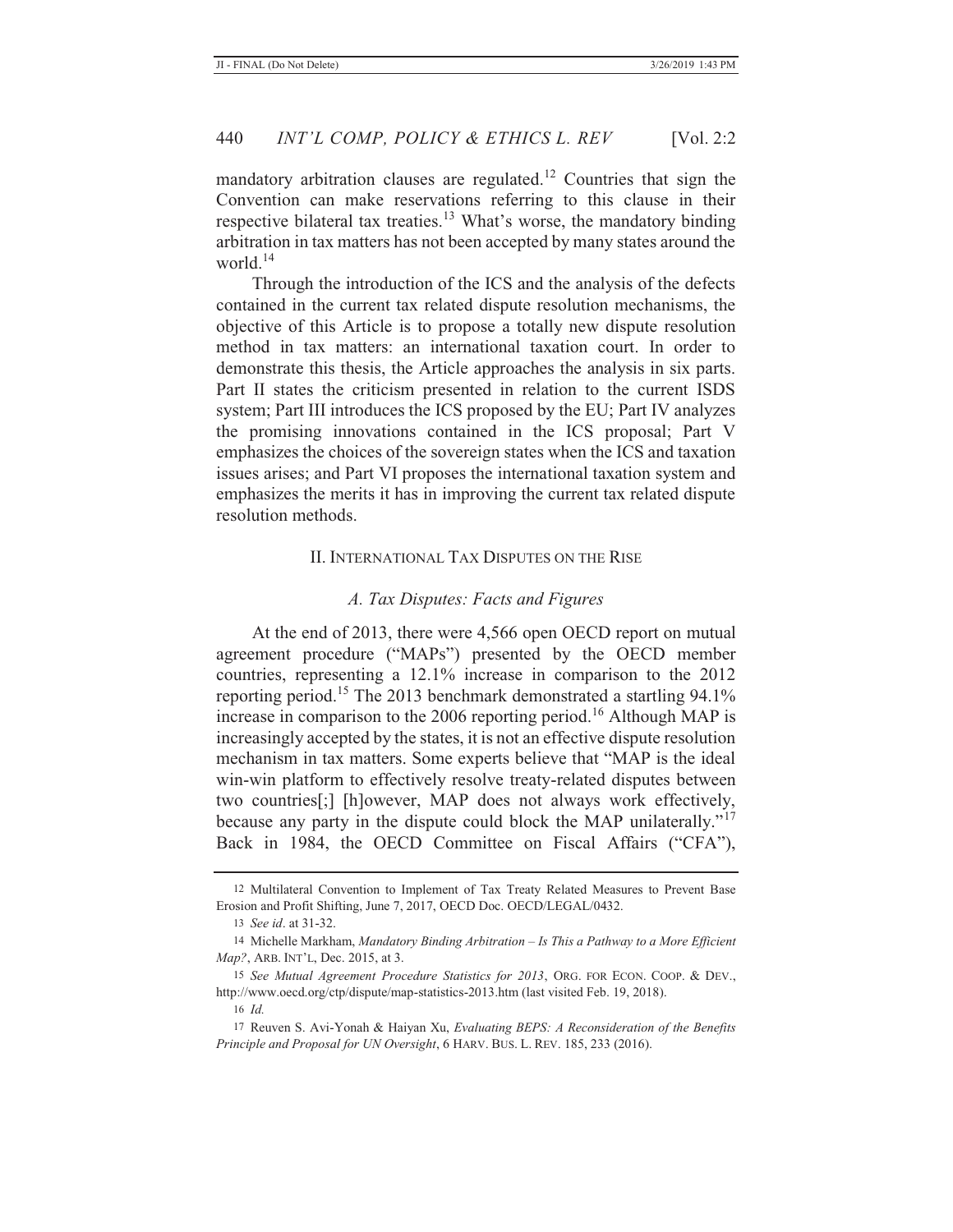examined the MAP and found "[o]verall, [multinational enterprises] consider that owing to the protracted nature of this procedure and the risks involved, most enterprises look at the mutual agreement procedure only as a last resort."18 It shows that states tend not to make use of MAP when facing disputes. The key reason lies in the fact that there is little trust in MAP. "In 2001 a Global Transfer Pricing Survey revealed that multinational enterprises had so little faith in the MAP, that they sought competent authority relief for double taxation in only 27% of presented cases, resulting in double taxation in over 70% of such situations."19 It should be noted that some of the "reasons for not seeking MAP relief included that the process was 'too expensive' or 'took too long.'"<sup>20</sup>

Article 25 of MAP contains the dispute resolution mechanism.<sup>21</sup> Article 25(1) states:

[W]here a person considers that the actions of one or both of the Contracting States result or will result to taxation not in accordance with the provisions of this Convention, he may, irrespective of the remedies provided by the domestic law of those States, present his case to either competent authority.<sup>22</sup>

The above clause can be seen as a form of progress, as foreign investors may enjoy more freedom in issuing their disputes. However, the MAP has encountered a growing number of criticisms. First, it does not function well in resolving tax related disputes. Some scholars says that "the purpose of a tax treaty is to avoid double taxation, in practice this result is not always achieved."23 Moreover, Article 25(2) of the Model Tax Convention requires the "competent authorities only . . . to 'endeavor' to resolve the case."<sup>24</sup> Further, "[t]here is no obligation for the two countries to reach [an] agreement effectively removing double taxation."<sup>25</sup> It means that no result is required. What's worse, competent

<sup>18</sup> OECD, TRANSFER PRICING AND MULTINATIONAL ENTERPRISES: THREE TAXATION ISSUES 18 (1984).

<sup>19</sup> Markham, supra note 14, at 4.

<sup>20</sup> *Id.* at 3.

<sup>21</sup> OECD, MODEL TAX CONVENTION ON INCOME AND CAPITAL: CONDENSED VERSION art. 25 (2017). [hereinafter OECD MODEL TAX CONVENTION].

<sup>22</sup> *Id.* art. 25(1).

<sup>23</sup> Marcus Desax & Marc Veit, *Arbitration of Tax Treaty Disputes: The OECD Proposal*, 23 ARB. INT'L 405, 409 (2007).

<sup>24</sup> *Id.*

<sup>25</sup> *Id.*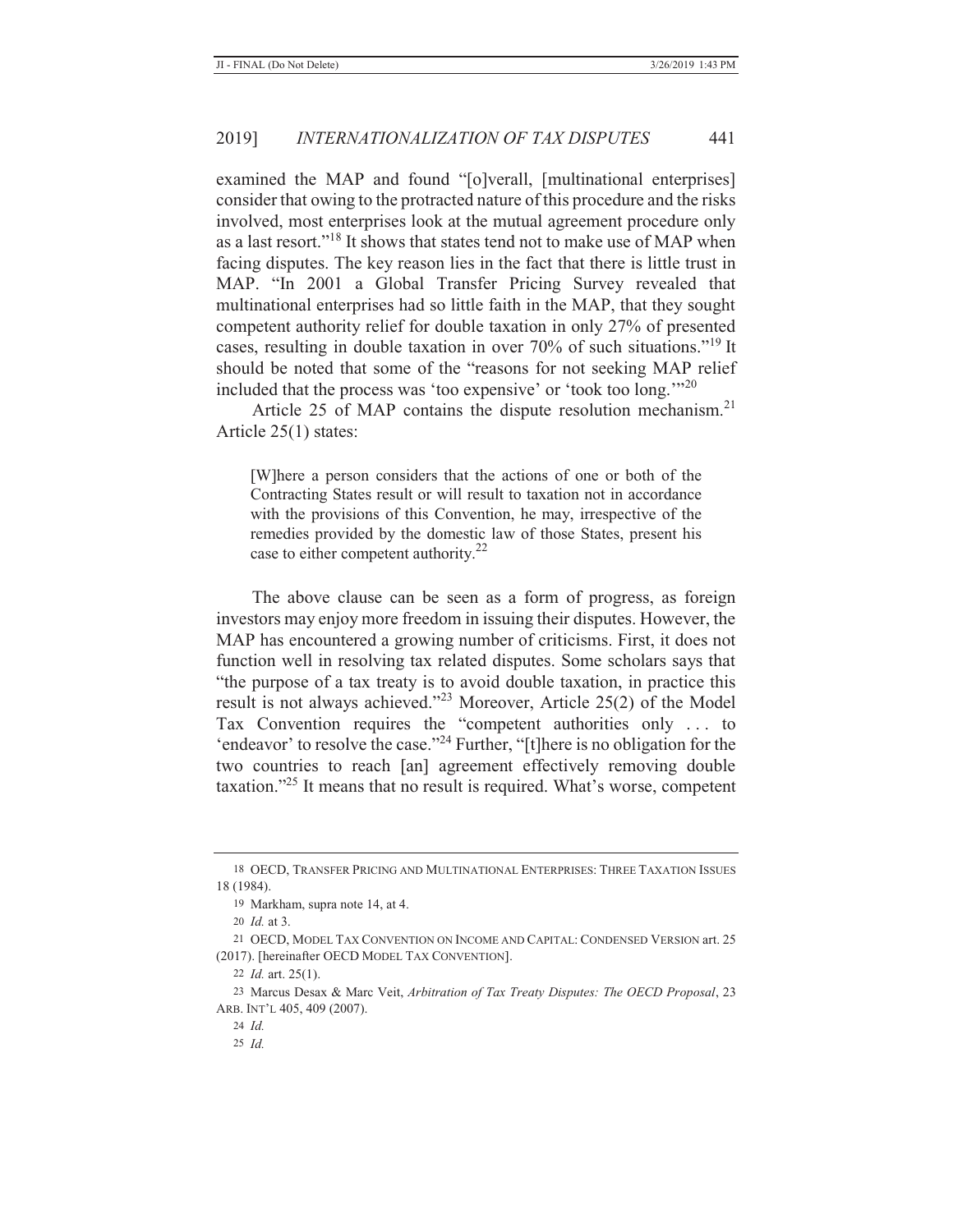authorities only consider the disputes from their perspectives, regardless of whether the foreign taxpayers are satisfied or not. It is said that

[a]lthough in practice, agreement is often reached, [and] in some situations the mutual agreement procedure is closed by an agreement to disagree: possibly because two competent authorities are afraid of creating a precedent detrimental to their respective economies or the amount in dispute is simply too large and the competent authorities are reluctant to forgo a substantial amount of revenue.<sup>26</sup>

The other criticisms come from taxpayers.<sup>27</sup> As stated above, the MAP requires time and money, which still may lead to unacceptable results.28 Secondly, in order to access MAP, taxpayers have to pay their taxes in advance.<sup> $29$ </sup> Lastly, there is a lack of transparency and taxpayers have little participation during the whole process.<sup>30</sup> In other words, the whole process is controlled by the competent authorities and taxpayers have no procedural rights. $31$  This creates a lack of transparency for to the entire process. As the competent authorities "can communicate directly to resolve difficulties or doubts regarding the implementation of the Convention," and "[t]he initiative rests entirely with the competent authorities." $32$  Furthermore, the decision-making process is unclear.  $33$ The interests of the taxpayers may be ignored by the competent authorities. Because "it is not uncommon that, if several mutual agreement procedures are pending between two competent authorities, a 'package' deal is struck: one competent authority gives in in some of the cases, the other one in others, and for the third category an agreement to disagree is reached."34 Ultimately, even though the result is reached, the taxpayers may have no idea what the reasoning is.

26 *Id.*

29 *Id.*

30 *Id.*

31 Desax & Veit, *supra* note 23.

33 *Id.*

34 *Id.*

<sup>27</sup> Hugh J. Ault, *Improving the Resolution of International Tax Disputes*, 7 FLA. TAX REV. 137, 139 (2005).

<sup>28</sup> *Id.*

<sup>32</sup> *Id.*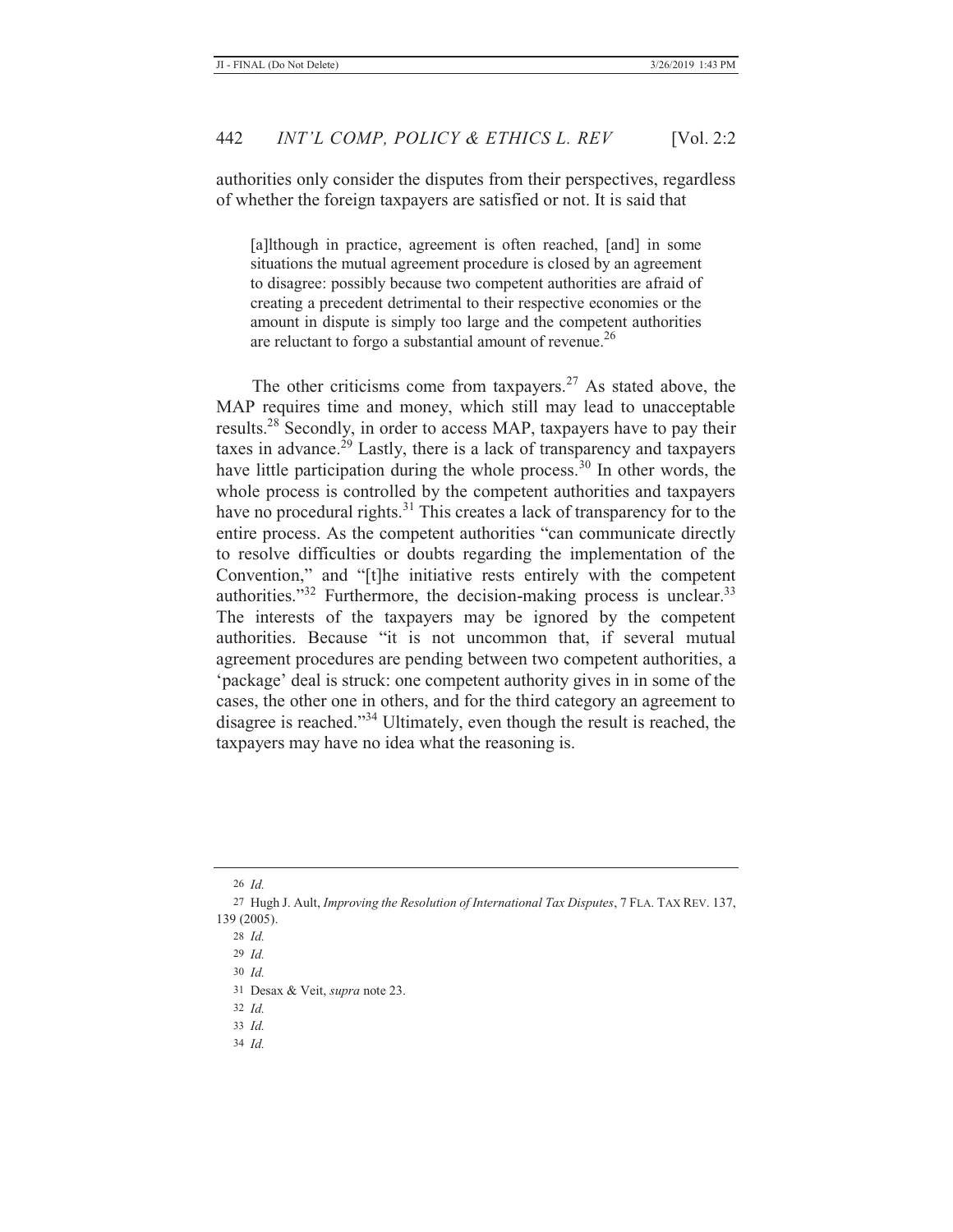#### *B. BEPS and the Internationalization of Tax Disputes*

The problem of tax avoidance is increasingly considered by politicians.<sup>35</sup> It is common for technology companies to make use of different tax policies in order to pay less taxes.<sup>36</sup> Both Apple Inc. and Microsoft commit tax avoidance too.<sup>37</sup> Following the development of the internet, the traditional companies as well as the digital mega multinational enterprises ("MNEs") have committed tax avoidance.<sup>38</sup> For instance, the famous digital companies such as Google and Amazon are considered by the EU in the taxation of their turnover.<sup>39</sup> It is believed that those technology conglomerates are routing most of their profits to low tax regions, including Ireland and Luxembourg.<sup>40</sup> In 2016, Google was accused of around 130 million dollars avoidance of tax. $41$ 

In order to resolve the serious tax avoidance problems, one project was issued by the OECD and G20 countries. "On the corporate tax avoidance front, the OECD and G20 launched the Base Erosion and Profit Shifting (BEPS) project in 2013, and this has in October 2015 culminated with the release of a series of action steps that the OECD and G20 countries have undertaken to adopt."42 Both the developed and developing states have extensively engaged in the consultation process.<sup>43</sup>

The work on BEPS is likely to further increase the number of treaty disputes.44 The application of the BEPS project may lead to changes to the OECD model and its interpretations.<sup>45</sup> It requires time to adjust to the changes for both the taxpayers and tax administrations.46 However, this

- 43 Matthew Gilleard, *The BEPS Special*, INT'L TAX REV., Dec.-Jan. 2016, at 18.
- 44 Markham, *supra* note 14, at 2.

<sup>35</sup> *See* Reuven S. Avi-Yonah & Haiyan Xu, *Evaluating BEPS*, 10 ERAMUS L. REV. 3 (2017).

<sup>36</sup> *See* Walter Hickey, *It's Not Just Apple: The Ultra-Complicated Tax Measures That Microsoft Uses to Avoid \$2.4 Billion in U.S. Taxes*, BUS. INSIDER (May 21, 2013, 10:02 AM), https://www.businessinsider.com/apple-microsoft-avoids-taxes-loopholes-irs-2013-1.

<sup>37</sup> *See id.*

<sup>38</sup> *See* Matt Brittin, *Google's Tax Affairs: The Players and Questions They Need to Answer*, THE GUARDIAN (Feb. 10, 2016, 1:48 PM), https://www.theguardian.com/technology/2016/feb/10/google-tax-affairs-players-questions-needto-answer-hmrc-public-accounts-committee.

<sup>39</sup> *See Europe's Effort to Raise Tax Bill on Google, Amazon Gains Momentum*, FORTUNE (Sept. 15, 2017), http://fortune.com/2017/09/15/europe-raise-tax-bill-google-amazon-momentum.

<sup>40</sup> *See id.*

<sup>41</sup> *See* Brittin, *supra* note 38.

<sup>42</sup> Avi-Yonah & Xu, *supra* note 17, at 188.

<sup>45</sup> Jasmin Kollmann & Laura Turcan, *Overview of the Existing Mechanisms to Resolve Disputes and Their Challenges*, *in* INTERNATIONAL ARBITRATION IN TAX MATTERS 15, 17 (Michael Lang & Jeffrey Owens eds., 2016).

<sup>46</sup> *Id.*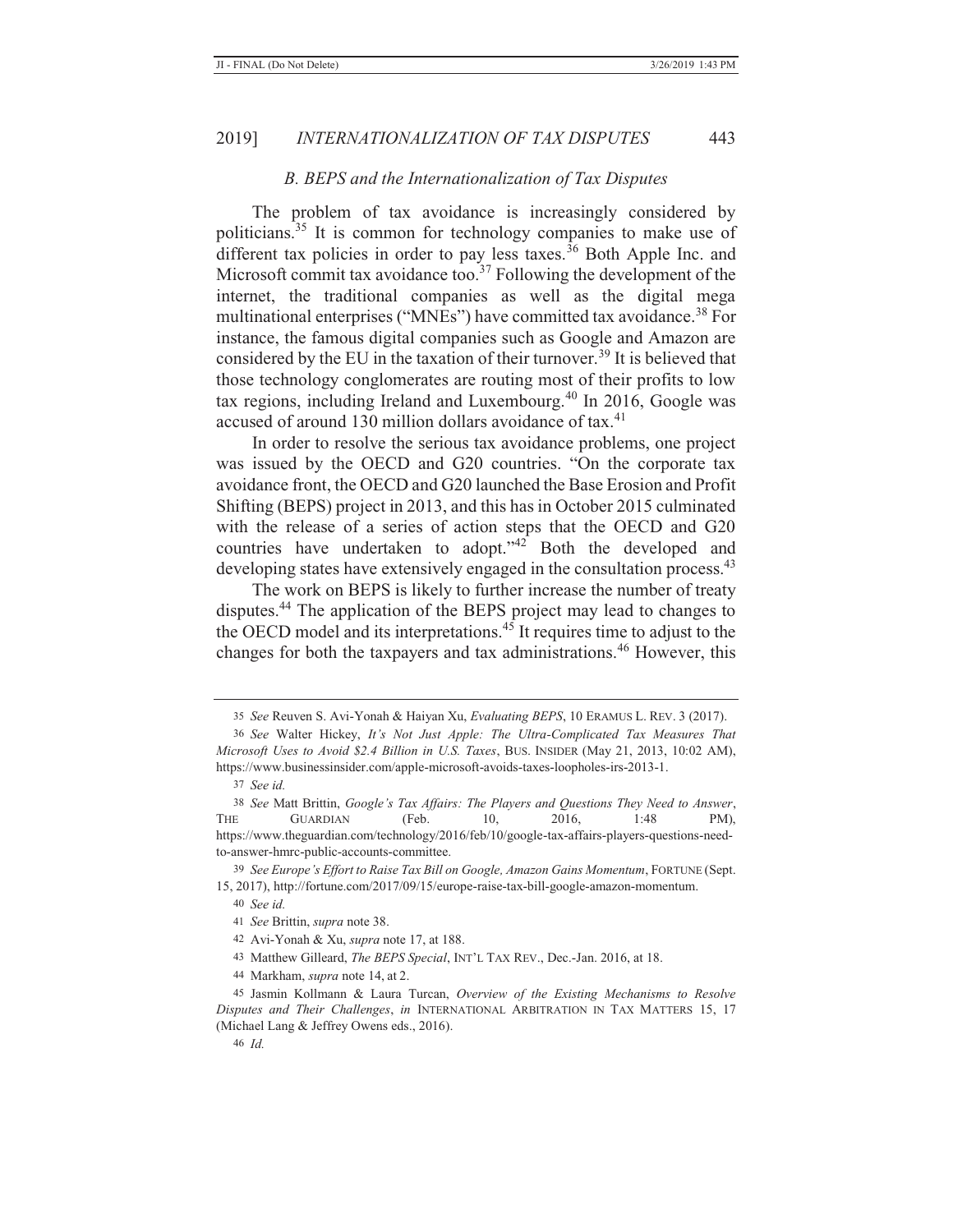may lead to a period of uncertainty.<sup>47</sup> The different interpretations between different countries may result in problems.<sup>48</sup> BEPS can be a global solution, since it is a global mechanism,<sup>49</sup> but the effectiveness of BEPS is questionable since the "project is limited."<sup>50</sup> As a result, between the participating and non-participating states, the tax competitions will proceed.<sup>51</sup> The competitions to levy low or no taxation on the investments in order to attract more foreign investors can hurt all the states. $52$  The uncertainty cannot be avoided during the application of BEPS regulations. $53$ 

In response to the global outrage over BEPS by MNEs, the BEPS Actions (the "Actions") have been initiated by the OECD.<sup>54</sup> Among the fifteen Actions, fourteen of them call for the OECD to make the dispute resolution mechanisms easier for parties to access and utilize.<sup>55</sup> On October 5, 2015, the BEPS Action 14 ("Action 14") was released. It aims to improve the effectiveness of dispute resolution mechanism.<sup>56</sup> This actions shows that the G20 countries and OECD have made a commitment to implement the so-called "minimum standard" in resolving tax related disputes.<sup>57</sup> Unfortunately, Action 14 offers no remedy "for the deadlock of MAP."58 Action 14 contains no minimum standard of the mandatory arbitration.<sup>59</sup> It requires the timely resolution under MAP and proposes the mandatory arbitration as a dispute resolution mechanism.<sup>60</sup>

Due to the sovereignty concern of the states, arbitration was not chosen as a preferred dispute resolution mechanism.<sup>61</sup> Based on the

50 *Id*.

52 *Id*. 53 *Id*. at 232.

54 Pascal Saint-Amans & Raffaele Russo, *What the BEPS Are We Talking About?*, OECD (2013), www.oecd.org/ctp/what-the-beps-are-we-talking-about.htm.

55 ORG. FOR ECON. CO-OPERATION AND DEV., ACTION PLAN ON BASE EROSION AND PROFIT SHIFTING 23 (2013), https://www.oecd.org/ctp/BEPSActionPlan.pdf.

56 Harm J. Oortwijn, *Dispute Resolution in Cross-Border Tax Matters*, 56 EURO. TAX'N 163, 164 (2016).

58 Avi-Yonah & Xu, *supra* note 17, at 233.

<sup>47</sup> *Id*.

<sup>48</sup> *Id.*

<sup>49</sup> Avi-Yonah & Xu, *supra* note 17, at 210.

<sup>51</sup> *Id*.

<sup>57</sup> *Id.*

<sup>59</sup> *Id.*

<sup>60</sup> Allison Christians, *BEPS and the New International Tax Order,* 2016 BYU L. REV. 1603, 1636 (2016).

<sup>61</sup> Oortwijn, *supra* note 56, at 164.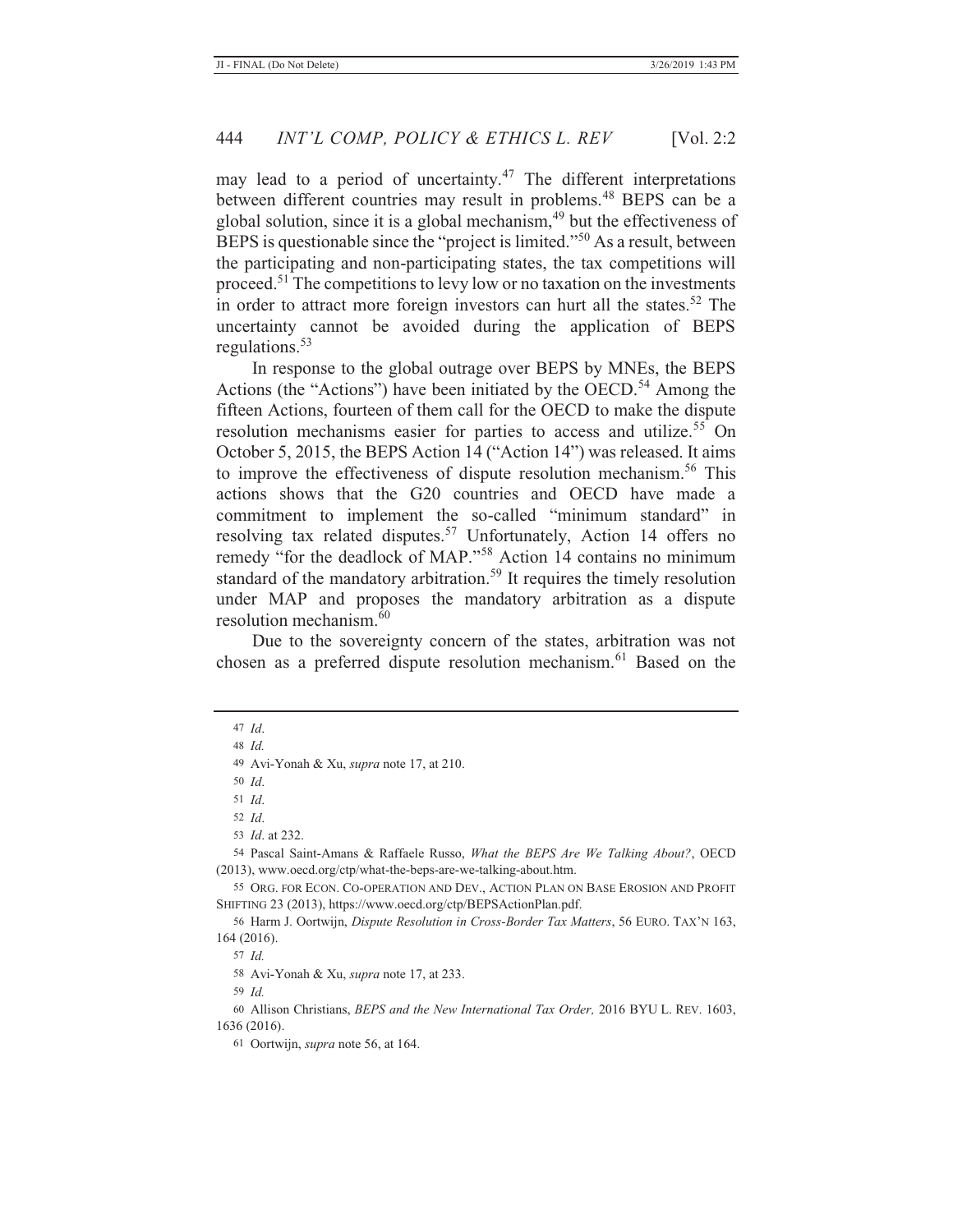minimum standard, the OECD model should be implemented in "good faith."<sup>62</sup> Furthermore, the competent authorities should not block taxpayers' access to the MAP process. $63$  Action 14 requires governments to improve the functions of their competent authorities.<sup>64</sup> However, budget constraints have to be considered by the governments and a successful implementation of Action 14 cannot exist without proper allocation of the budget.<sup>65</sup>

## III. CRITICISM OF THE INVESTOR-STATE ARBITRATION SYSTEM

Nowadays, the protection of foreign investment is considered carefully by the countries. There are "around 3000 international investment agreements (IIAs), including bilateral investment treaties (BITs) and . . . free trade agreements (FTAs) containing a chapter on investment protection."66 However, they have different views towards the investor-state arbitration. Some experts have said that "opinions diverge on the merits and demerits of the foreign investment protection regime and in particular investor-State arbitration."<sup>67</sup> For the proponents, they mainly support foreign investors and foreign investors can enjoy more rights under this system. They "highlight that the foreign investment protection regime is beneficial," especially for "increasing foreign investment flows as well as the functioning of the global market." $68$  A great breakthrough in this system is that foreign investors can bring a claim directly against the host state.<sup>69</sup> The investor-state arbitration system is especially beneficial for the foreign investors to protect their legitimate benefits when foreign investors are not familiar with the host states' litigation system or the government is unable to protect them.<sup>70</sup>

65 *Id.*

69 Kaufmann-Kohler & Potestà, *supra* note 3*,* at 7.

70 Stephan W. Schill, *Authority, Legitimacy, Fragmentation in the (Envisaged) Dispute Settlement Disciples in Mega-Regionals*, *in* MEGA-REGIONAL TRADE AGREEMENTS: CETA, TTIP, AND TISA: NEW ORIENTATIONS FOR EU EXTERNAL ECONOMIC RELATIONS 111, 132 (Stefan Griller, Walter Obwexer & Erich Vranes eds., 2017).

<sup>62</sup> *Id.*

<sup>63</sup> *Id.*

<sup>64</sup> *Id.*

<sup>66</sup> Kaufmann-Kohler & Potestà, *supra* note 3*,* at 6*.*

<sup>67</sup> *See id*. ("Investor-state arbitration provisions show variations across the different IIAs  $\ldots$ .").

<sup>68</sup> *See* Stephan W. Schill, *Enhancing International Investment Law's Legitimacy: Conceptual and Methodological Foundations of a New Public Law Approach*, 52 VA.J. INT'L L. 57, 62 (2011).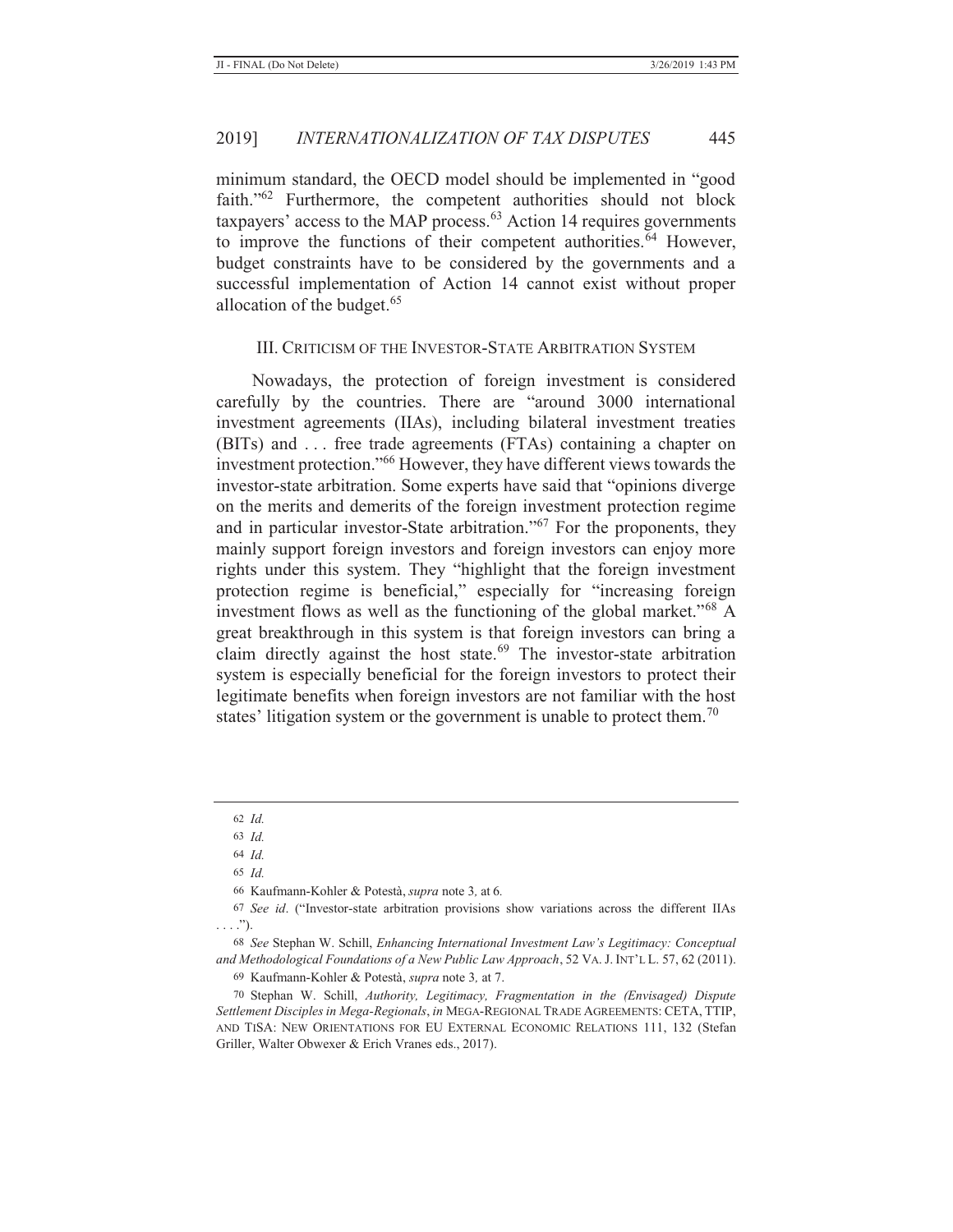Despite the positive opinions mentioned above, the criticism against this system is growing rapidly. The critiques concern mainly the procedural and functional areas.

## *A. Procedural Critiques*

There are three main critiques in relation to the procedures. The lack of transparency is the main critique by commentators, as many arbitrations are filed under strict non-disclosure agreements.<sup>71</sup> The fact that a dispute contains matters of public interest is not relevant in determining whether a case should be open to the public or not.<sup>72</sup> For instance, "the investment arbitral *proceedings* are private, even though most investment disputes are effectively public disputes."73 Also, the appointment of arbitrators in a traditional ISDS is ad hoc, and there are no safeguards to ensure their competence to adjudicate the cases and the conflict of interests.<sup>74</sup> "[A]llowing arbitrators to work part time as legal counsel creates an alleged perception of bias."75 There is a possibility that the states may choose those who can represent their interests better, not only in the current disputes, but also in the future.<sup>76</sup> As a result, there is increasing concern about the impartiality of the arbitrators.<sup>77</sup> In addition, "the non-continuity of personnel from arbitration to arbitration implies, to some critics, the possibility of inconsistent, arbitrary, and/or unpredictable decision-making, as different arbitrators apply diverging interpretations of the same IIA provisions."<sup>78</sup>

https://www.iisd.org/pdf/2011/dci\_2010\_arbitrator\_independence.pdf.

<sup>71</sup> *See* Barnali Choudhury, *Recapturing Public Power: Is Investment Arbitration's Engagement of the Public Interest Contributing to the Democratic Deficit?* 41 VAND. J. TRANSNAT'L L. 775, 786 (2008).

<sup>72</sup> *See generally* U.N. CONF. ON TRADE & DEV., WORLD INVESTMENT REPORT 2013 (2013), https://unctad.org/en/PublicationsLibrary/wir2013\_en.pdf.

<sup>73</sup> David M. Howard, *Creating Inconsistency Through World Investment Court*, 41 FORDHAM INT'L L. J. 1, 22 (2017) (citing SURYA P. SUBEDI, INTERNATIONAL INVESTMENT LAW: RECONCILING POLICY AND PRINCIPLE 171 (2d ed. 2012)).

<sup>74</sup> Nathalie Bernasconi-Osterwalder, Lise Johnson & Fiona Marshall, *Arbitrator Independence and Impartiality: Examining the Dual Role of Arbitrator and Counsel*, INT'L INST. FOR SUSTAINABLE DEV. (2010),

<sup>75</sup> Ian A. Laird, *TPP and ISDS: The Challenge from Europe and the Proposed IP Investment Court*, 40 CAN.-U.S. L.J. 106, 116 (2016).

<sup>76</sup> Sonja Heppner, *A Critical Appraisal of the Investment Court System Proposed by the European Commission*, 72 DISP. RESOL. J. 93 (2017).

<sup>77</sup> William W. Park, *Arbitrator Integrity: The Transient and the Permanent*, 46 SAN DIEGO L. REV. 629, 633-34 (2009).

<sup>78</sup> Anna Joubin-Bret, *Why We Need a Global Appellate Mechanism for International Investment Law*, COLUM. FDI PERSP., Apr. 2015, at 1.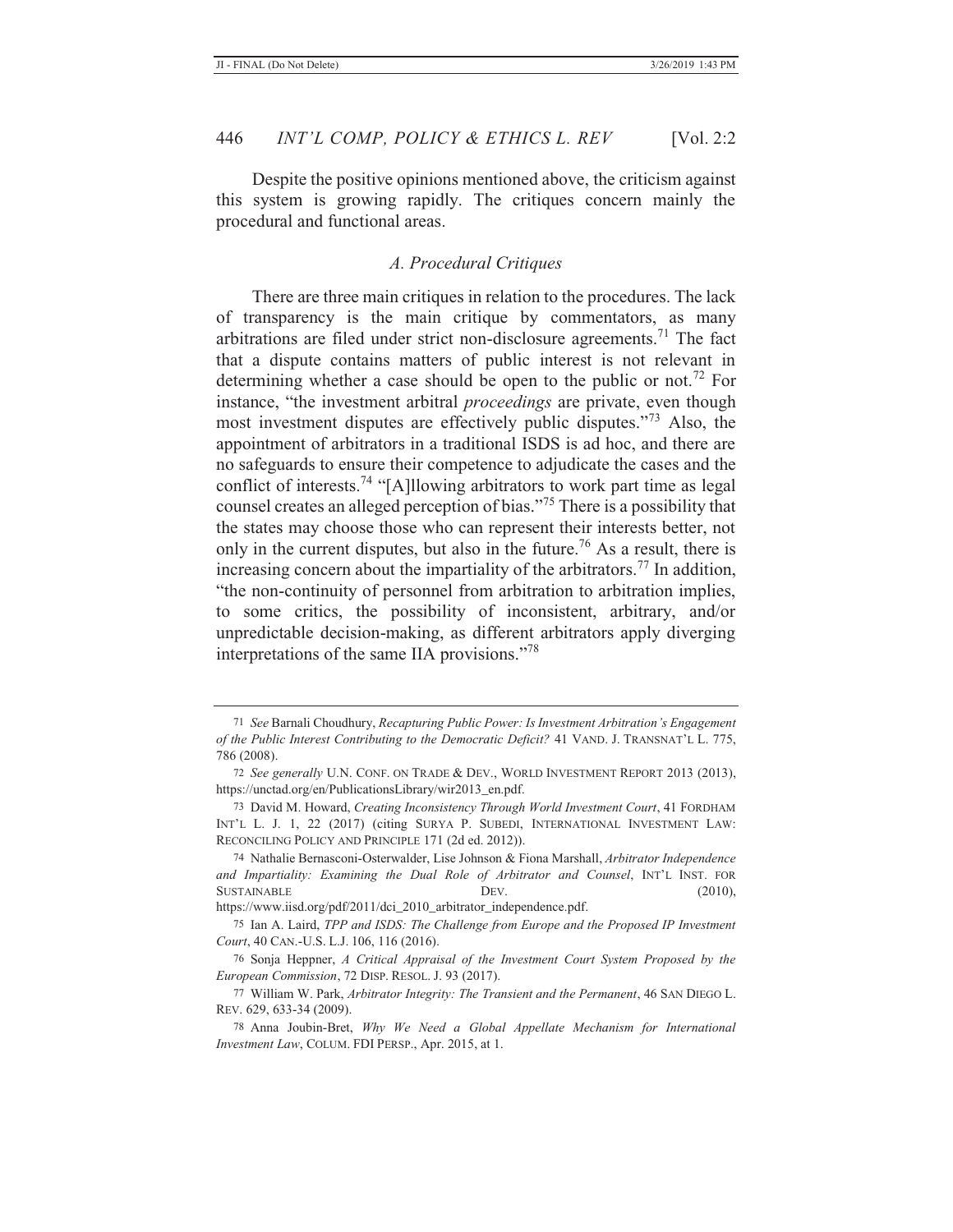The "Lauder" cases, a dispute between a U.S. investor – Ronald S. Lauder – and the Czech Government, represent what may be one of the most extreme examples of a conflict.<sup>79</sup> The action brought by Lauder in London was under the United States-Czech bilateral investment treaty ("BIT") and the second action brought in Stockholm was by a company owned by Lauder under the Netherlands-Czech BIT.<sup>80</sup> Despite similarity of the two BITs in both cases, each tribunal reached a different result, "[m]ost significantly, the London tribunal declined to find expropriation, while the Stockholm tribunal, on the same facts, determined that expropriation had indeed taken place."<sup>81</sup>

#### *B. Functional Critiques*

The most significant functional critique is that the foreign investors can challenge the national interests—e.g., public health, environmental, and social protections—of the host states when the policies published by the states threaten their profits.<sup>82</sup> ISDS "give[s] foreign firms a special right to apply to a secretive tribunal of highly paid corporate lawyers for compensation whenever a government passes a law to, say, discourage smoking, protect the environment or prevent a nuclear catastrophe."<sup>83</sup> Critics claim that this right will create a "chilling effect" on state regulatory powers.84 Besides, in the ISDS system, the parties to the disputes tend to choose the arbitrators who are more suitable to protect their own interests and special needs.<sup>85</sup>

Many critics have claimed that the traditional ISDS supports foreign investors more.<sup>86</sup> For instance, in December 2014 the Democratic

<sup>79</sup> David A. Gantz, *An Appellate Mechanism for Review of Arbitral Decisions in Investor-State Disputes Prospects and Challenges*, 39 VAND. J. TRANSNAT'L L. 39, 44 (2006).

<sup>80</sup> *Id.*

<sup>81</sup> David A. Gantz, *An Appellate Mechanism for Review of Arbitral Decisions in Investor-State Disputes: Prospects and Challenges*, 39 VAND.J. TRANSNAT'L L. 39, 62 (2006) (citations omitted).

<sup>82</sup> Yannick Radi, *The Application of the Most-Favoured-Nation Clause to the Dispute Settlement Provisions of Bilateral Investment Treaties: Domesticating the "Trojan Horse"*, 18 EUR. J. INT'L LAW 757 (2007); *see also* Julien Chaisse, *The Treaty Shopping Practice: Corporate Structuring and Restructuring to Gain Access to Investment Treaties and Arbitration*, 11 HASTINGS BUS. L.J. 225 (2015).

<sup>83</sup> *The Arbitration Game: Governments Are Souring on Treaties to Protect Foreign Investors*, THE ECONOMIST (Oct. 11, 2014), https://www.economist.com/finance-andeconomics/2014/10/11/the-arbitration-game.

<sup>84</sup> Robert W. Schwieder, Note, *TTIP and the Investment Court System: A New (and Improved?) Paradigm for Investor-State Adjudication*, 55 COLUMBIA J. TRANSNAT'L L. 180, 188 (2017).

<sup>85</sup> *Id.* at 195. *See also* Julien Chaisse & Rahul Donde, *The State of Investor-State Arbitration: A Reality Check of the Issues, Trends and Directions in Asia-Pacific*, 51 INT**'**L LAW. 47 (2018).

<sup>86</sup> GUS VAN HARTEN, INVESTMENT TREATY ARBITRATION AND PUBLIC LAW 4 (2007).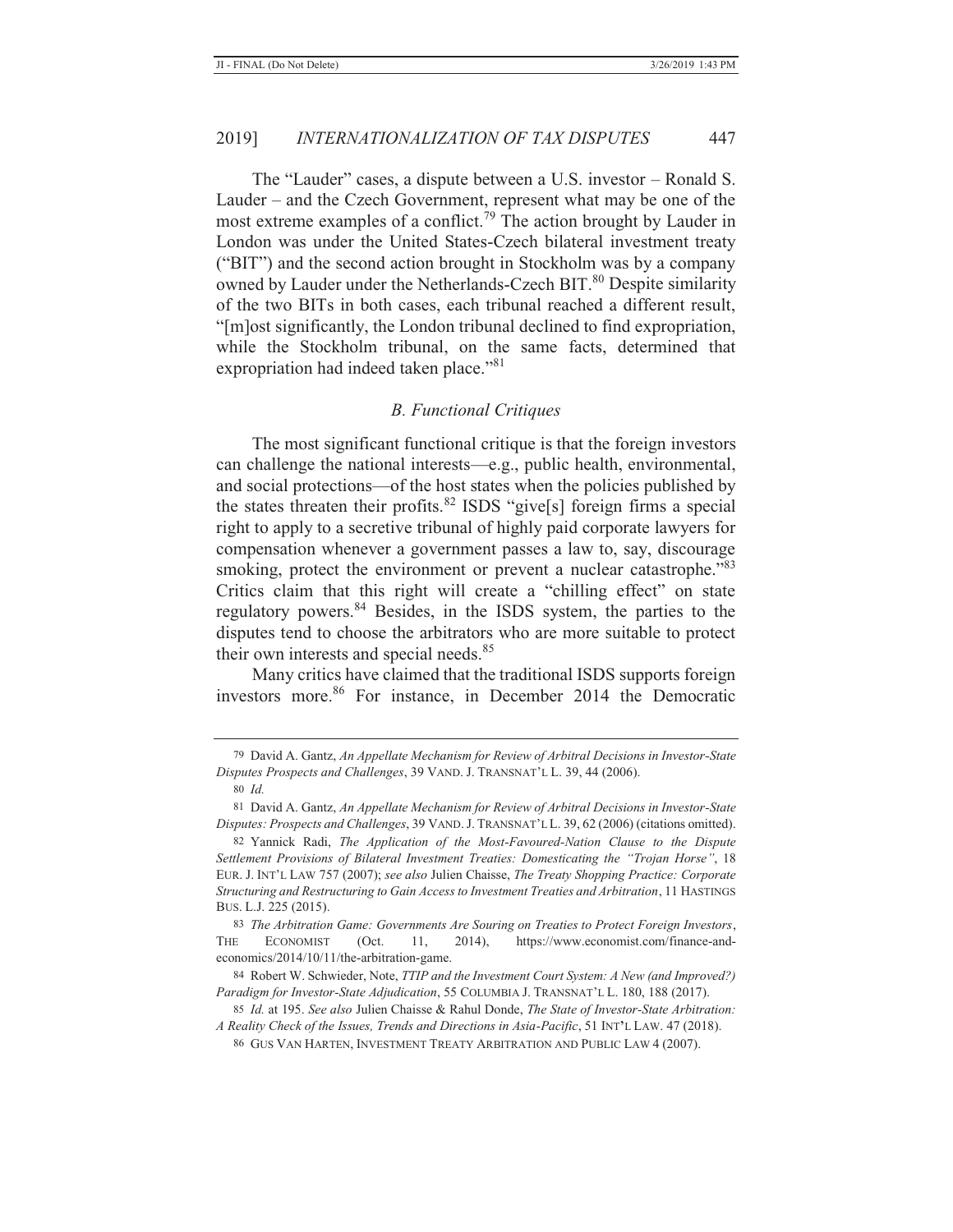members of the Ways and Means Committee of the U.S. House of Representatives published a letter to President Barack Obama formally critiquing ISDS, arguing that the ISDS provisions in the Transatlantic Trade and Investment Partnership ("TTIP") and other BITs "advantages foreign investors over domestic ones and threatens US laws, regulations, and judicial decisions protecting health and public safety . . . [by] provid[ing] foreign investors the right to either bypass [their] own courts entirely or to undermine them by challenging their results before panels of private arbitrators."<sup>87</sup> What's worse, "some have argued that ISDS, by combining elements of both arbitrative and judicial review systems, forces states to 'consent to arbitration with an unknown number of investors who may have invested or may invest in the future in their countries.'"88 Although there is no appeal procedure in the traditional arbitration process, referring to ISDS, American critics (the Ways and Means Committee Members notwithstanding) tend to focus on ISDS's lack of a formal, effective appeals process.<sup>89</sup> Because of the critics surrounding the ISDS, the EU has introduced a new proposal, the ICS, and it is applied to mitigate and overcome the shortcomings of the ISDS.

## IV. THE INVESTMENT COURT SYSTEM PROPOSAL BY THE EUROPEAN UNION

The ICS has been successfully introduced into the agreement which negotiations have already concluded.<sup>90</sup> The European Commission ("EC") noted that its proposal "builds on the substantial input received from the European Parliament, Member States, national parliaments and stakeholders through the public consultation held on [investor-to-state dispute settlement]."91 It is the Comprehensive Economic and Trade Agreement ("CETA"), which has been approved by the European Parliament on February 15, 2017 and in a large part, it provisionally

<sup>87</sup> Press Release, Pascrell, Ways and Means Democrats Urge President Obama to Exclude Investor State Dispute Settlement Provisions from Trans-Atlantic Trade and Investment Partnership (Dec. 17, 2014), https://pascrell.house.gov/media-center/press-releases/pascrell-waysand-means-democrats-urge-president-obama-to-exclude.

<sup>88</sup> Schwieder, *supra* note 84, at 187 (quoting Markus Krajewski, *Modalities for Investment Protection and Investor-State Dispute Settlement (ISDS) in TTIP from a Trade Union Perspective*, FREIDRICH EBERT STIFTUNG 7 (2014), http://library.fes.de/pdf-files/bueros/bruessel/11044.pdf).

<sup>89</sup> Barton Legum, *Appellate Mechanisms for Investment Arbitration: Worth a Second Look for the Trans-Pacific Partnership and the Proposed EU-US FTA?*, *in* RESHAPING THE INVESTOR-STATE DISPUTE SETTLEMENT SYSTEM 437, 437 (Jean E. Kalicki & Anna Joubin-Bret eds., 2015).

<sup>90</sup> *See* Schwieder, *supra* note 84, at 186-189.

<sup>91</sup> European Commission Press Release IP/15/5651*,* Commission Proposes New Investment Court System for TTIP and Other EU Trade and Investment Negotiations (Sept. 16, 2015).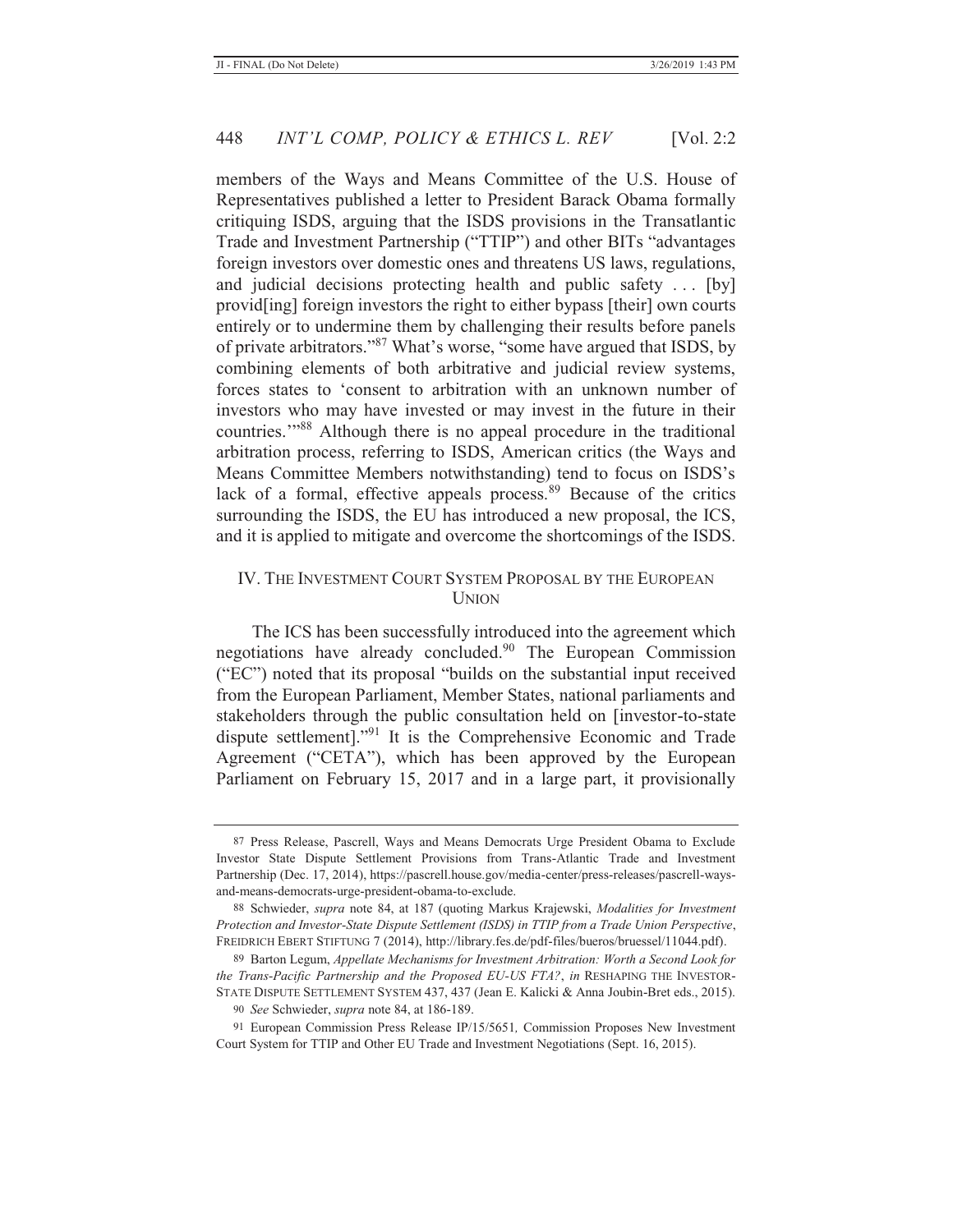entered into force in April 2017.<sup>92</sup> CETA contains precise definitions and criteria of investment protection and explicit notions of States' right to regulate.<sup>93</sup> "By adopting more precise and modern provisions on investment protection standards, it aims to reduce the ambiguities that could possibility lead to abuses of the system."94 ICS was also formally proposed in 2015 by the European Commission for inclusion into the TTIP with the  $U.S.<sup>95</sup>$ 

When considering the main features of ICS, the substantive and procedural aspects should be taken into account.

## *A. Substantive Features*

As mentioned above, one of the main criticisms against ISDS is that it restricts the states' sovereignty to regulate.<sup>96</sup> "In investment arbitration, there is a continuing conflict between state sovereignty and the legitimacy of the tribunal, as a sovereign state has the right to regulate foreign investment within its borders, but this regulation can infringe the rights of foreign investors and restrict a liberal economy that is necessary to increase wealth for both the home and the host countries."97 CETA clearly stipulates that the EU and Canada preserve "their right to regulate within their territories to achieve legitimate policy objectives, such as the protection of public health, safety, the environment or public morals, social or consumer protection or the promotion and protection of cultural diversity."98 The TTIP states "that the protections given in the TTIP do not constitute a commitment by a Party that it will not change the legal

<sup>92</sup> *See* European Commission Press Release IP/17/3121, EU-Canada Trade Agreement Enters Into Force (Sept. 20, 2017).

<sup>93</sup> Hyoeun Yang, *The EU's Investment Court System and Prospects for a New Multilateral Investment Dispute Settlement System* 46–47 (Kor. Inst. for Int'l Econ. Pol'y Research Policy References, Paper No. 17-06, 2017), https://papers.ssrn.com/sol3/papers.cfm?abstract\_id=3063843.

<sup>94</sup> *Id.* at 47; *see generally Fact Sheet: Investment Provisions in the EU-Canada Free Trade Agreement (CETA)*, EUR. COMM'N (Feb. 2016), http://trade.ec.europa.eu/doclib/docs/2013/november/tradoc\_151918.pdf.95 European Commission Press Release IP/15/6059*,* EU Finalises Proposal for Investment Protection and Court System for TTIP (Nov. 12, 2015).

<sup>95</sup> European Commission Press Release IP/15/6059*,* EU Finalises Proposal for Investment Protection and Court System for TTIP (Nov. 12, 2015).

<sup>96</sup> Yang, *supra* note 93, at 34.

<sup>97</sup> Howard, *supra* note 73, at 18.

<sup>98</sup> Comprehensive Economic and Trade Agreement, art. 8.9, Oct. 30, 2016, 2017 O.J. (L11) 23 [hereinafter CETA].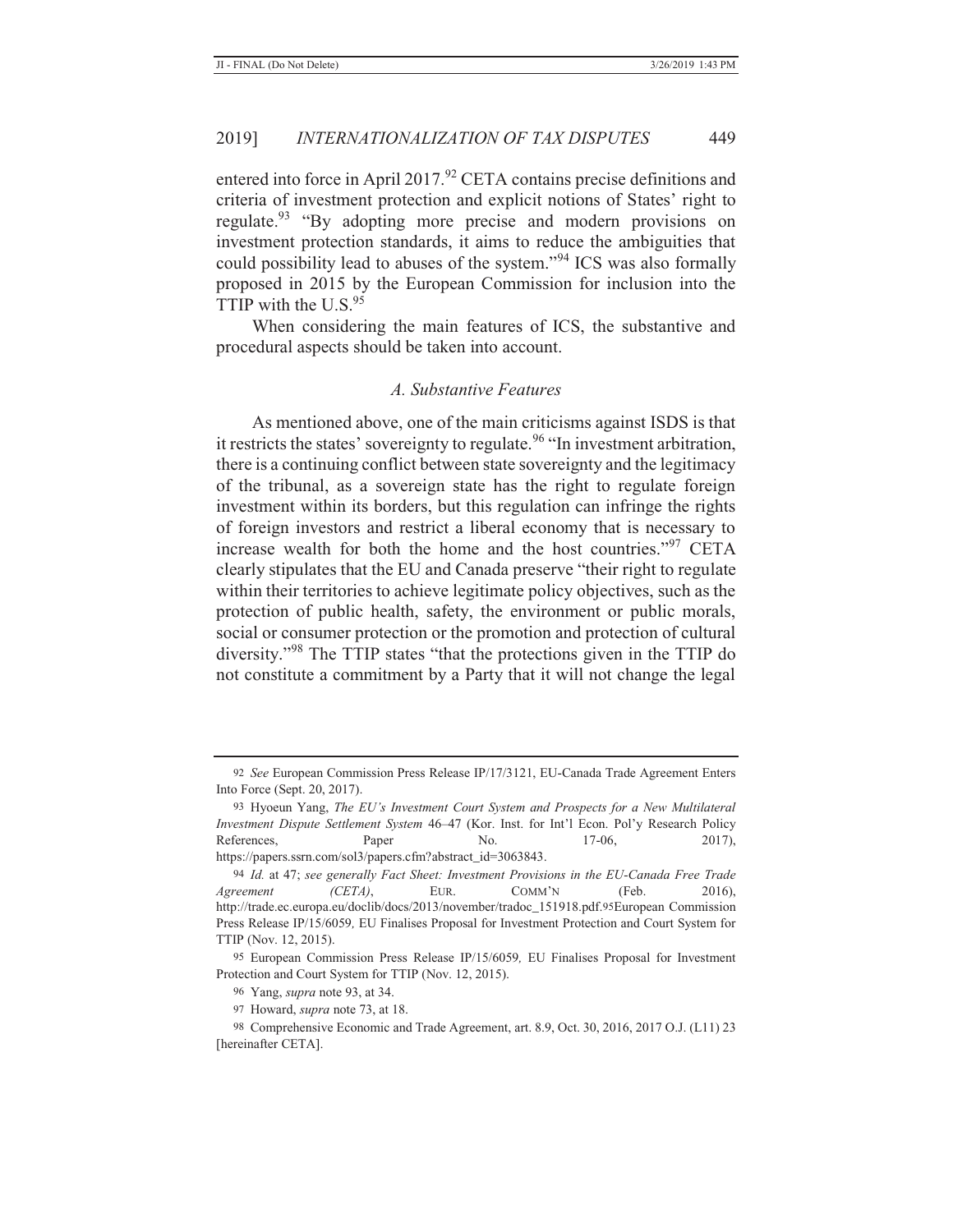or regulatory framework, including where it impacts on an investor's expectation of profits."99

The ambiguity of the standards of treatment of investors and investment usually gives rise to criticism. Consequently, in CETA, standards such as including fair and equitable treatment ("FET"), indirect expropriation, and most-favored nation treatment ("MFN"), are clearly defined such that it is unlikely that claims against the states' public policy measures will be raised.100 Among the standards, FET is more likely to be applied by foreign investors.<sup>101</sup> There is a trend that the arbitral tribunal tends to expand the scope of this standard.<sup>102</sup> For instance, in the case of *Occidental Exploration v. Ecuador*, the tribunal explained that the FET standard is aiming to provide a stable and predictable environment for the foreign investors.<sup>103</sup> Since the tax regulations issued by the host government has destroyed this predictability, it has breached the FET standard.<sup>104</sup> In order to provide a clear and specific category of applying the standard, the CETA indicates that the "fair and equitable treatment obligation" is breached when there is:

(a) denial of justice in criminal, civil or administrative proceedings;

(b) a fundamental breach of due process, including a fundamental breach of transparency, in judicial and administrative proceedings;

(c) manifest arbitrariness;

(d) targeted discrimination on manifestly wrongful grounds, such as gender, race or religious belief;

(e) abusive treatment of investors, such as coercion, duress and harassment; or

(f) a breach of any further elements of the fair and equitable treatment obligation adopted by the Parties in accordance with paragraph 3 of this Article. $105$ 

<sup>99</sup> Andrew Cannon et al., *European Commission Publishes Draft Investment Chapter for the TTIP, Including Investment Protection Provisions and the Establishment of an International Investment Court*, HERBERT SMITH FREEHILLS (Sept. 18, 2015, 11:15 AM), https://hsfnotes.com/arbitration/2015/09/18/european-commission-publishes-draft-investmentchapter-for-the-ttip-including-investment-protection-provisions-and-the-establishment-of-aninternational-investment-court.

<sup>100</sup> Yang, *supra* note 93, at 49.

<sup>101</sup> Julien Chaisse, *Investor-State Arbitration in International Tax Dispute Resolution: A Cut Above Dedicated Tax Dispute Resolution?*, 41 VA. TAX REV. 149 (2016).

<sup>102</sup> Spyridon Roussalis v. Romania, ICSID Case No. ARB/06/1, Award, ¶ 318 (Dec. 1, 2011).

<sup>103</sup> Occidental Exploration and Production Co. v. Republic of Ecuador, LCIA Case No. UN 3467, Final Award, ¶ 173 (July 1, 2004).

<sup>104</sup> *Id.*

<sup>105</sup> CETA, *supra* note 98, art 8.10.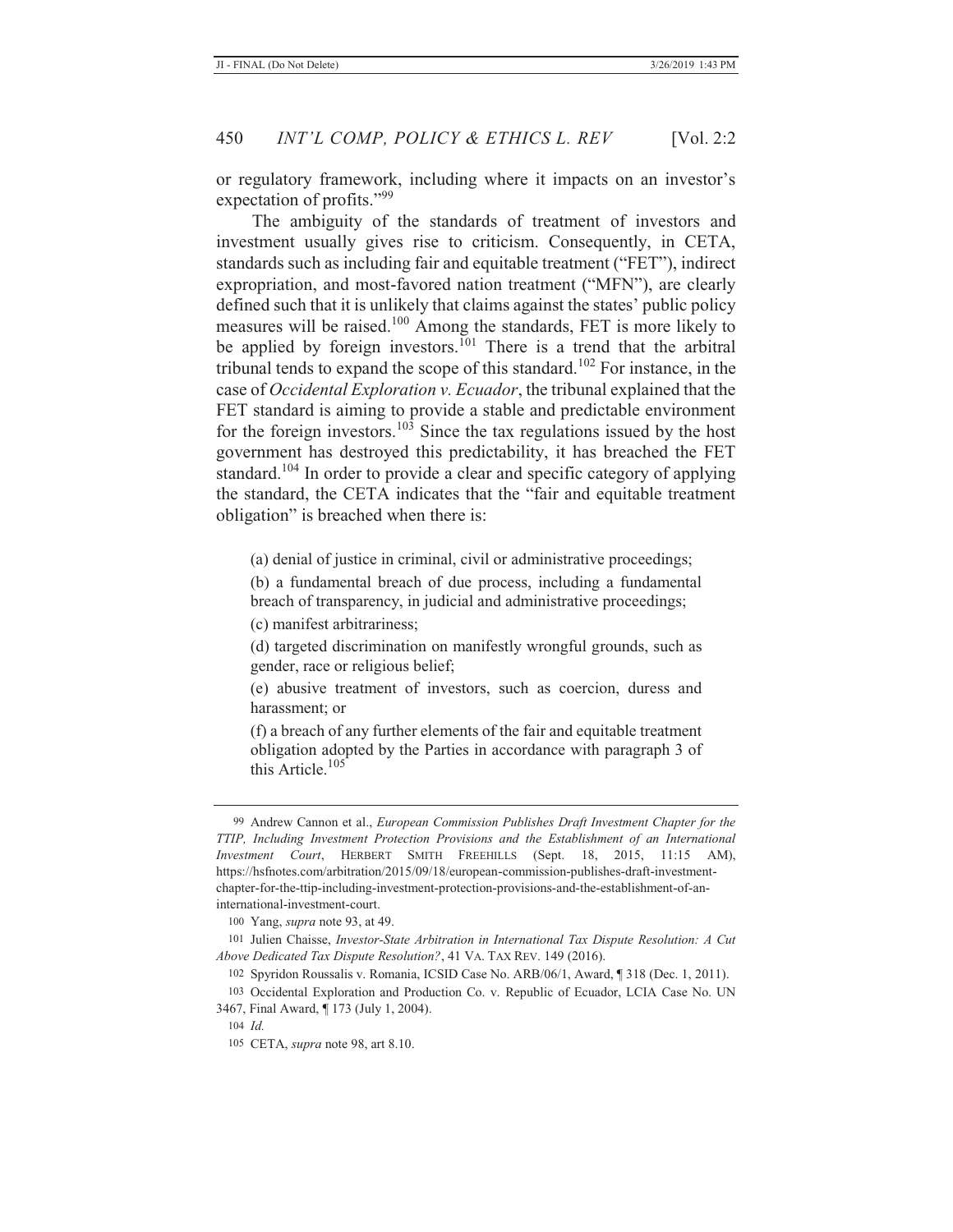#### Finally, there is a rule stipulating that:

"[s]hould the Tribunal determine in accordance with those rules that a State has breached its obligations under TTIP, it will then have the power to issue 'provisional awards' to claimants in the form of restitution of property, monetary damages (not to be 'greater than the loss suffered by the claimant') or a combination of the two. The Tribunal may not, however, issue punitive damages nor "order the repeal, cessation or modification of the treatment concerned."<sup>106</sup>

#### *B. Procedural Characteristics*

#### 1. Composition of the Tribunal

The CETA provision mandates that the Appellate Tribunal (the "Tribunal") is composed of fifteen members nominated by each party the EU and Canada, through the CETA Joint Committee.<sup>107</sup> To secure impartiality, five of the members of the Tribunal must be nationals of an EU Member State, another five must be Canada nationals, and the remaining five members must be nationals of a third country.<sup>108</sup> The Tribunal will hear cases in divisions consisting of three members of the Tribunal, composed of a national of an EU Member State, a national of Canada, and a national of a third country who shall chair the division.<sup>109</sup>

## 2. An Appellate Mechanism

The CETA, which is the first international investment agreement, establishes an appeals mechanism to review awards rendered by the Tribunal of the first instance to ensure legal correctness.<sup>110</sup> The EU clarified in TTIP that the objective of the Appeal Tribunal is to "ensure that there could be no doubt as to the legal correctness of the decisions of [the lower level] tribunals."<sup>111</sup> Comparable to an appeal mechanism of a domestic legal system,

<sup>106</sup> Schwieder, *supra* note 84, at 191 (citations omitted).

<sup>107</sup> CETA, supra note 98, art. 8.27, ¶ 2.

<sup>108</sup> *Id.*

<sup>109</sup> *Id.* ¶ 6.

<sup>110</sup> Yang, *supra* note 93, at 52.

<sup>111</sup> European Commission Memorandum MEMO/15/5652, Reading Guide: Draft Text on Investment Protection and Investment Court System in the Transatlantic Trade and Investment Partnership (TTIP) (Sept. 16, 2015).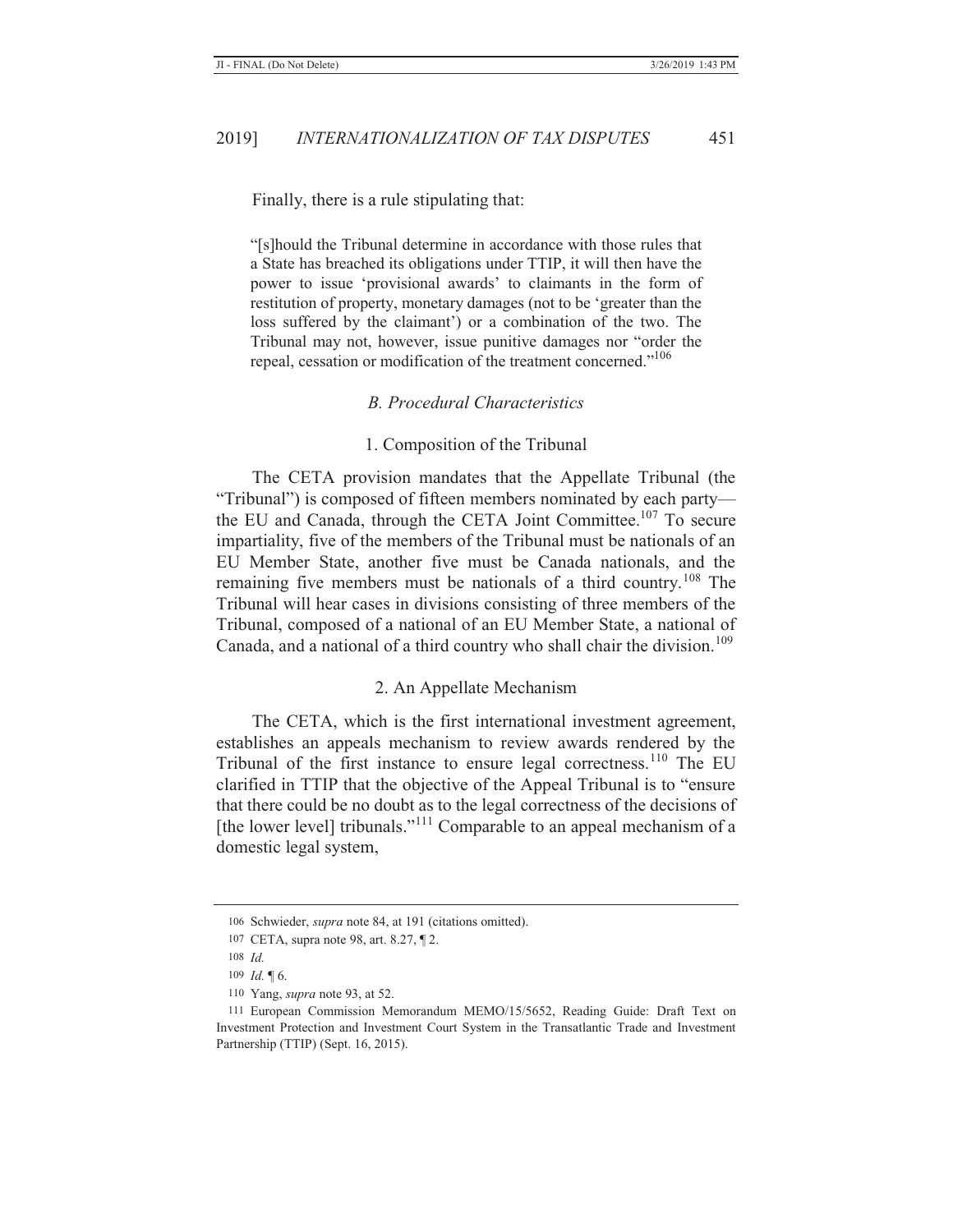[t]he Appellate Tribunal may uphold, modify or reverse a Tribunal's award based on

(a) errors in the application or interpretation of applicable law;

(b) manifest errors in the appreciation of the facts, including the appreciation of relevant domestic law; [and]

(c) grounds set out in Article 52(1) (a) through (e) of the ICSID Convention.<sup>112</sup>

To ensure the highest professional and ethical standards of the Appellate Tribunal, the members of the Appellate Tribunal are required to "possess the qualifications required in their respective countries for appointment to judicial office, or be jurists of recognised competence."<sup>113</sup> The number of members of the Appellate Tribunal is determined by the CETA Joint Committee and three members of the Appellate Tribunal must be randomly appointed to form a division.<sup>114</sup> In the EU's formal proposal text for the investment chapter in TTIP, the EU suggested to appoint six judges for an Appeals Tribunal, consisting of two EU nationals, two U.S. nationals and two nationals of other countries.<sup>115</sup>

3. The Quality of Tribunal Members and the High Standards of Ethics

As previously stated, the CETA requires the member the Appellate Tribunal to possess qualifications for appointment of judicial offices in their respective countries, or be "jurists of recognised competence."<sup>116</sup> However, it is preferred if they "have demonstrated expertise in public international law, international investment law, and resolution of disputes arising under international investment or trade agreements."117 The members of the Tribunal are paid a monthly retainer fee to ensure their availability, and the parties pay the fees through an account managed by the International Centre for Settlement of Investment Disputes ("ICSID") Secretariat.<sup>118</sup> While the disputing parties pay for the Tribunal in ISDS, the parties in CETA are to finance the operation of the Tribunal so that

<sup>112</sup> CETA, *supra* note 98, art. 8.28(2).

<sup>113</sup> *Id.* art. 8.27(4).

<sup>114</sup> *Id.* art. 8.28.

<sup>115</sup> EUR. COMM'N, TRANSATLANTIC TRADE AND INVESTMENT PARTNERSHIP: TRADE IN SERVICES, INVESTMENT AND E-COMMERCE, CHAPTER II – INVESTMENT art. 10 (2015), http://trade.ec.europa.eu/doclib/docs/2015/november/tradoc\_153955.pdf [hereinafter TTIP Proposal].

<sup>116</sup> CETA, *supra* note 98, art. 8.27(4).

<sup>117</sup> *Id.*

<sup>118</sup> *Id* art. 8.27*.*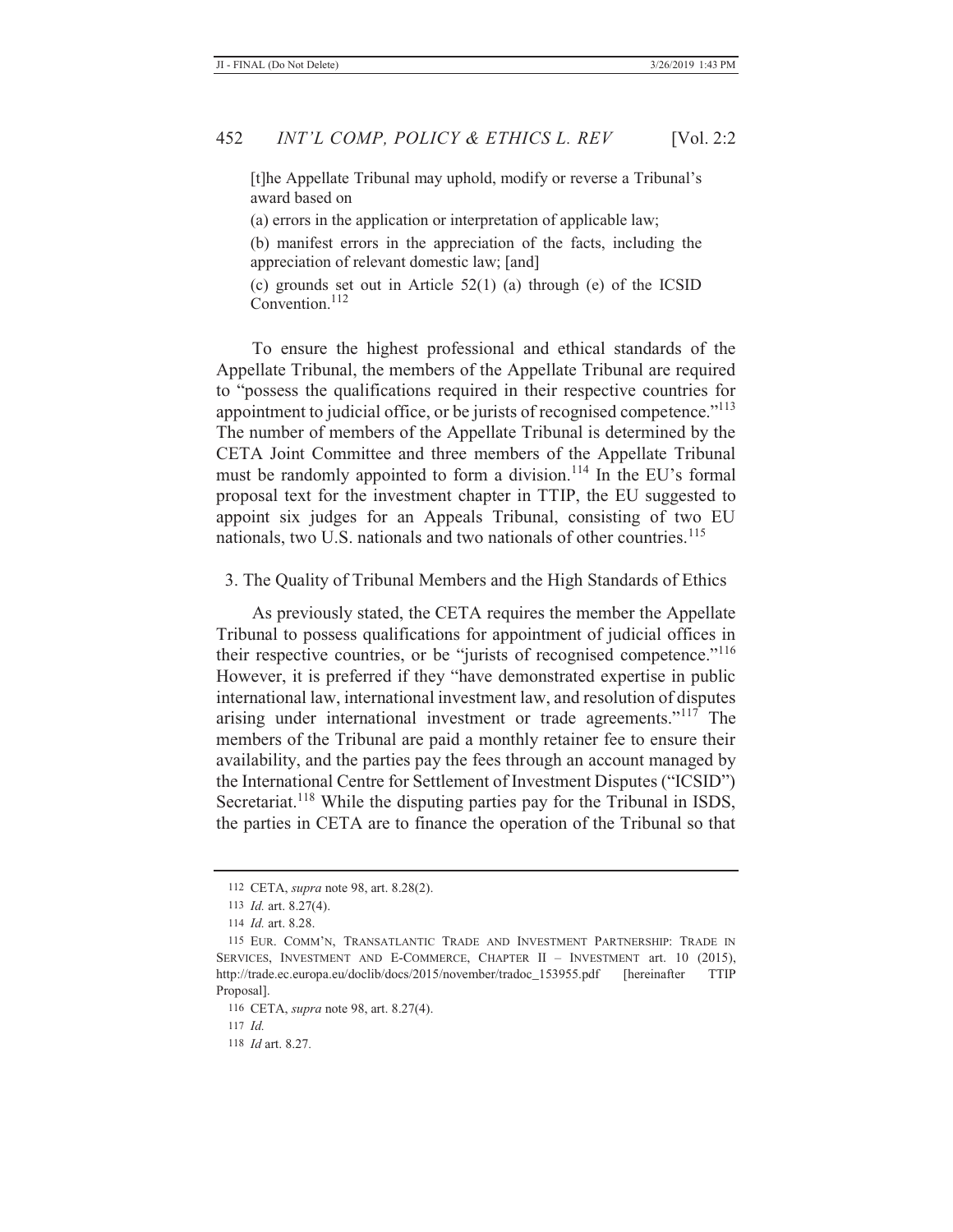there is no conflict of interests between adjudicators and disputing parties.119 At the same time, it is notable that members of the first instance Tribunal and the Appellate Tribunal are prohibited from acting as counsel or experts/witnesses in any other investment disputes during their appointment. $120$ 

## V. INNOVATIONS OF THE INVESTMENT COURT SYSTEM

In the traditional ISDS system, private interests may undermine public policy objectives.<sup>121</sup> What's worse, the fact that a dispute containing matters of public interests does not count in determining whether a case should be open to the public or not?<sup>122</sup> The lack of transparency leads to more critiques against ISDS.<sup>123</sup> With the help of ICS, which adopts the UNCITRAL Transparency Rules, the level of transparency will be improved. On the December 10, 2014, the General Assembly of the United Nations adopted the Mauritius Convention on Transparency in Treaty-based Investor-State Arbitration, by recognizing that "rules on transparency in treaty-based investor-State arbitration, would contribute significantly to the establishment of a harmonized legal framework for a fair and efficient settlement of international investment disputes, increased transparency and accountability and promote good governance."124 In this convention, it adopted an opt-in mechanism, and it would be useful as it reduces the risk of failure in negotiations while building a consensus among participants and allowing them to decide when to ratify the convention in consideration of their domestic circumstances.125

Members of the Tribunal are selected in a manner notably different from that applied in traditional ISDS, and is clearly intended to minimize investor influence.<sup>126</sup> This can be an advantage of the court system and it

<sup>119</sup> Yang, *supra* note 93, at 53.

<sup>120</sup> *See CETA to Establish Permanent Tribunal and Appellate Tribunal for Investor-State Disputes*, VOLTERRA FIETTA (Apr. 11, 2016), http://www.volterrafietta.com/ceta-to-establishpermanent-tribunal-and-appellate-tribunal-for-investor-state-disputes.

<sup>121</sup> Yang, *supra* note 93, at 37.

<sup>122</sup> U.N. Int'l Law Comm'n, Rules on Transparency in Treaty-based Investor-State Arbitration, Annex, U.N. Doc. A/68/17, 52 I.L.M. 1303 (July 11, 2013) [hereinafter UNCITRAL Rules on Transparency].

<sup>123</sup> Howard, *supra* note 73.

<sup>124</sup> G.A. Res. 68/109 (Dec. 16, 2013).

<sup>125</sup> Yang, *supra* note 93, at 60-61.

<sup>126</sup> August Reinisch, *Will the EU's Proposal Concerning an Investment Court System for CETA and TTIP Lead to Enforceable Awards?—The Limits of Modifying the ICSID Convent ion and the Nature of Investment Arbitration*, 19 J. INT'L ECON. L. 761, 763–64. (2016).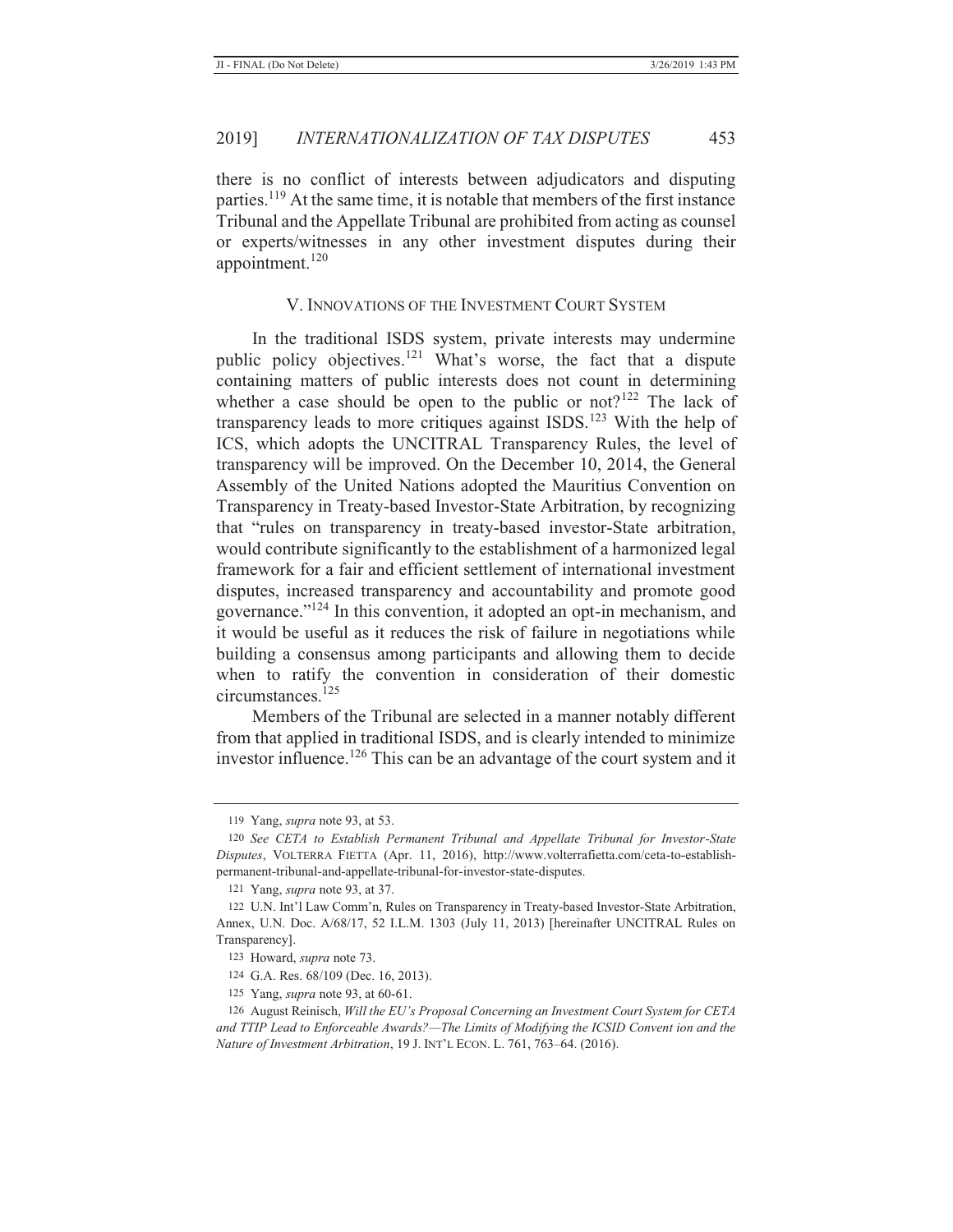is beneficial to protect the interests of the states. The system of investorstate dispute resolution under CETA is different. Article 8.27(2) of the CETA provision states that "the joint committee shall, upon the entry into force of CETA, appoint fifteen quasi-tenured Members of the Tribunal." $127$  The judges with tenures have less accountability to states. $128$ Furthermore,

[t]his lesser accountability may actually be beneficial to international law as a whole, because rather than focusing on pleasing the states or investors, the judges will be focused on attaining the right result, as a judge's job is to make the international investment agreement the best vehicle for achieving the purpose it was designed to serve.<sup>129</sup>

A disputing party may challenge a member (of both the FIT and Tribunal) on the basis of a conflict of interest, which is determined by the president of the Tribunal.<sup>130</sup> Given that the president of the Tribunal is a member of a third country,  $^{131}$  the awards will be less biased.

Critics of ICS point out that the foreign investors have no say in determining their arbitrators and, consequently, that ICS cannot be treated as a kind of arbitration.<sup>132</sup> Still, "it appears questionable whether the parties' right to nominate their arbitrators is indeed such a central feature of ICSID arbitration."<sup>133</sup> Furthermore, "[i]n order to access [ISDS], the ICSID convention provides for a default appointment procedure, demonstrating that effective dispute settlement prevails over the right of parties to nominate."<sup>134</sup>

It affirms that the damages awarded should represent "the fair market value of the expropriated investment before the expropriatory action was taken or became known, whichever is earlier."135 With the Appellate Tribunal, the consistency can be insured in recognition of the

<sup>127</sup> Heppner, *supra* note 76.

<sup>128</sup> Eric A. Posner & John C. Yoo, *Judicial Independence in International Tribunals*, 93 CAL. L. REV. 1, 21 (2005).

<sup>129</sup> Howard, *supra* note 73, at 40 (citing LAWRENCE SAGER, JUSTICE IN PLAINCLOTHES: A THEORY OF CONSTITUTIONAL PRACTICE 34 (2004)).

<sup>130</sup> *See* Lucas Pantaleo, *Lights and Shadows of the TTIP Investment Court System* 77, 81, 86 (T.M.C. Asser Instituut, CLEER Paper No. 2016/1, 2016).

<sup>131</sup> *Id.*

<sup>132</sup> Reinisch, *supra* note 126, at 777.

<sup>133</sup> *Id.*

<sup>134</sup> *Id.*

<sup>135</sup> RUDOLF DOLZER & CHRISTOPH SCHREUR, PRINCIPLES OF INTERNATIONAL INVESTMENT LAW 273-74 (2d ed. 2012).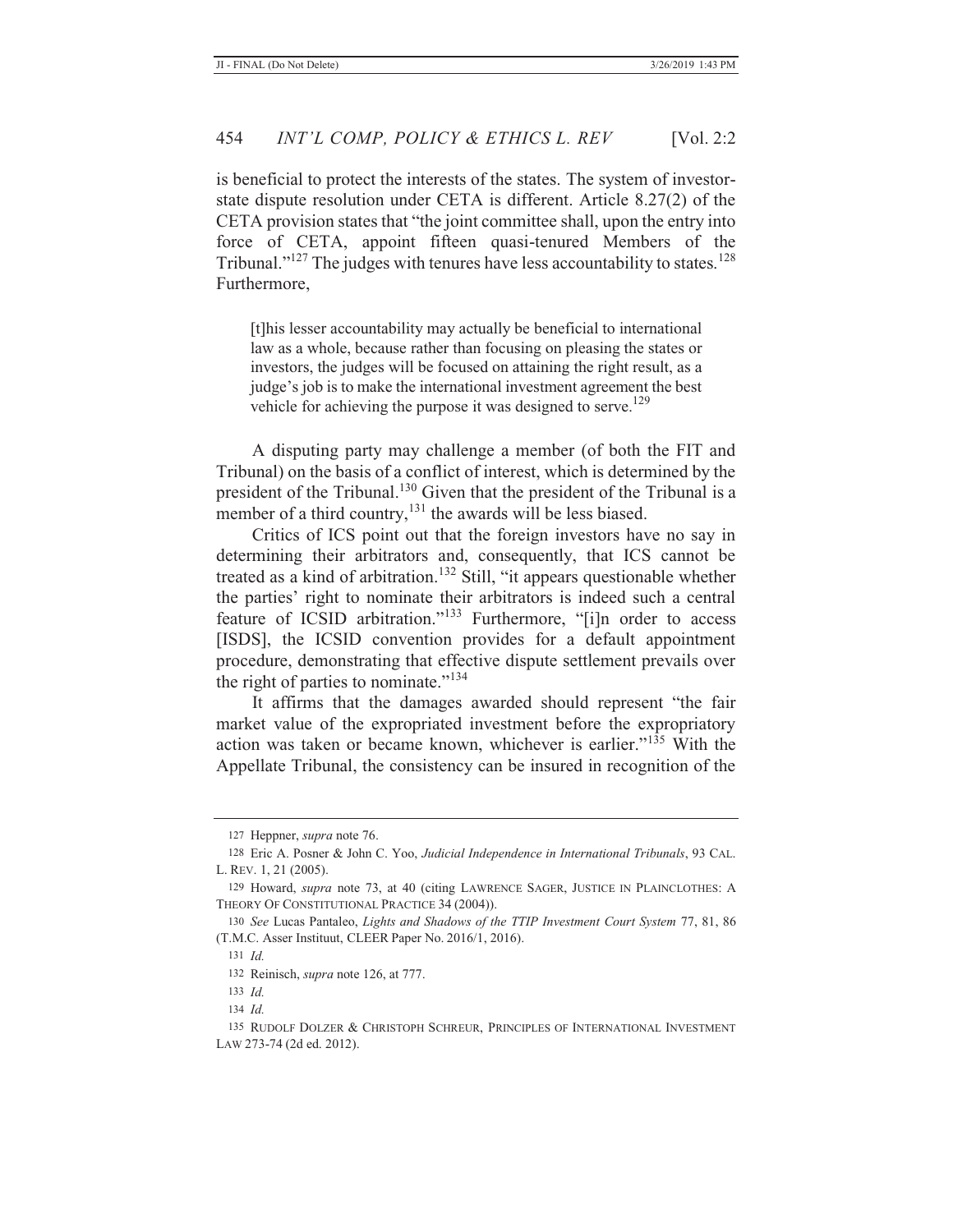determination of damages and it is beneficial for both the states and foreign investors.

Generally speaking, the right to appeal is an exception rather than the rule in international court cases.<sup>136</sup> The " $[e]$ xisting appellate mechanisms have been justified essentially by two different considerations."137 For one thing, an appeal mechanism "can be seen as a means to offer an additional remedy to the parties to the dispute."138 It provides a second chance for both the private entities and the sovereign states involved.<sup>139</sup> For another, an appellate mechanism can serve the purpose of guaranteeing predictability and consistency of the case law developed under a certain regime.<sup>140</sup> Usually, appeal facilities whose main function is to offer a second chance to the parties involved have the power to review both the law and the facts.<sup>141</sup>

An appellate mechanism—such as the WTO Appellate Body—that serves the public purpose of guaranteeing internal consistency, is usually only empowered to review legal questions.<sup>142</sup> The Appellate Tribunal, as envisaged by the EC, could also modify an arbitration award, a power an ICSID Annulment Committee does not possess.<sup>143</sup>

The Tribunal seems to be flawed in many respects.<sup>144</sup> Investment arbitration is traditionally a mixture of private and public legal components.145 Arbitral tribunals interpret and apply treaties between sovereign entities, and are often called upon to review nations' sovereign acts that are public in nature.<sup>146</sup> Consequently, public interests can be challenged by private entities through the traditional ISDS. While through the ICS, the private autonomy is totally excluded as this system is founded between the sovereign states. As a result, public interests can be better protected.

An advantage to the ICS is that it can improve the consistency of awards.147 Under CETA, a group of the same adjudicators will decide the

143 *See* Heppner, *supra* note 76.

<sup>136</sup> *See* Pantaleo, *supra* note 130, at 89.

<sup>137</sup> *Id.*

<sup>138</sup> *Id.*

<sup>139</sup> *See* Ylli Dautaj, *Dissenting Opinions in Investment Treaty Arbitration: The Investment Court System*, 17 U. C. DUBLIN L. REV. 37 (2017).

<sup>140</sup> *See* Pantaleo, *supra* note 130, at 89.

<sup>141</sup> *See id.* At 90.

<sup>142</sup> *See id.*

<sup>144</sup> *See* Pantaleo, *supra* note 130, at 91.

<sup>145</sup> *See id.*

<sup>146</sup> *See id.*

<sup>147</sup> *See* Howard, *supra* note 73.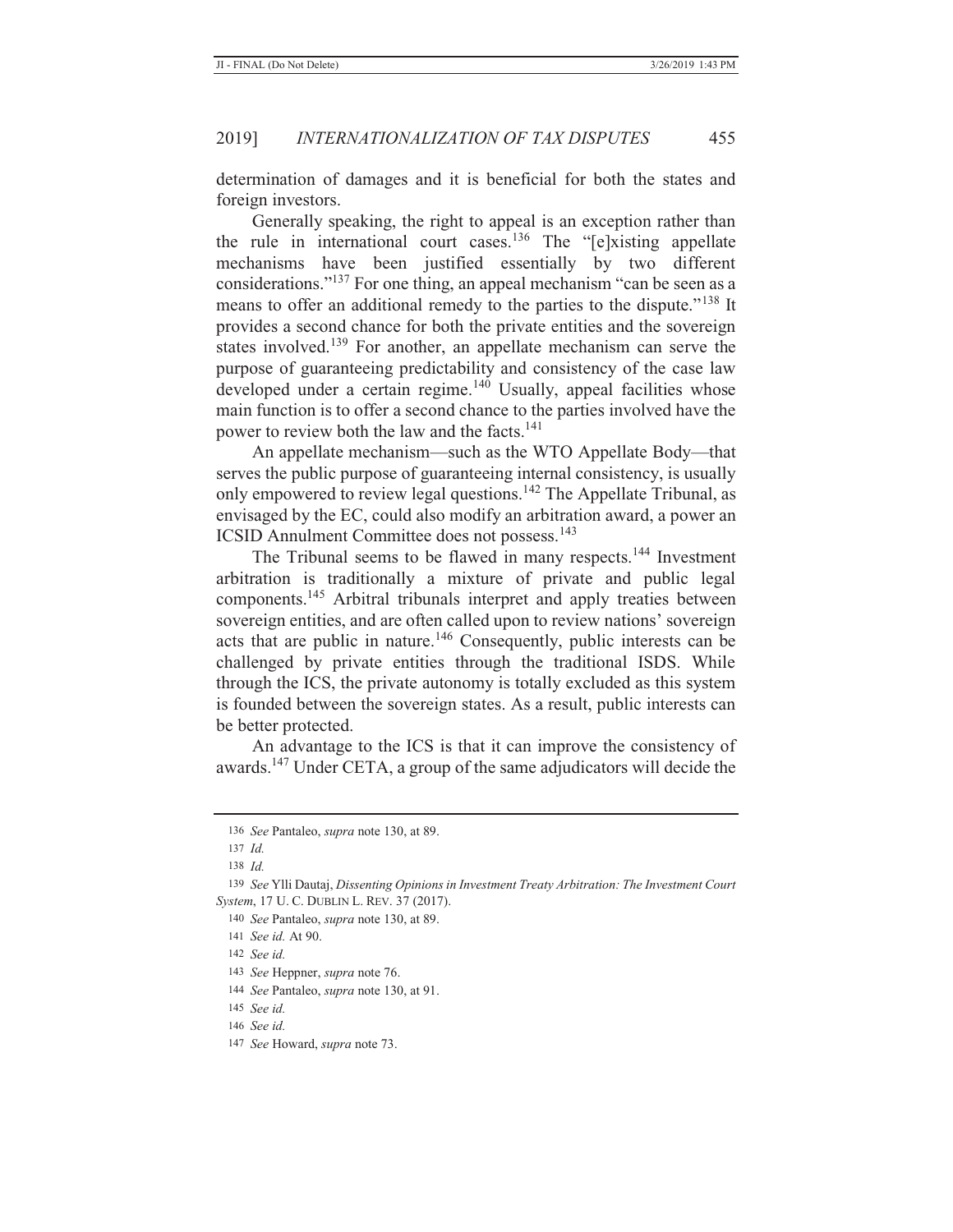cases in a fixed period.148 This has been referred to as personal and institutional continuity, which is generally beneficial for more consistency in the case law.149 As mentioned above, Tribunal members will serve five years, which already allow at the first instance, more personal continuity.150 It might be reasonable to have a longer period for the Appellate Body Tribunal Members in order to further emphasize on personal and institutional continuity.151 The consistency in decisions is beneficial to lower the risks associated with FDI, and give nations a framework for future action.<sup>152</sup>

The CETA text does not explicitly provide that the decisions of the CETA Appellate Tribunal would be considered binding precedent for subsequent awards given by the Tribunal.<sup>153</sup> It is true that judges of other permanent international courts and tribunals typically rely on precedent for the purpose of legal certainty.<sup>154</sup> For instance, neither the ICJ nor the WTO Appellate Body has a rule on stare decisis.<sup>155</sup> However, both repeatedly referred to their precedent in their respective case law.<sup>156</sup> Seven ICJ judges made it very clear by stating that the ICJ "must ensure consistency with its own past case law in order to provide predictability" and, adding that, "[c]onsistency is the essence of judicial reasoning."<sup>157</sup>

149 *Id*. at 25.

154 Gilbert Guillaume, *The Use of Precedent by International Judges and Arbitrators*, 2 J. INT'L DISP. SETTLEMENT 5 (2011).

<sup>148</sup> Christian J. Tams, *An Appealing Option? The Debate About an ICSID Appellate Structure* 26 (Martin Luther Univ. of Halle-Wittenberg, Essays in Transnational Economic Law Working Paper No. 57, 2006), https://papers.ssrn.com/sol3/papers.cfm?abstract\_id=1413694.

<sup>150</sup> CETA, *supra* note 98, art. 8.27.

<sup>151</sup> Stefanie Schacherer, *TPP, CETA and TTIP Between Innovation and Condition - Resolving Investor-State Disputes Under Mega-regionals*, 7 J. INT'L DISP. SETTLEMENT 628 (2016).

<sup>152</sup> Stephen W. Schill, *The Sixth Path: Reforming Investment Law from Within*, *in* RESHAPING THE INVESTOR-STATE DISPUTE SETTLEMENT SYSTEM, *supra* note 89, at 621, 632-33.

<sup>153</sup> Stefanie Schacherer, *The EU as a Global Actor in Reforming the International Investment Law Regime in Light of Sustainable Development* 19 (Univ. of Geneva, Working Paper No. 01/2017, 2017).

<sup>155</sup> *See* Statute of the International Court of Justice art. 59, June 26, 1945, 59 Stat. 1055, 33 U.N.T.S. 993 [hereinafter ICJ Statute]; *see also* Understanding on Rules and Procedures Governing the Settlement of Disputes art. 3(2), Apr. 15, 1994, Marrakesh Agreement Establishing the World Trade Organization, Annex 2, 1869 U.N.T.S. 401 [hereinafter DSU].

<sup>156</sup> *See* Guillaume, *supra* note 154; *see generally* Appellate Body Report, *Japan—Taxes on Alcoholic Beverages*, WTO Doc. WT/DS8/AB/R, WT/DS10/AB/R, WT/DS11/AB/R (adopted Nov. 1, 1996); Appellate Body Report, *United States—Final Anti-Dumping Measures on Stainless Steel from Mexico*, WTO Doc. WT/DS344/AB/R (adopted May 20, 2008).

<sup>157</sup> Legality of Use of Force (Serb. & Montenegro v. Port.), Judgment, Preliminary Objections, 2004 I.C.J. Rep. 1160, ¶ 3 (Dec. 15); *see also* Rudolf Bernhardt, Article 59, *in* THE STATUTE OF THE INTERNATIONAL COURT OF JUSTICE: A COMMENTARY 1231, 1244 (Andreas Zimmerman et al. eds., 2006).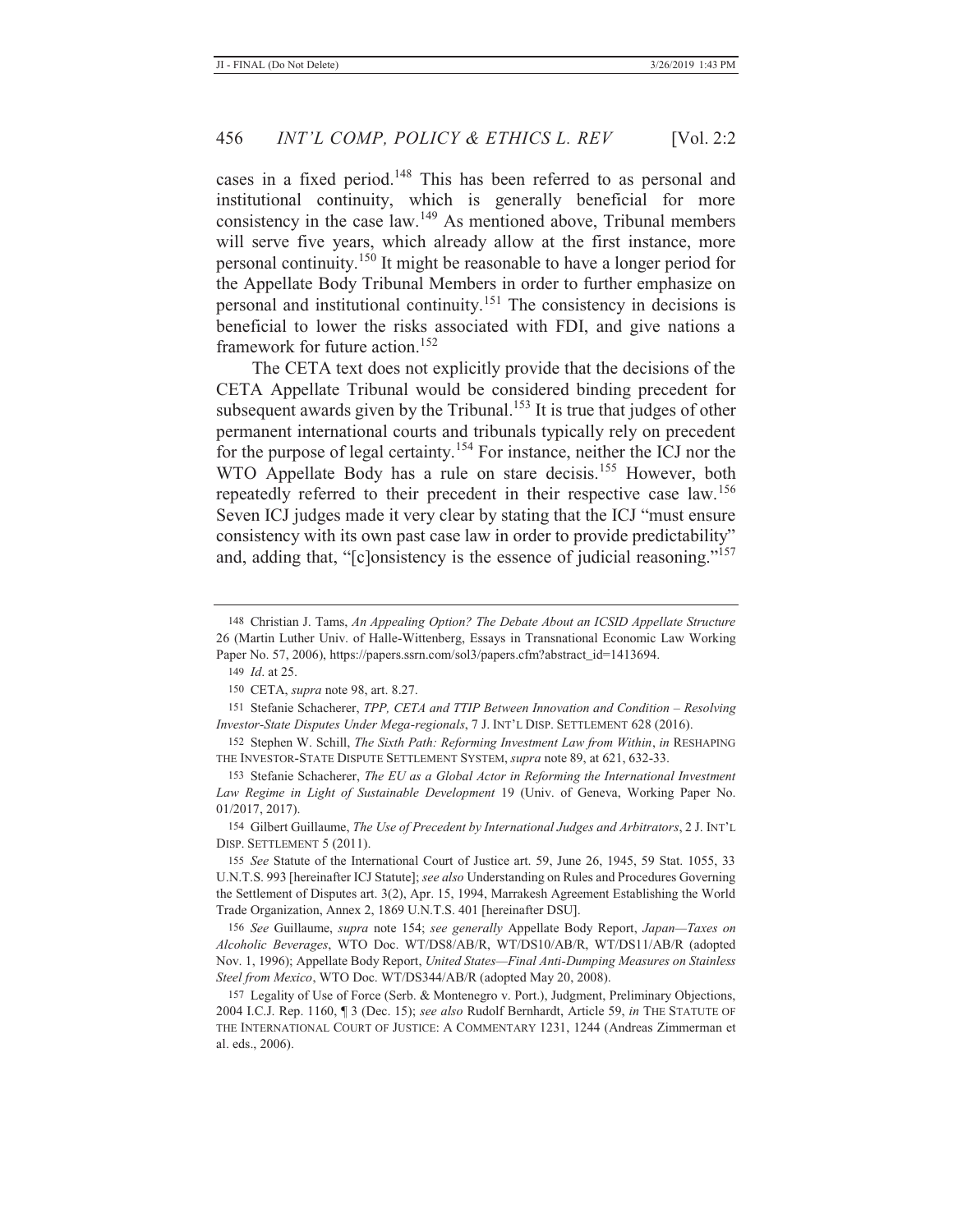Despite the criticism on inconsistent awards in investment arbitration, it is fair to say that tribunals relied many times on previous cases in their decision-making.<sup>158</sup>

A certain "persuasive precedent" occurred based on the idea that a well-established line of cases should be followed.<sup>159</sup> "While acknowledging that ISDS through arbitration established a certain level of *jurisprudence constante*, the CETA Appellate Tribunal has the potential to better guarantee that a truly CETA jurisprudence will be developed."160 Furthermore, the decisions of the CETA Appellate Tribunal are likely to have a *quasi-stare decisis* effect, since it can be assumed that each time the Tribunal is not following previous decisions of the Appellate Tribunal, the losing party will immediately appeal against the award and the award then has good chances of being overturned by the Appellate Tribunal.<sup>161</sup> Article 30 of the Commission's proposal stipulates that any awards issued by either the Tribunal or the Appeal Tribunal "shall be binding between the disputing parties and shall not be subject to appeal, review, set aside, annulment or any other remedy."<sup>162</sup>

A big disadvantage related to the traditional ISDS mechanism is the high cost. In *Abaclat v. Republic of Argentine*, the claimant had reportedly spent about \$27 million USD and Argentina had spent about twelve million dollars even though the case addressed only jurisdiction and not the merits.<sup>163</sup> Undoubtedly, this is a burden on public finance, especially for poorer countries.<sup>164</sup> Even in the case of winning, it is not common that a tribunal decides to make the claimant pay the cost of the other disputing party.165 Faced with the high financial burden, the ICS Tribunal can dismiss a frivolous claim at an early stage, provided it is clearly without legal merit and/or the facts would not support a case as a

<sup>158</sup> *See* Andrea K. Bjorklund, *Investment Treaty Arbitral Decisions as* Jurisprudence Constante, *in* INTERNATIONAL ECONOMIC LAW: THE STATE AND FUTURE OF THE DISCIPLINE 265 (Picker, Bunn & Arner eds., 2008).

<sup>159</sup> *See* El Paso Energy International Company v. Argentina, ICSID Case No. ARB/03/15, Decision on Jurisdiction, ¶ 39 (Apr. 27, 2006); *see* Saipem S.p.A. v. Bangladesh, ICSID Case No. ARB/05/07, Decision on Jurisdiction and Recommendation on Provisional Measures, ¶ 67 (Mar. 21, 2007).

<sup>160</sup> Schacherer, *supra* note 151.

<sup>161</sup> Tams, *supra* note 148, at 23.

<sup>162</sup> Schwieder, *supra* note 84.

<sup>163</sup> Abaclat v. Republic of Arg., ICSID Case No. ARB/07/5, Decision on Jurisdiction and Admissibility (Aug. 4, 2011).

<sup>164</sup> Schwieder, *supra* note 84, at 195.

<sup>165</sup> Yang, *supra* note 93, at 44.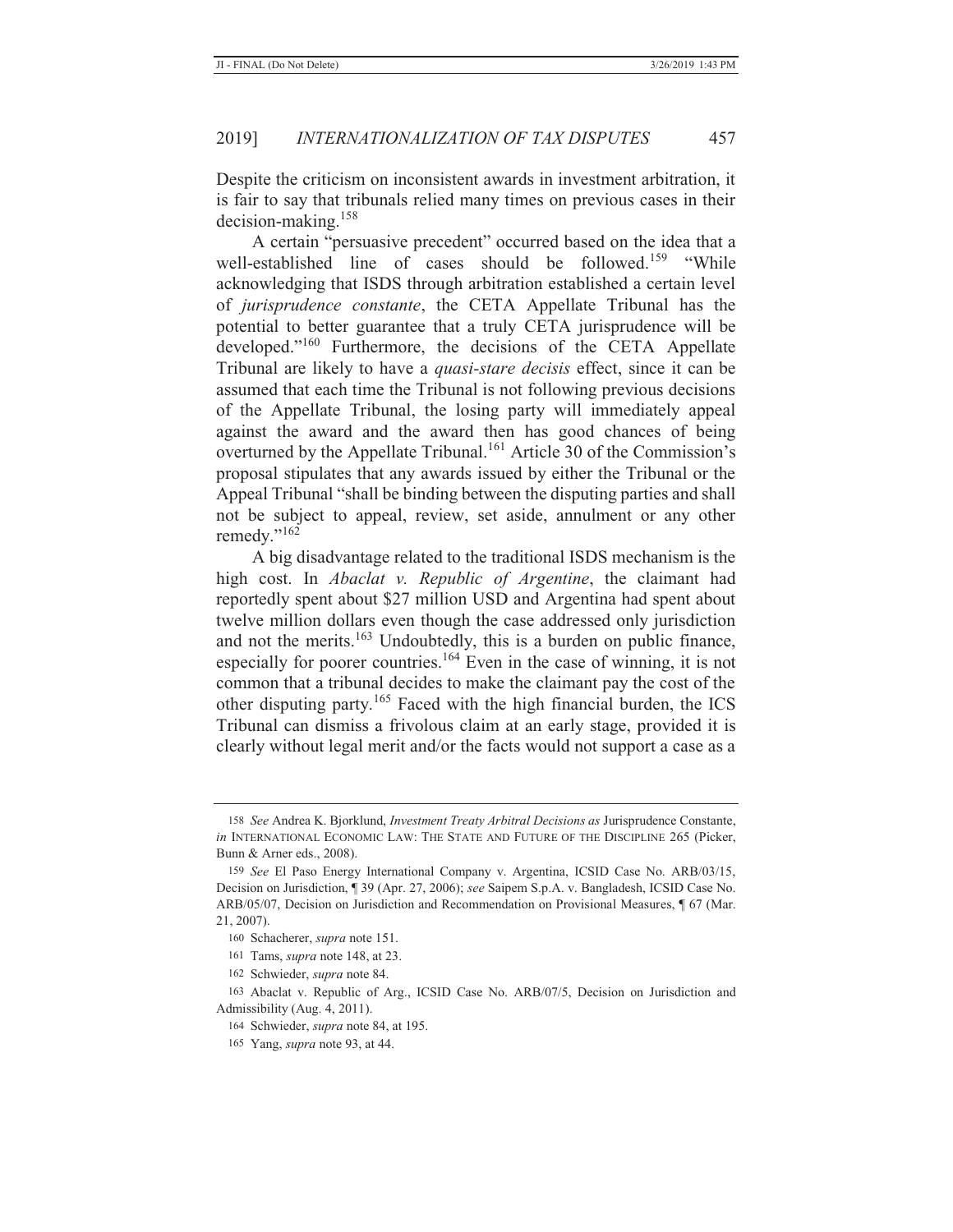matter of law.<sup>166</sup> There are several measures to prevent delays and increase in costs, and the core movement is that the Tribunal shall render a final award within a limited time period: for the CETA, a final award shall be rendered within twenty-four months of submission of a claim; and the EU-Vietnam FTA provides that; any appeal should not exceed six months, with the exception of extension up to nine months, so that the entire process shall be completed within three years.<sup>167</sup> Finally, the disputing parties may agree that the case be decided by a sole member of the Tribunal if the claimant is a small or medium sized enterprise or the compensation or damages claimed are relatively low.168 A more efficient dispute resolution mechanism can decrease the financial burden not only for the states, but the foreign investors as well.

Despite the merits of the ICS, there are some concerns with it. Based on CETA, the Appellate Tribunal can not only consider the legal issues, but also the facts.169 However, how to consider the facts is not clearly defined. In other words, whether the Appellate Tribunal would be free to make its own findings of fact *de novo*, reinvestigate the factual record, and thus substitute its own interpretation of the facts for the  $FIT.170$  No matter which meaning is correct, it will take much time and the cost can be high. However, the consequence is not always bad. For one thing, the financial burden will be heavy for the contracting parties. For another, faced up with the heavy financial burden, investors may not choose to file the claim to the Appellate Tribunal and it can avoid the abuse of appeals to some extent.

## VI. THE CHOICE OF STATES

Since the ICS is still a proposal issued by the EU, the scope it covers is not defined in detail. Taxation is a significant area which the nations should handle with careful attention. The following paragraphs identify and explain two diverse decisions the nations can make in relation to this sensitive area.

 <sup>166</sup> Mark Mangan, *The EU Succeeds in Establishing a Permanent Investment Court in its Trade Treaties with Canada and Vietnam*, DECHERT LLP (March 2016), https://www.dechert.com/content/dam/dechert/uploads/documents/The\_EU\_succeeds\_in\_establis hing\_a\_permanent\_investment\_court\_in\_its\_trade\_treaties\_with\_Canada\_and\_Vietnam\_-

\_Dechert\_-\_03242016.pdf.167 *Id*.

<sup>167</sup> *Id*.

<sup>168</sup> Yang, *supra* note 93, at 47.

<sup>169</sup> CETA, *supra* note 98.

<sup>170</sup> Kyle Dylan Dickson-Smith, *Does the European Union Have New Clothes?: Understanding the EU's New Investment Treaty Model*, 17 J. WORLD INV. & TRADE 773, 801 (2016).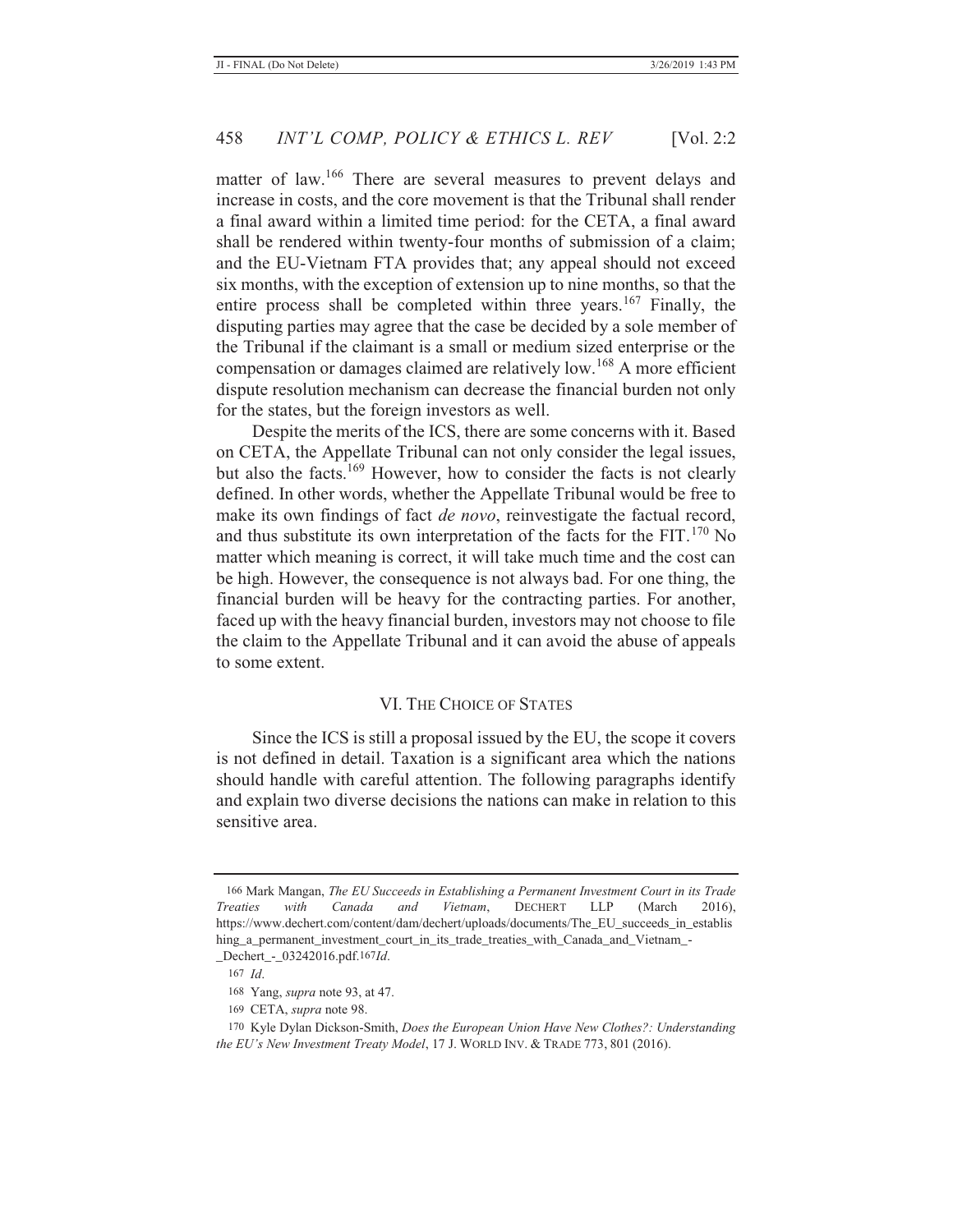#### *A. Inclusion of Taxation in the Investment Court System*

When faced with tax related disputes, foreign investors tend to bring "their claims based on the BITs and other international investment treaties instead of the international taxation treaties."<sup>171</sup> "The substantive clauses within the international investment treaties and the international tax treaties are different although they share one common feature of nondiscrimination."<sup>172</sup> The principles of international investment law are National Treatment ("NT"), MFN, FET, Full Protection and Security ("FPS") and Umbrella Clause.<sup>173</sup> It is because the international tax treaties and international investment treaties are not for the same purpose.174 The main purpose of international tax treaties is to prevent the double taxation and double non-taxation and a proper way to allocate the financial revenue, "while the purpose of international investment treaties, particularly BITs, 'is to protect the investments that produce those revenues.'"175 Therefore, the scope of the international investment tax regime offered to protect the taxpayers, is larger in comparison with that provided by the bilateral tax treaties.176 The protection offered by the international tax treaties is limited to some standard, like the NT clause.<sup>177</sup> For example, in terms of the discrimination rule in Article 24, Section 1 of the UK-China bilateral tax treaty, it states that

[n]ationals of a Contracting State shall not be subjected by the other Contracting State to any taxation or any requirement connected therewith, which is more burdensome than the taxation and connected requirements to which nationals of that other State in the same circumstances, in particular with respect to residence, are or may be subjected.<sup>178</sup>

It means that

<sup>171</sup> Julien Chaisse, *Making Tax Dispute Resolution Mechanisms More Effective - The Base Erosion and Profit Shifting Project and Beyond*, 10 CONTEMP. ASIA ARB. J. 1, 27 (2017).

<sup>172</sup> *Id.* at 27-28.

<sup>173</sup> DOLZER & SCHREUER, *supra* note 135, at 1.

<sup>174</sup> Chaisse, *supra* note 171, at 28.

<sup>175</sup> *Id.*

<sup>176</sup> *Id.*

<sup>177</sup> *Id.*

<sup>178</sup> Agreement for the Avoidance of Double Taxation and the Prevention of Fiscal Evasion with Respect to Taxes on Income and on Capital Gains, June 27, 2011, Gr. Brit.-China, GR. BRIT. T.S. No. 1 (2014) (Cd. 8783).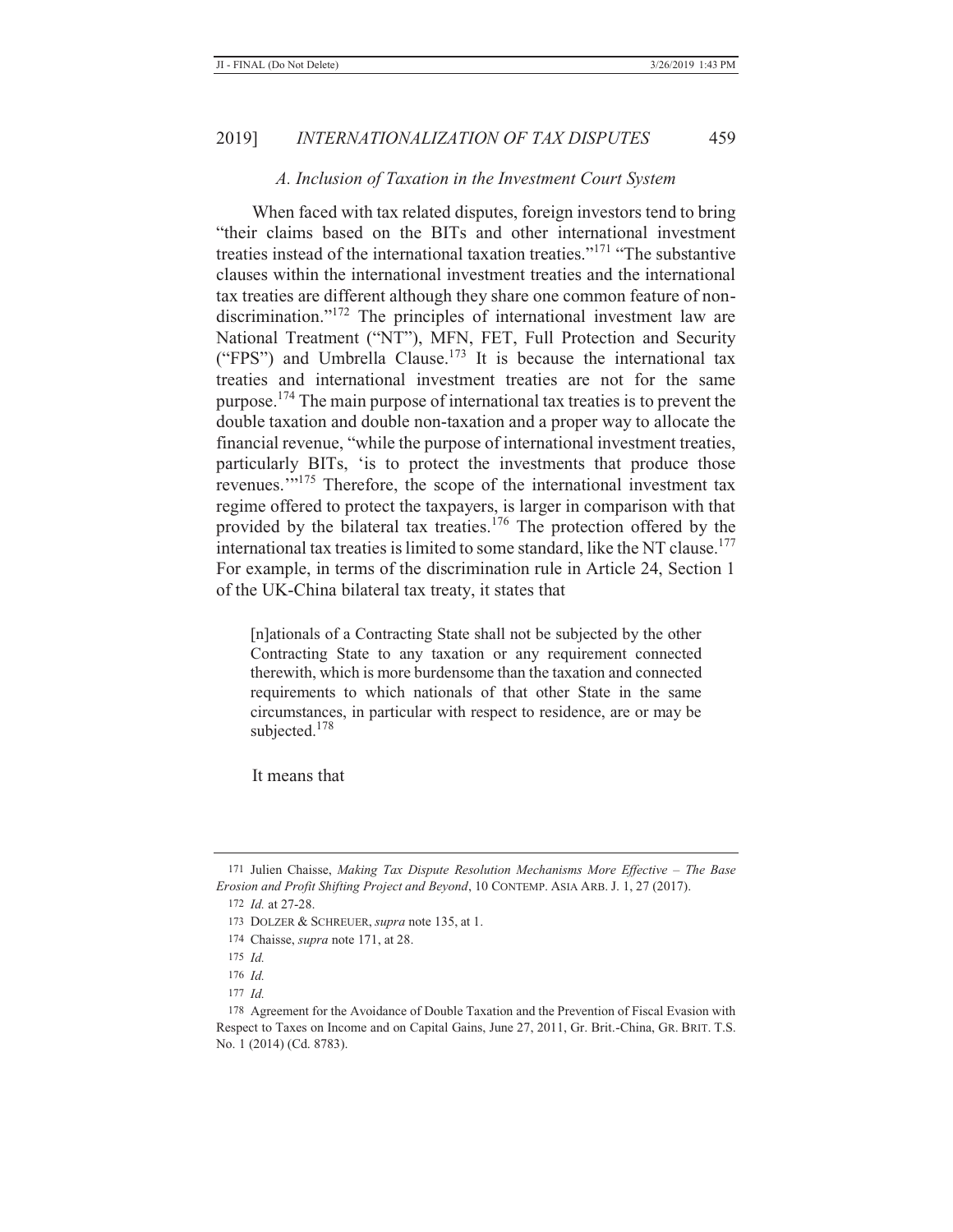non-residents from a treaty country must not be treated worse than residents of that same country with regard to the subject matters within the scope of the treaty. As for legal entities, it is usually expressly applicable to permanent establishments of foreign firms and to corporations that are wholly or partly owned or controlled by one or more foreign residents.<sup>179</sup>

This concept is considered as the NT provision under the BITs. However, it does not relate to the MFN clause, so either China or the U.K. can offer even better treatment to the nationals of another country while it is not possible for the other contracting party of the U.K.-China bilateral tax treaties to claim the better treatment received by that other country.<sup>180</sup> It suffices to conclude that, at present, the protection offered to the taxpayers in this sense is limited when compared to the  $BITs$ <sup>181</sup>

At the same time, the FET standard is also often used by the taxpayers to protect their profits when faced with the tax related disputes under the BITs. This is because tribunals tends to expand the scope of this standard.182 For instance, the *Roussalis v. Romania* award expanded the scope of FET principle and it stated that this standard is not precisely defined beyond general principles.183 In the *Occidental Exploration v. Ecuador* case, the tribunal explained that the FET standard is aiming to provide a stable and predictable environment for foreign investors, as they will make their investment plans based on the expectations that the policies will be stable.184 Since the tax regulations issued by the host government have destroyed this predictability, it has breached the FET standard.<sup>185</sup> As long as, for instance, the foreign investors are treated worse in the taxation area, they can file the claim based on this standard.

The remedies that investors are offered under the international taxation convention are limited. For instance, Article 25(3) of the 2017 version of the OECD Model Convention states that "[t]he competent authorities of the contracting states shall endeavour to resolve by mutual agreement, any difficulties or doubts arising as to the interpretation or

<sup>179</sup> Maira de Melo Vieira, *The Regulation of Tax Matters in Bilateral Investment Treaties: A Dispute Resolution Perspective*, 8 DISP. RESOL. INT'L 63, 71 (2014).

<sup>180</sup> Chaisse, *supra* note 171, at 8-10.

<sup>181</sup> *Id.*

<sup>182</sup> *Id*.

<sup>183</sup> Spyridon Roussalis v. Romania, ICSID Case No. ARB/06/1, Award, ¶ 318 (Dec. 1, 2011).

<sup>184</sup> Occidental Exploration and Production Company v. Republic of Ecuador, Final Award, LCIA Case No. UN3467, ¶¶ 159-92 (July 1, 2004).

<sup>185</sup> *Id.*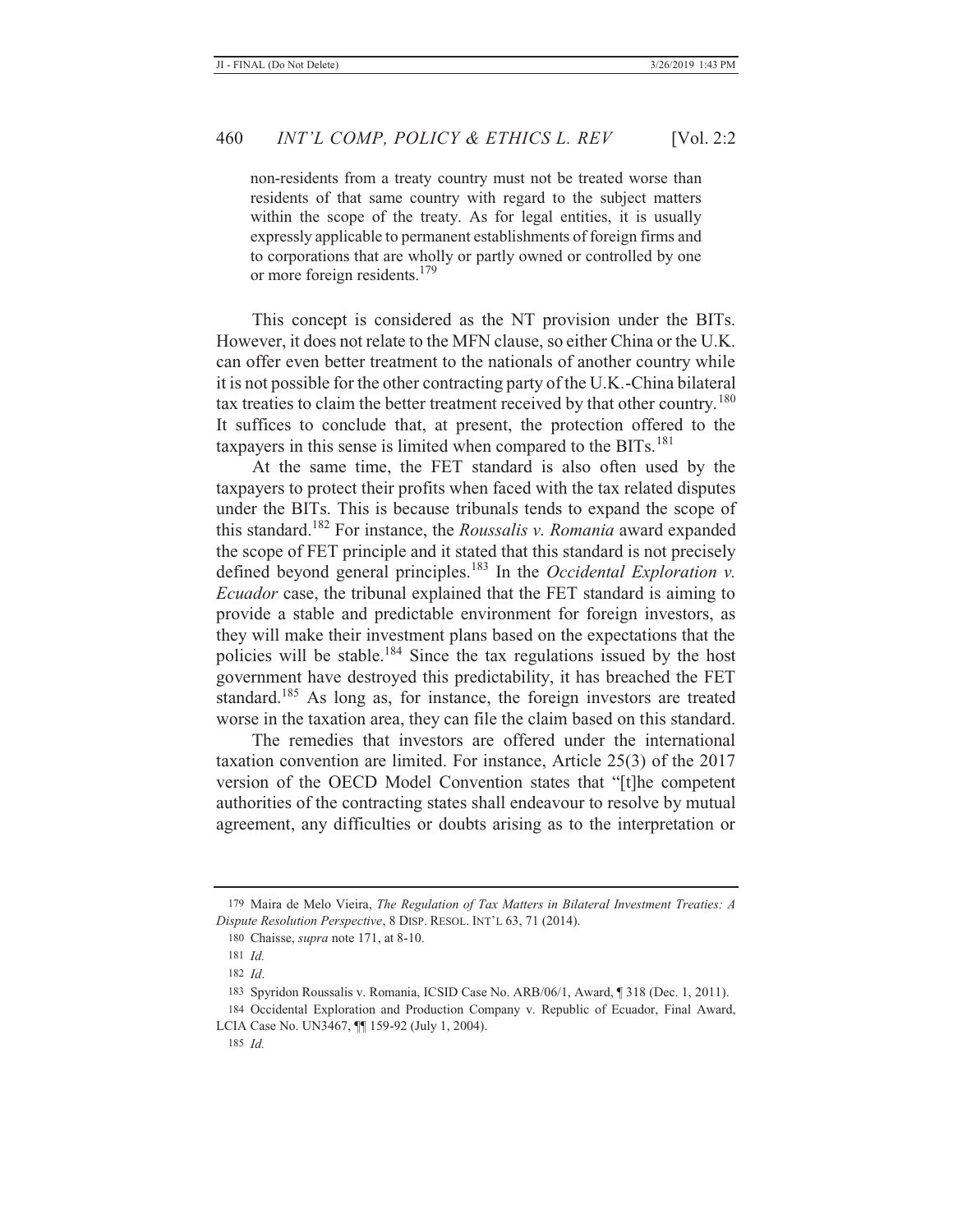application of the convention."186 That means only a threat cannot start up the arbitration. However, no matter whether the taxation is imposed or not, so long as the foreign investors find that this kind of taxation can be a breach of its investors' rights under BITs, they can proceed with arbitration.

Therefore, foreign investors can enjoy broader benefits from the investment protection criteria compared with those regulated in the international taxation area. If the ICS is successfully founded, they will be more likely to file the claims to the ICS when faced up with the taxation disputes. However, there are several disadvantages remaining in resolving the tax related disputes under ICS. First, the tribunal, no matter the first instance or the appellate body, is un professional in resolving tax related disputes. Without a better knowledge of the taxation area, they are unable to fully understand of the disputes. For another, the national sovereignty and interests can be threatened to a great extent when including the taxation in ICS. This creates a regulatory chill effect.<sup>187</sup> That means, because of the high costs of investor-state arbitration, states may be reluctant to enact measures that might even be a breach of their obligations.188 This chilling effect is exacerbated by arbitration decisions that are inconsistent and that have adopted surprising interpretations of investment obligations.<sup>189</sup> In this situation, even the measures are for public interests, as long as there is a possibility that this kind of measures can be a breach of BITs, the countries are more likely not to initiate them.190 They will retain their sovereignty in making new policies related to public interests, like the protection of public health and environment, to escape from the intervention of the award initiated by the independent arbitral tribunal.191 Although these policies may sometimes decrease the interests of foreign investors, and taxation measures are always used to reach the goal, these kind of tax related disputes cannot be resolved by the ICS.

<sup>186</sup> OECD MODEL TAX CONVENTION, *supra* note 21, art. 25.

<sup>187</sup> Janeba, Eckhard, *Regulatory Chill and the Effect of Investor State Dispute Settlements* 1 (Univ. of Munich, CESifo Working Paper Series No. 6188, 2016).

<sup>188</sup> Chaisse, *supra* note 171, at 1.

<sup>189</sup> *Id*.

<sup>190</sup> *Id*.

<sup>191</sup> Agreement between the Government of New Zealand and the Government of Hong Kong for the Promotion and Protection of Investments [1995] NZTS 14 (signed 6 July 1995, entered into force 5 August 1995), art 8.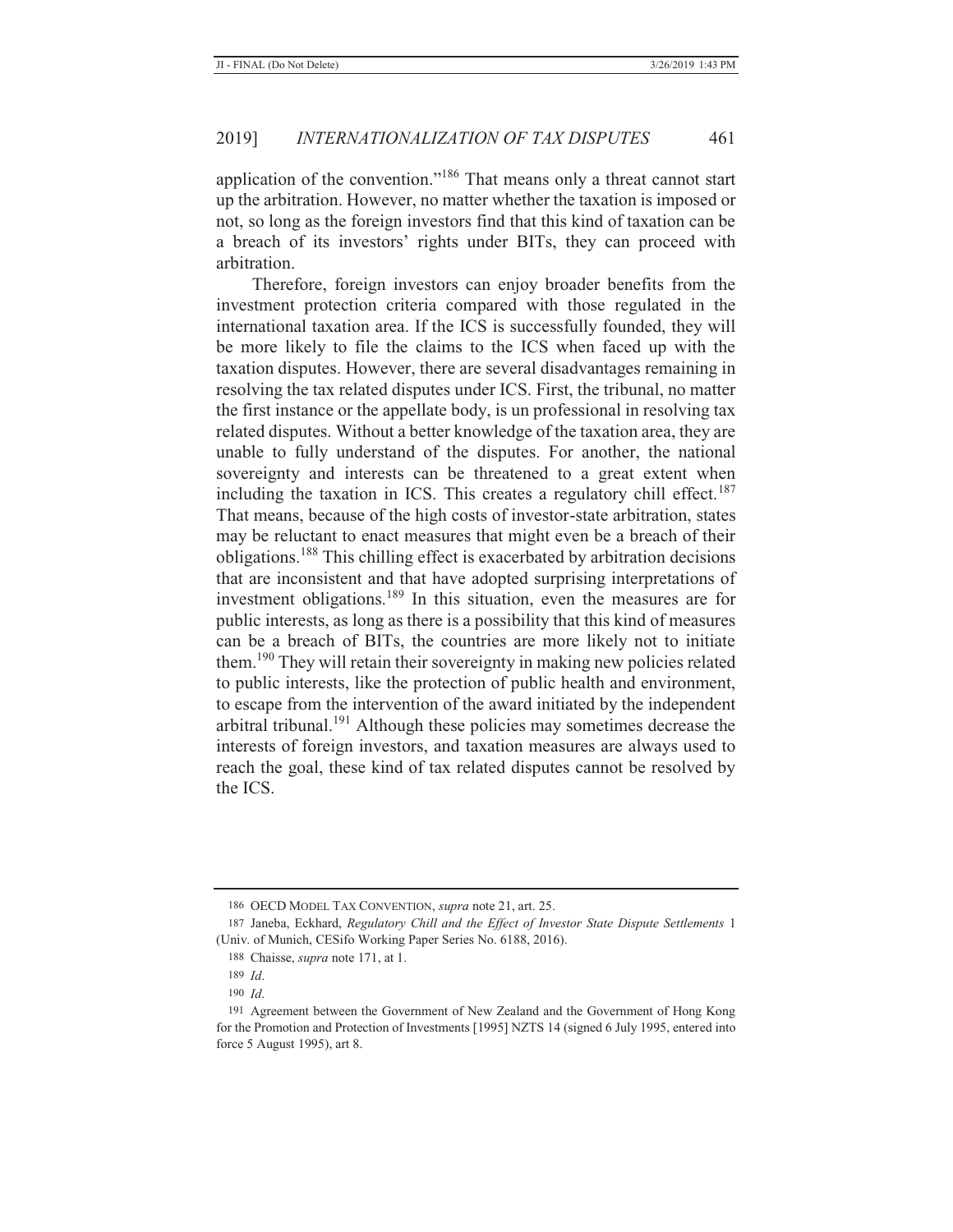#### *B. Exclusion of Taxation from the Investment Court System*

Apparently, as nations are worried about their own sovereignty, they tend to narrow the scope of taxation disputes to the arbitration under the BITs which they can resolve.<sup>192</sup> Most of the new generation of BITs and MITs contain explicit references to tax exclusions.<sup>193</sup> Many states are limiting the scope of the FET standard. For instance, the *Nations Energy v. Panama* case interprets the BIT to exclude claims stemming from taxation matters based on the FET standard.<sup>194</sup> Meanwhile, if there are no explicit words or interpretations to the FET standard in the BITs, the tax measures are excluded from consideration in this treaty.195 It can be seen from the North American Free Trade Agreement ("NAFTA") Article 2103(1); that if it is not explicitly set out in the treaties, nothing can be applied to the taxation measures.<sup>196</sup> Further, it does not mention FET standard in the context.<sup>197</sup>

There is a growing trend that the contracting parties tend to limit, or even exclude the taxation part from the whole BIT.<sup>198</sup> For instance, the 2015 Indian model BIT-EU carves out taxation from the scope of the treaty.<sup>199</sup> Another example is the agreement between the government of Hong Kong and the government of New Zealand in the Promotion and Protection of Investments.<sup>200</sup> In this agreement, it states that "[t]he provisions of this agreement shall not apply to matters of taxation in the area of either contracting party."<sup>201</sup> "Such matters shall be governed by the domestic laws of each Contracting Party and the terms of any agreement relating to taxation concluded between the Contracting

<sup>192</sup> Chaisse, *supra* note 101.

<sup>193</sup> Ali Lazem & Ilias Bantekas, *The Treatment of Tax as Expropriation in International Investor-State Arbitration*, Arb. Int'l 1 (2015).

<sup>194</sup> Nations Energy, Inc. and Others v Republic of Panama, ICSID Case No. ARB/06/19, Award 1, 39 (Nov. 24, 2010).

<sup>195</sup> Chaisse, *supra* note 101.

<sup>196</sup> North American Free Trade Agreement, Can.-Mex.-U.S., art. 2103, Dec. 17, 1992, 32 I.L.M. 289 (1993).

<sup>197</sup> *Id.*

<sup>198</sup> Model Text for the Indian Bilateral Investment Treaty, GOV'T OF INDIA art. 2.4 (2015), https://www.mygov.in/sites/default/files/master\_image/Model%20Text%20for%20the%20Indian %20Bilateral%20Investment%20Treaty.pdf.

<sup>199</sup> *Id.* 

<sup>200</sup> Agreement between the Government of New Zealand and the Government of Hong Kong for the Promotion and Protection of Investments [1995] NZTS 14 (signed 6 July 1995, entered into force 5 August 1995), art 8.

<sup>201</sup> *Id.*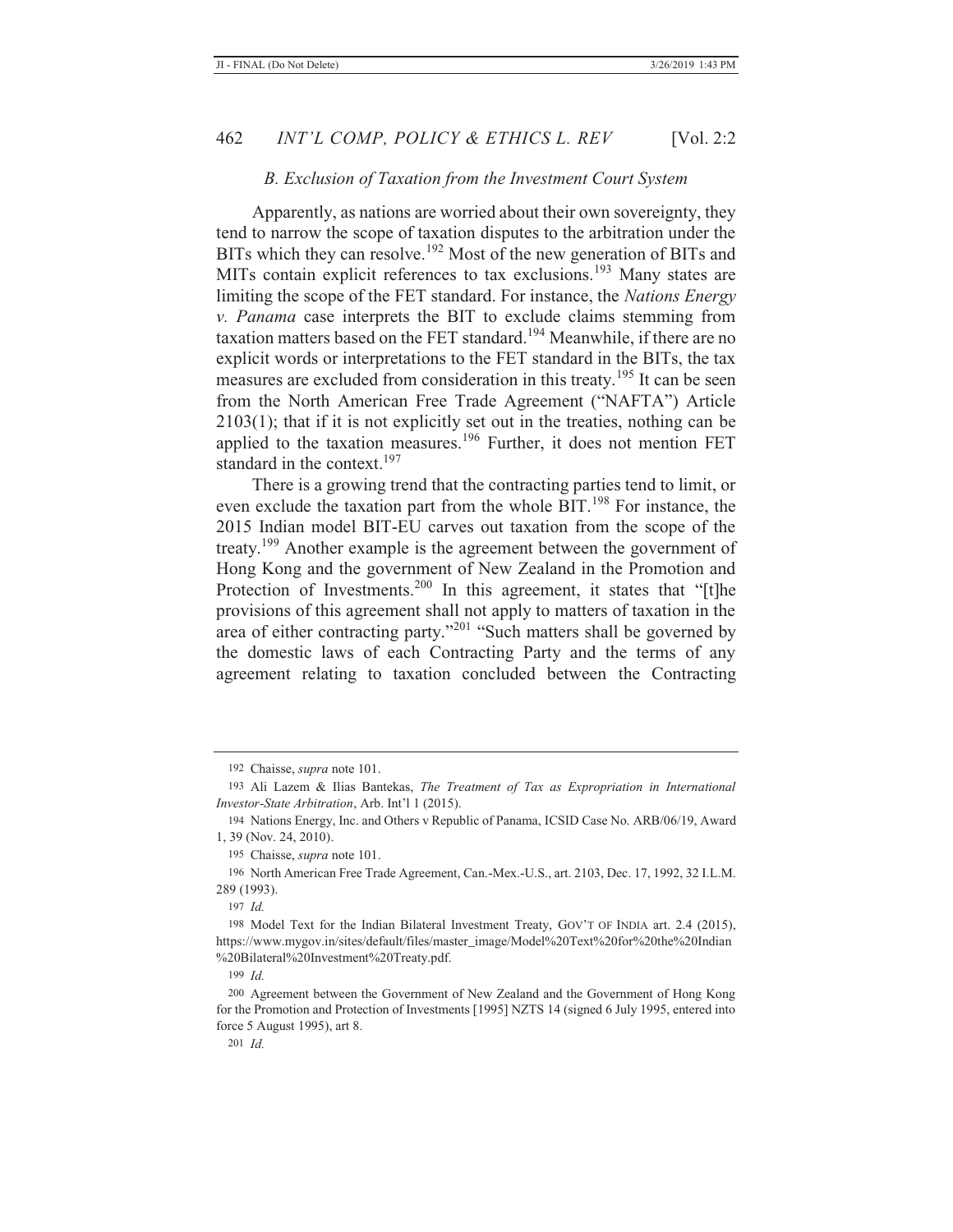Parties."<sup>202</sup> In other words, the sovereign nations tend to narrow the scope the investment criteria, covers and maintain their taxation sovereignty.

When disregarding the ICS to resolve tax related disputes, the current tax related dispute settlement mechanisms should be relied upon. When tax related disputes arise, there are several ways to resolve them. The local remedy can be used as a first step. The taxpayers can initiate local litigation or submit their disputes to the related administrative tribunal.<sup>203</sup> However, foreign taxpayers tend not to make use of this method to get their disputes solved. For one thing, they are not familiar with the laws of the host nation.<sup>204</sup> For example, foreign taxpayers and the competent authority of the host state may have different interpretations on the same issue and taxation clause.<sup>205</sup> In another aspect, the court in the host state may be biased. It is therefore inevitable for the host state to protect itself, especially when the disputes arise because of the policies initiated by the host state. $206$  Further, if the disputes contain the issues related to national interests of the host state, the related court or administrative tribunal will be more likely to reject the request from the foreign taxpayers.<sup>207</sup>

There is also a clause related to the local remedies in the bilateral tax treaties. Based on the 2014 OECD model convention, it says that:

The competent authority shall endeavor, if the objection appears to be justified to the authority and if it is not by itself, able to arrive at a satisfactory solution, to resolve the case by mutual agreement with the competent authority of the other contracting state, with a view to the avoidance of taxation which is not in accordance with the convention.<sup>208</sup>

That means the MAP process can be initiated only when the competent authority which gets the request from the taxpayers cannot

<sup>202</sup> *Id*.

<sup>203</sup> OECD, MODEL TAX CONVENTION ON INCOME AND ON CAPITAL art. 25.20 (2014).

<sup>204</sup> Roland Ismer & Sophia Piotrowski, *BIT Too Much: Or How Best to Resolve Tax Treaty Disputes*, 44 INTERTAX 348 (2016) (discussing foreign taxpayers' unfamiliarity with the laws of their own state).

<sup>205</sup> Mario Züger, General Report, *in* SETTLEMENT OF DISPUTES IN TAX TREATY LAW 15 (Michael Lang & Mario Züger eds., 2002).

<sup>206</sup> INTERNATIONAL ARBITRATION IN TAX MATTERS 15 (Michael Lang & Jeffery Owens eds., 2nd ed. 2015).

<sup>207</sup> *Id*.

<sup>208</sup> OECD, *supra* note 203*,* art. 25.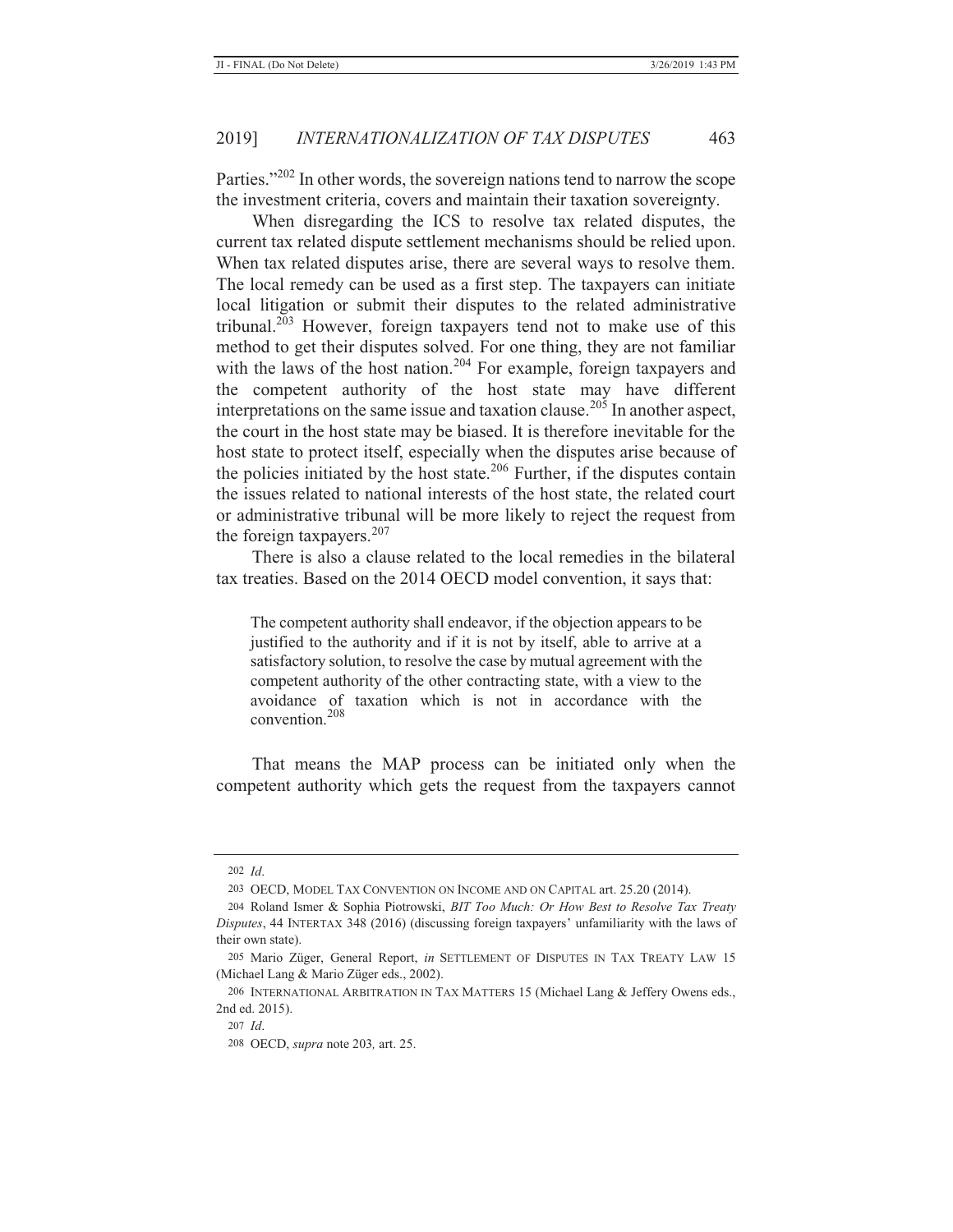decide and resolve the disputes unilaterally.<sup>209</sup> The unilateral resolution made by the related competent authority can be treated as a kind of local remedy.

Except for the local remedies above, the dispute resolution mechanisms in bilateral tax treaties can be functional. There are two or three main steps to resolve the tax related disputes; the difference is because many bilateral tax treaties do not incorporate a mandatory arbitration clause in the content. At first, the related competent authority to which the taxpayers have submitted their dispute to should resolve the dispute unilaterally.<sup>210</sup> If it cannot get the dispute solved all by itself, the MAP process can be initiated. After the MAP, if there are still unresolved disputes available, the mandatory arbitration clause can be reached. $211$ However, some great details are remaining with the mechanisms. First, MAP is controlled by the competent authorities and taxpayers have little legal standing during the process.212 What they can do is provide some basic information and evidence related to the disputes in written materials.<sup>213</sup> However, before the MAP process, based on the 2017 OECD model convention, either competent authority can be reached when the taxpayers want to submit their disputes and first will attempt to resolve the issue unilaterally.<sup>214</sup> If the disputes can be solved unilaterally, the MAP process will not commence at once. The competent authority has full discretion to reject the submission of the disputes.<sup>215</sup>

The BEPS fourteenth movement and the 2008 version of the OECD model convention are related to the mandatory arbitration.<sup>216</sup> Although they are merely suggestions for the countries, some countries, especially the developed ones, have incorporated this dispute resolution method into the bilateral tax treaties. $2^{17}$  Although the model convention clearly regulates mandatory arbitration, it provides the flexibility for states to incorporate it. $2^{18}$  For example, in the US-Germany bilateral tax treaties,

<sup>209</sup> Charles R. Irish, *Private and Public Dispute Resolution in International Taxation,* 4 CONTEMP. ASIA ARB. J. 121 (2011).

<sup>210</sup> OECD MODEL TAX CONVENTION*, supra* note 21, art. 25.

<sup>211</sup> *Id*.

<sup>212</sup> Irish, s*upra* note 209.

<sup>213</sup> OECD MODEL TAX CONVENTION*, supra* note 21.

<sup>214</sup> *Id.* art. 25.

<sup>215</sup> INTERNATIONAL ARBITRATION IN TAX MATTERS, *supra* note 206, at 114.

<sup>216</sup> OECD, MODEL TAX CONVENTION ON INCOME AND ON CAPITAL (2008).

<sup>217</sup> Convention for the Avoidance of Double Taxation and the Prevention of Fiscal Evasion with Respect to Taxes on Income and Capital and to Certain Other Taxes, U.S.-Ger., art. 25, Aug. 29,

<sup>1989, 1708</sup> U.N.T.S. 3. [hereinafter U.S.-Ger. Convention for the Avoidance of Double Taxation]. 218 *Id.*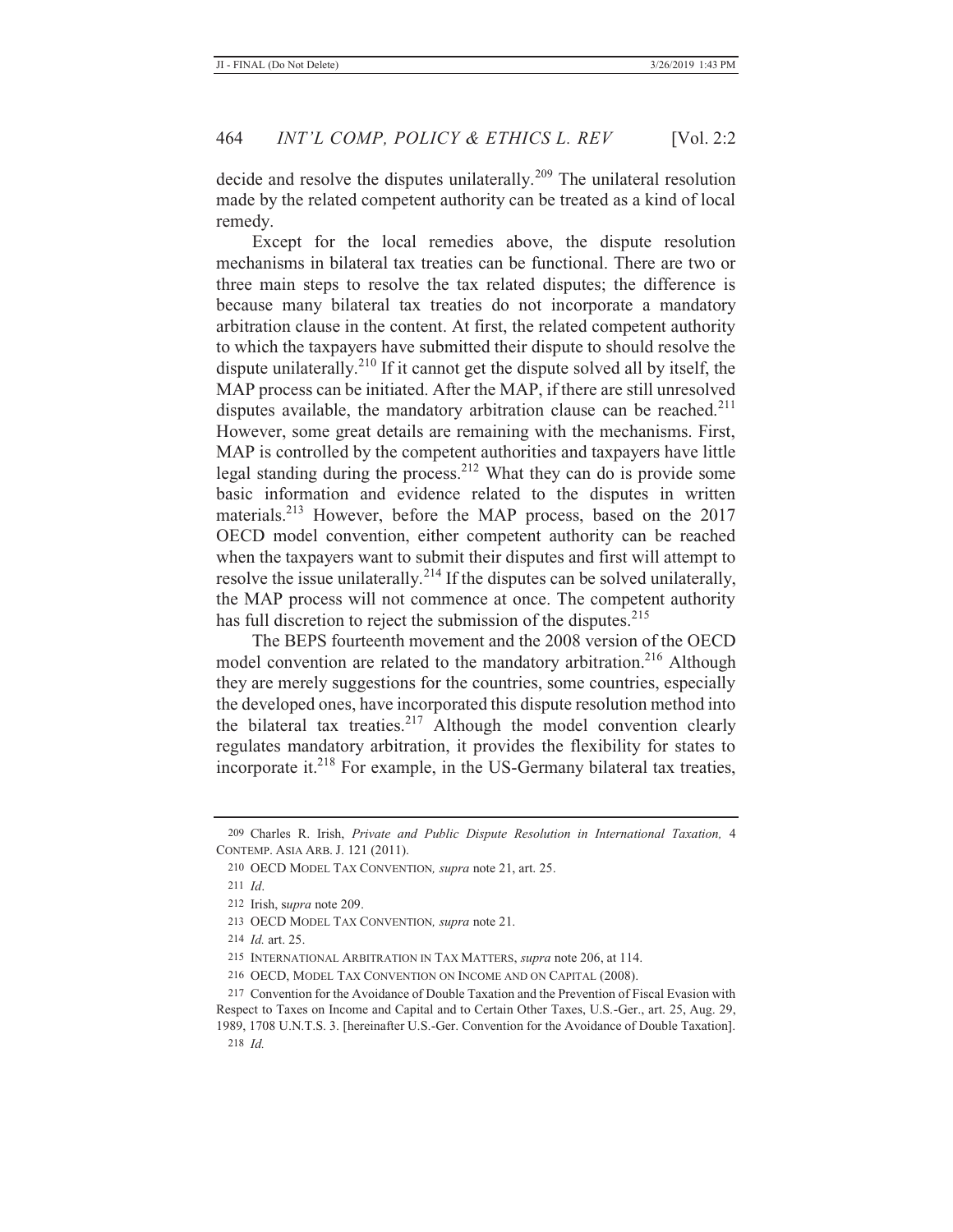the mandatory arbitration has been included.<sup>219</sup> But they have made some restrictions on it. In the treaty, it states that "[i]f a disagreement cannot be resolved by the competent authorities it may, if both competent authorities agree, be submitted for arbitration."<sup>220</sup> When considering the incorporation of the mandatory binding arbitration in bilateral tax treaties, the national sovereignty is the main concern especially for the government of developing states, such as the Chinese government.<sup>221</sup>

Except for the merits of the dispute resolution methods in tax matters mentioned above, there are also several criticisms remaining. First, there is a great shortcoming that the whole deciding process by the related competent authority is not transparent.<sup>222</sup> For instance, if the disputes contain the issues related to national interests of the host state, the related court or administrative tribunal will be more likely to reject the request from the foreign taxpayers.223 Furthermore, the BEPS initiated by OECD, especially the fourteenth movement and the OECD model convention (2008 version), has released a suggestion called mandatory arbitration to resolve the tax related disputes.<sup> $224$ </sup> However, regarding the Multilateral Convention to Implement Tax Treaty Related Measures to Prevent Base Erosion and Profit Shifting ("MLI"), the mandatory arbitration in tax matters is not allowed by some developing countries, like China.<sup>225</sup> In other words, the mandatory binding arbitration in tax matters is not widely accepted by many states as a main mechanism in resolving disputes in tax matters.<sup>226</sup> Meanwhile, the mandatory arbitration in tax matters is still confidential between the contracting states.<sup>227</sup> The whole arbitration process and most of the materials are confidential.<sup>228</sup> Based on the Sample Mutual Agreement on Arbitration, only when both competent

225 Multilateral Convention to Implement Tax Treaty Related Measures to Prevent Base Erosion and Profit Shifting, Nov. 24, 2016, https://www.oecd.org/tax/treaties/multilateral-convention-toimplement-tax-treaty-related-measures-to-prevent-BEPS.pdf [hereinafter MLI].

<sup>219</sup> *See* U.S.-Ger. Convention for the Avoidance of Double Taxation, *supra* note 217.

<sup>220</sup> *Id.*

<sup>221</sup> INTERNATIONAL ARBITRATION IN TAX MATTERS, *supra* note 206.

<sup>222</sup> *See* Rick Mitchell, *OECD: BEPS Should Include Peer Review Mechanism to Push Arbitration for Disputes*, 23 TAX MGMT. WKLY. REP. 1503 (2015).

<sup>223</sup> INTERNATIONAL ARBITRATION IN TAX MATTERS, *supra* note 206.

<sup>224</sup> OCED, *supra* note 216. For a commentary of BEPS, see Julien Chaisse & Xueliang Ji, *"Soft Law" in International Law-Making: How* Soft *International Taxation Law is Reshaping International Economic Governance*, 13 ASIAN J. WTO & INT'L HEALTH L. & POL'Y 463 (2018).

<sup>225</sup> Multilateral Convention to Implement Tax Treaty Related Measures to Prevent Base Erosion and Profit Shifting, Nov. 24, 2016, https://www.oecd.org/tax/treaties/multilateral-convention-toimplement-tax-treaty-related-measures-to-prevent-BEPS.pdf [hereinafter MLI].

<sup>226</sup> *Id.*

<sup>227</sup> *Id*.

<sup>228</sup> Ismer & Piotrowski*, supra* note 203.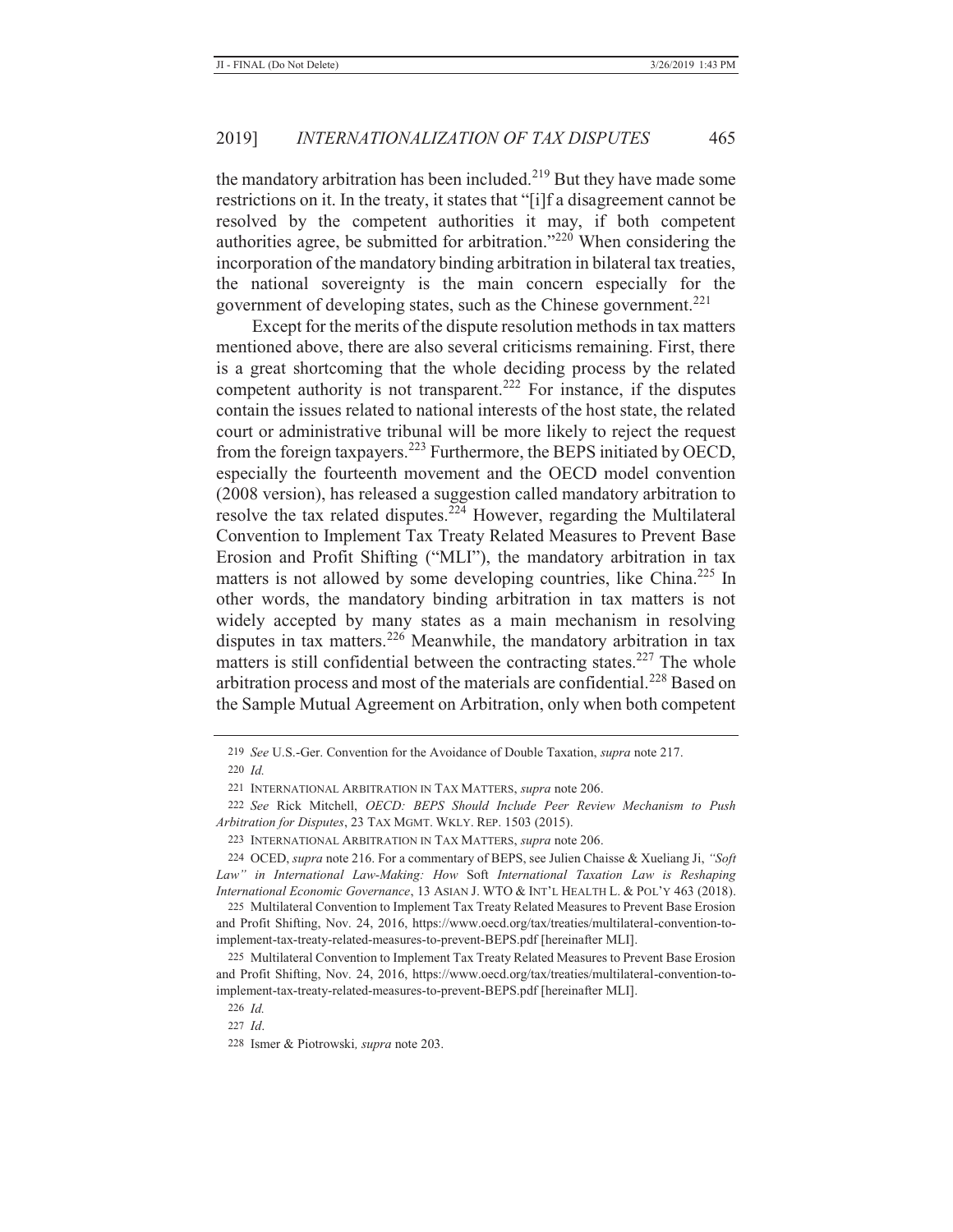authorities and the taxpayers agree with the publication, a part of the final arbitral award can get published, with no information that leaves a possibility for the public to realize who the disputing parties are.<sup>229</sup> That means the competent authorities can control the publication. Meanwhile, according to the UN Model Convention in relation to the accession to MAP process, only when one of the competent authorities requires it, can the arbitration be initiated.<sup>230</sup> The rights foreign taxpayers can enjoy are still limited.231 Moreover, the whole process requires significant time and financial resources. Over the past few decades, one of the major concerns with submitting cases to the MAP has been the average time period for the resolution of tax disputes under the MAP, with reports of some cases taking "a staggering 10 to 15 years" to resolve.<sup>232</sup> The whole process will be much longer if the mandatory binding arbitration is combined with the MAP. Lastly, one main criticism of the current tax related dispute resolution mechanism is that it lacks consistency.233 In the bilateral tax treaties, no matter the unilateral stage, the MAP process, or the proposed mandatory binding arbitration, all the awards or decisions reached lack consistency.234 It must be noted that there is no mature international taxation treaty, and the dispute resolution mechanisms in tax matters have to rely on the diverse bilateral tax treaties, including the implementation of the final awards. As a result, it is likely that different will to reach diverse awards faced with similar facts and legal issues.

Due to the defects mentioned above, a new tax related dispute settlement system, an international taxation court, may be appropriate.

#### VII. INTERNATIONAL TAXATION COURT

An international taxation court would have several benefits compared with the current dispute resolution methods in tax matters. First, it would increase consistency. Although ICS is called "court," EU still regards it as a kind of arbitration, and consequently, it has no

<sup>229</sup> OCED, COMMENTARIES ON THE ARTICLES OF THE MODEL TAX CONVENTION 381 (2010), https://www.oecd.org/berlin/publikationen/43324465.pdf.

<sup>230</sup> U.N. DEP'T OF IN'TL ECON. & SOC. AFF., U.N. MODEL DOUBLE TAXATION CONVENTION BETWEEN DEVELOPED AND DEVELOPING COUNTRIES (2011), https://www.un.org/esa/ffd/wpcontent/uploads/2014/09/UN\_Model\_2011\_Update.pdf.

<sup>231</sup> Chaisse, *supra* note 101.

<sup>232</sup> Ernst & Young, *Transfer Pricing 1999 Global Survey: Practices, Perceptions, and Trends*, TAX NOTES: SPECIAL REPORT 1073, 1084 (1999).

<sup>233</sup> Chaisse, *supra* note 101.

<sup>234</sup> Maira de Melo Vieira, *The Regulation of Tax Matters in Bilateral Investment Treaties: A Dispute Resolution Perspective*, 8 DISP. RESOL. INT'L 63 (2014).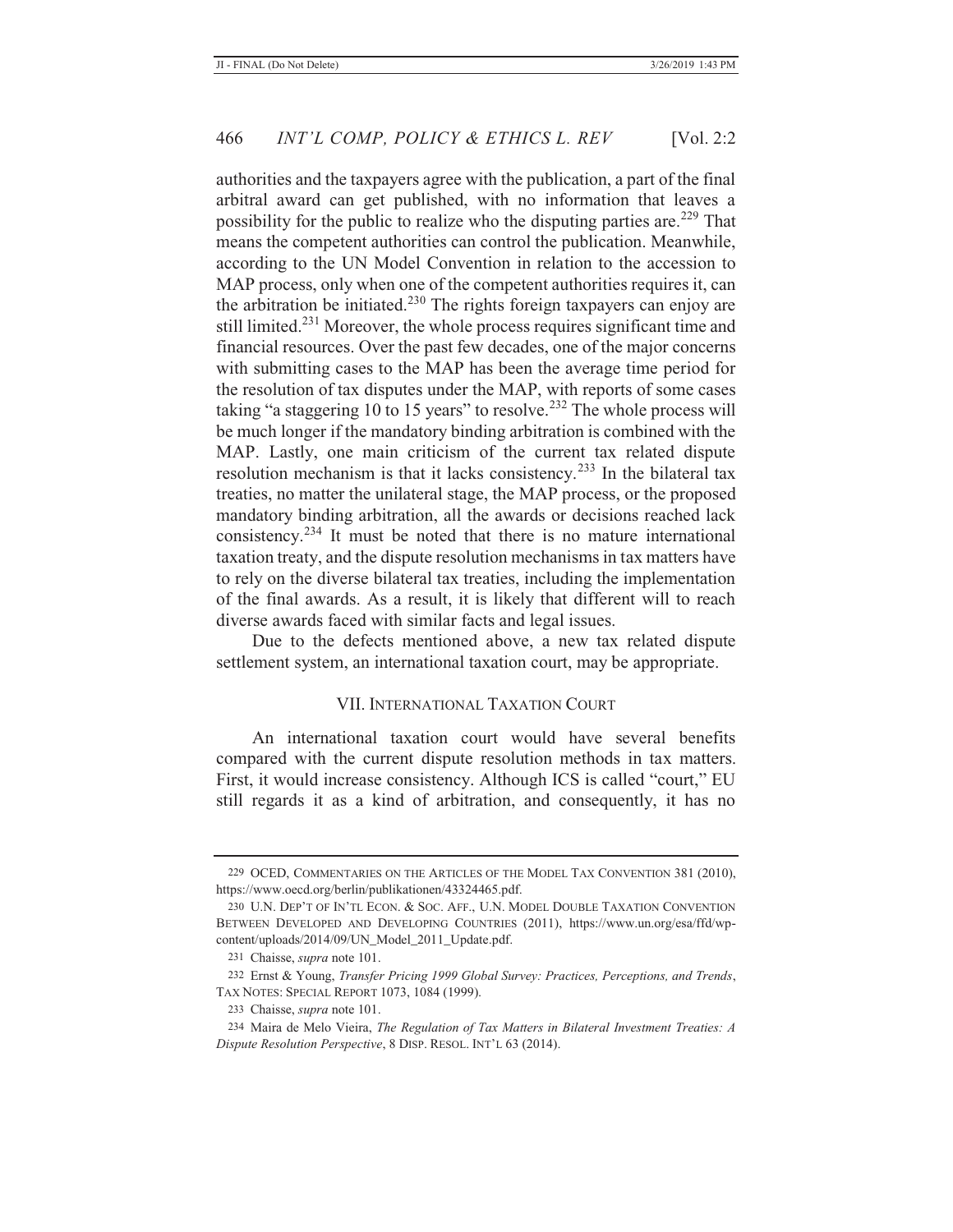precedent values.235 However, even though the awards issued by the ICS cannot be used as precedents, it can still maintain its consistency in its own way. No absolute uniformity would be achieved under ICS<sup>236</sup> because the applicable law, especially the substantive parts, would continue to vary in different treaties.<sup>237</sup> However, in the application of the same IIA and of different IIAs with identical or nearly identical wordings could still achieve consistency.<sup>238</sup> Even when applying differentlyworded IIAs, it must be expected that the permanent court system will pursue consistency more than ad hoc bodies, since the elements of permanent courts are "tradition, continuity and collegiality."239 By keeping the judges adjudicating disputes relatively consistent through time, the ICS could introduce more consistency and predictability than ISDS currently affords. $240$  It can also apply the same experience to the international taxation court. It can resemble the composition of judges in the ICS and nominate them in a fixed period. As mandatory arbitration in tax matters only deals with the remaining issues unresolved after MAP process, no matter whether the disputes resolved during MAP is right or wrong, they cannot be considered in the following arbitral procedure.<sup>241</sup> If there is an independent international taxation court system within the appellate body, maybe these issues can be re-considered. Especially the interpretation issues can be re-considered by the appellate system. Consequently, even though the taxation treaties are divided, the permanent court can be applied to reach the consistency.

Furthermore, because of the ad hoc nature of the current dispute resolution methods in tax matters, there is concern that either the competent authorities or the arbitrators in mandatory binding arbitration in tax matters can be biased to some extent. The chairperson in the mandatory arbitration in tax matters should be decided by the other two arbitrators who have been chosen by the disputing parties respectively.<sup>242</sup> If the decision cannot be reached within this time, the chair will be nominated by the related body.<sup>243</sup> However, as time is limited, it is hard to ensure a chair's impartiality. The impartiality of the arbitral tribunal in

<sup>235</sup> Schwieder, *supra* note 84, at 195.

<sup>236</sup> Kaufmann-Kohler & Potestá, *supra* note 3, at 31; *see also* Chaisse, *supra* note 171.

<sup>237</sup> Kaufmann-Kohler & Potestá, *supra* note 3, at 31.

<sup>238</sup> *Id.*

<sup>239</sup> *Id.* at 32.

<sup>240</sup> Schwieder, *supra* note 84, at 180.

<sup>241</sup> OECD MODEL TAX CONVENTION, *supra* note 21.

<sup>242</sup> *Id*.

<sup>243</sup> *Id*.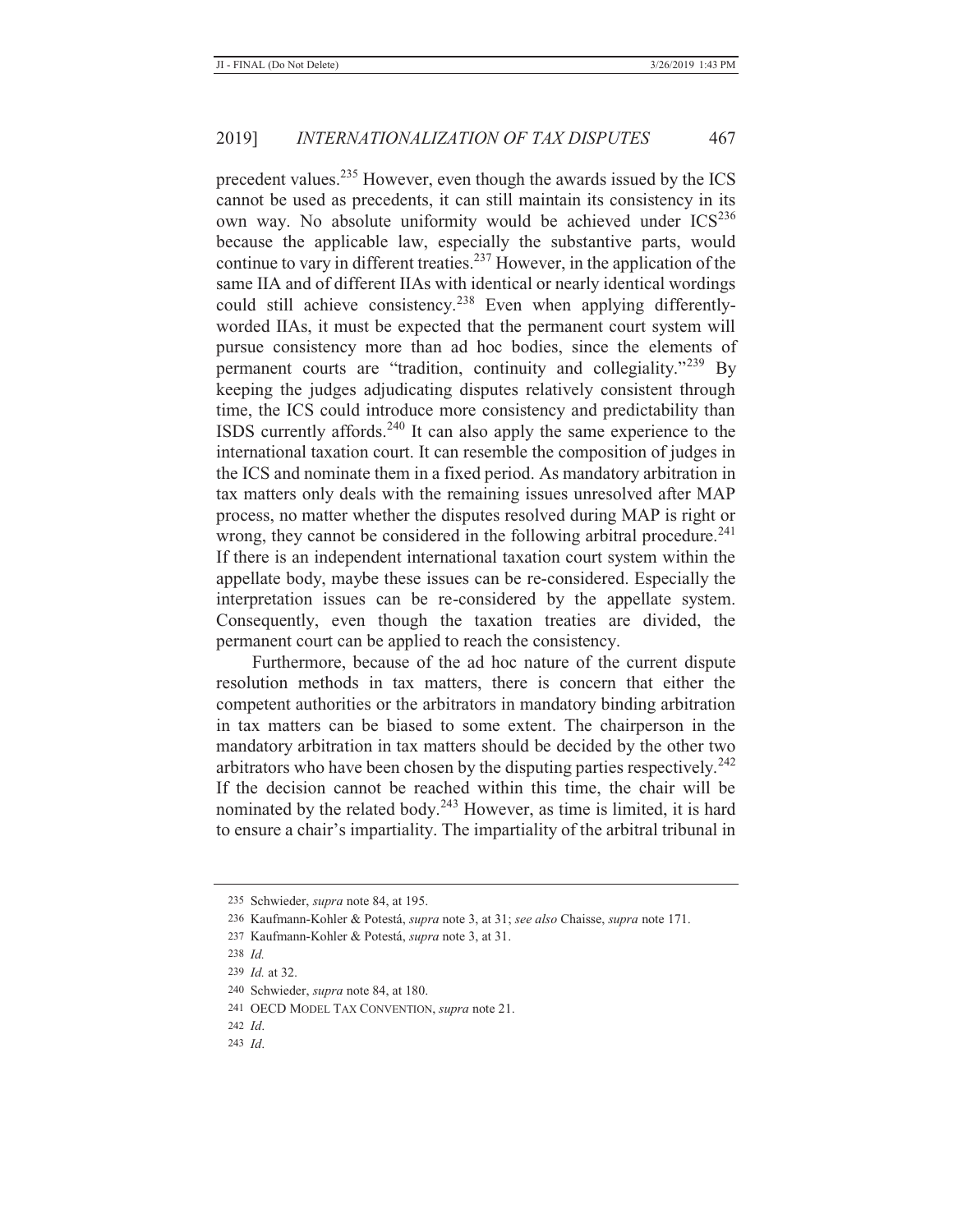ICS mainly depends on the neutral third party-the chairperson.<sup>244</sup> From this perspective, the process in ICS, which strictly ensures the impartiality of the chairperson, will be less biased.<sup>245</sup> Compared with an ICS system, some have suggested an independent appellate system with the existing tax related dispute resolution system. However, compared with the independent ICS system, a combination of existing dispute resolution mechanisms in tax matters with an independent appellate system is not recommended. Because without the mandatory arbitration involved, the current dispute resolution system, mainly MAP, is already timeconsuming. $246$  If there is one more appellate system, the process will be much longer.<sup>247</sup> As a result, a separate taxation court system may be better.

Meanwhile, the international taxation court can be more efficient than traditional dispute resolution mechanisms for tax matters. To save money and prevent delays, the ICS has proposed that the Tribunal should have a time limit in reaching awards.<sup>248</sup> To prevent delays and cost increases, "the Tribunal shall render a final award within" a limited time period.249 Per CETA, a final award shall be rendered within 24 months of submission of a claim, and "the EU-Vietnam FTA provides that any appeal should not exceed six months, and in no case can it exceed nine months," so "that the entire process [shall] be completed within three years."250 Besides, with the consent of the claimant and the respondent state, a single judge may resolve the dispute.<sup>251</sup> The international taxation court system can do the same thing. If the international taxation court system is more efficient than traditional tax related dispute settlement mechanisms, more parties will be likely to opt-in to it.

A significant merit that ICS shares with the traditional ISDS mechanism is that foreign investors can file claims directly to get involved in the dispute resolution process.<sup>252</sup> In current dispute resolution mechanisms for tax matters, including mandatory binding arbitration, foreign taxpayers have limited say in the process.253 Foreign taxpayers

251 Yang, *supra* note 93, at 46.

252 Ylli Dautaj, *Dissenting Opinions in Investment Treaty Arbitration: The Investment Court System* 17 U.C. DUBLIN L. REV. 37, 49 (2017).

<sup>244</sup> Schacherer, *supra* note 151, at 628.

<sup>245</sup> *Id*.

<sup>246</sup> Ernst & Young, *supra* note 232, at 1073.

<sup>247</sup> *Id*.

<sup>248</sup> Yang, *supra* note 93, at 47.

<sup>249</sup> Mangan, *supra* note 166, at 5.

<sup>250</sup> *Id.*

<sup>253</sup> *See* OECD MODEL TAX CONVENTION*, supra* note 21.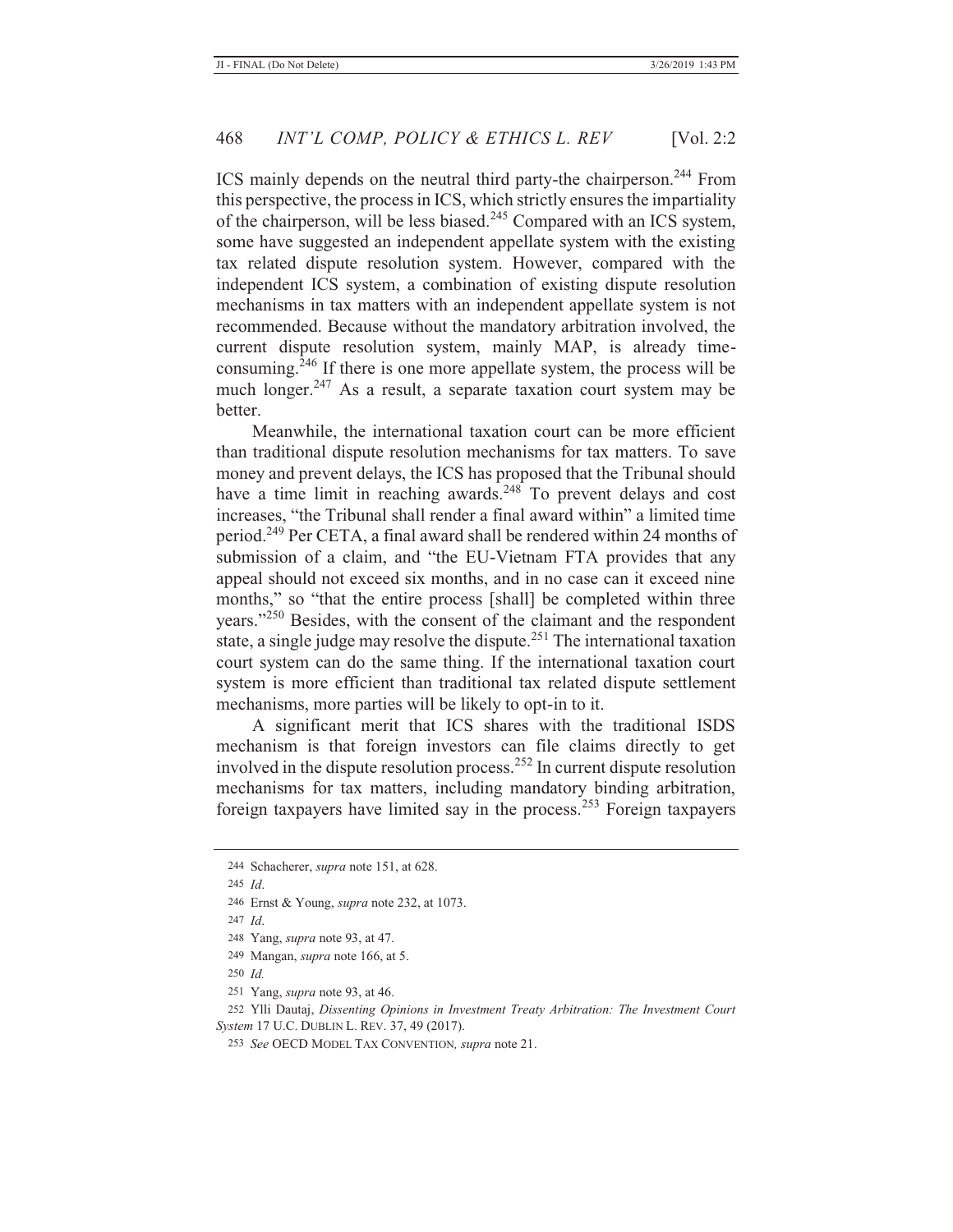will be more confident in the dispute resolution process if an international taxation court system allowing their direct participation can be created. Since judges are chosen by the contracting states, sovereignty of states will not decrease.

"Multiple bilateral ICS mechanisms could serve as stepping stones towards a multilateral adjudicatory system for international investment disputes."<sup>254</sup> Therefore, the international ICS should be based on the bilateral ICS mechanisms. The MLI is not accepted by many states, and as of February 12, 2019, just eighty-seven states have signed the MLI.<sup>255</sup> Bilateral tax treaties should be the starting point for the international taxation court as well. The EU and Canada considered CETA to be a bilateral agreement.<sup>256</sup> A bilateral agreement is not only a basis of the taxation related dispute settlement method, but a basis and starting point of an international taxation court. For those whose tax related disputes usually arise, it may be more appropriate to set up a tax court system as an experiment. If it succeeds, the international taxation court can be a possibility. In CETA, as the EU proposed the ICS as a kind of arbitration, its main goal is to make up ICSID and New York Convention to get the awards implemented more smoothly.<sup>257</sup> However, the views about the nature of ICS awards are still not verified and some refused to accept them as arbitral awards.<sup>258</sup> The value of ICSID and New York Convention is to ensure the acceptance and implementation of the awards by the third party other than the disputing parties.<sup>259</sup> Under the ICS, the awards should be binding for the parties.<sup>260</sup> Although it is binding for the contracting parties, third parties may amend the other economic treaties with third parties to the same extent.<sup>261</sup> For those who do not treat ICS awards as arbitral awards, it is less likely for them to agree with the implementation of the awards under ICSID or New York Convention.<sup>262</sup> In this situation, the awards issued can be implemented based on the

<sup>254</sup> Freya Baetens, *The European Union's Proposed Investment Court System: Addressing Criticisms of Investor-State Arbitration While Raising New Challenges*, 43 LEGAL ISSUES ECON. INTEGRATION 367, 384 (2016).

<sup>255</sup> *Signatories and Parties to the Multilateral Convention to Implement Tax Treaty Related Measures to Prevent Base Erosion and Profit Shifting*, OECD 4 (Feb. 12, 2019), https://www.oecd.org/tax/treaties/beps-mli-signatories-and-parties.pdf.

<sup>256</sup> Heppner, *supra* note 76, at 42.

<sup>257</sup> *See* N. Jansen Calamita, *The Challenge of Establishing a Multilateral Investment Tribunal at ICSID,* 32 ICSD REV. 611 (2017).

<sup>258</sup> *See id.*

<sup>259</sup> *See id.*

<sup>260</sup> *See* Schwieder, *supra* note 84, at 195.

<sup>261</sup> *See* Baetens, *supra* note 254.

<sup>262</sup> *See* Schwieder, *supra* note 84, at 195.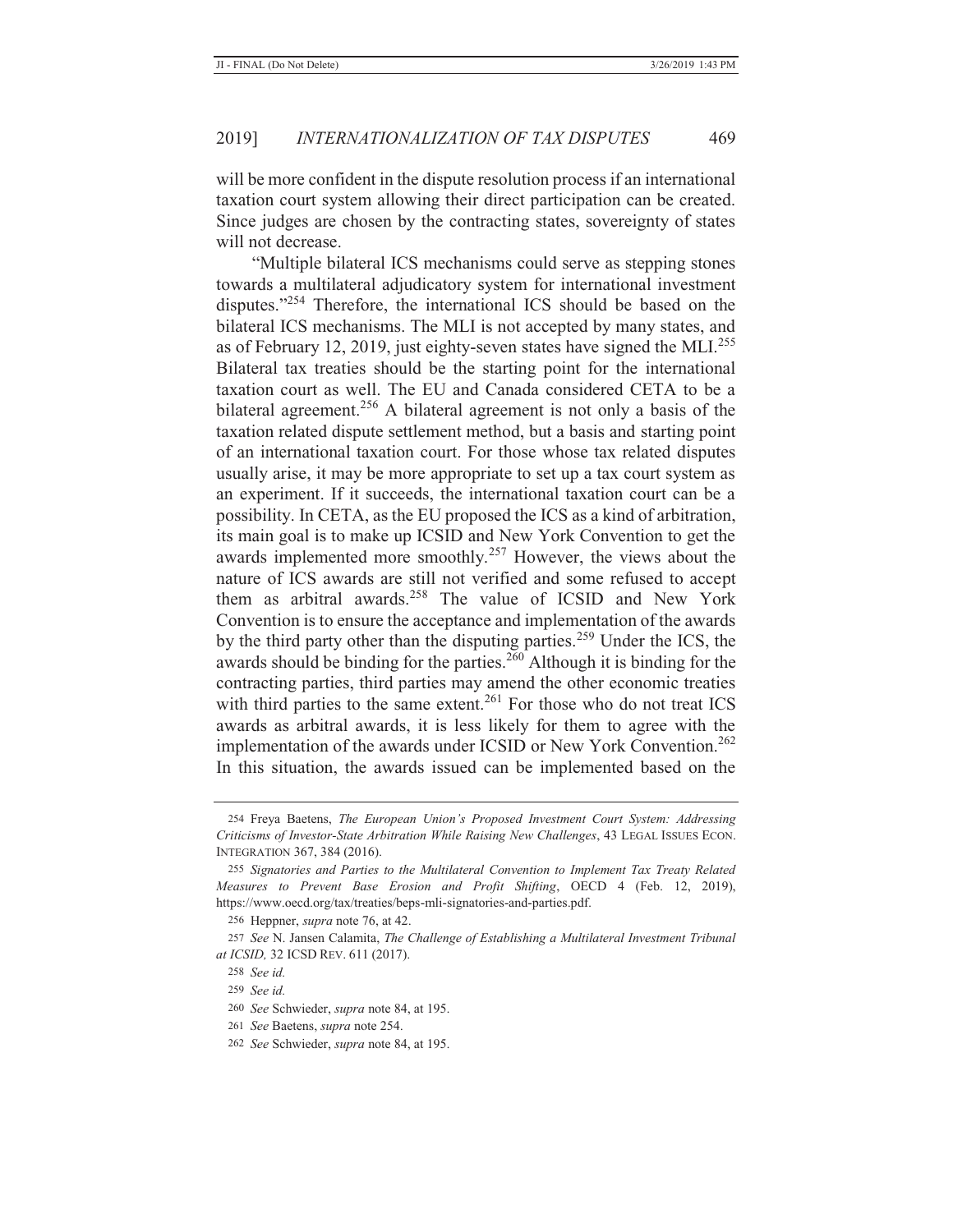bilateral treaties among the disputing parties. In terms of the international taxation court, it may face the same situation. For those who agree to apply the mandatory binding arbitration in resolving tax related disputes when signing the MLI, they may be more likely to accept the awards issued by the international taxation court. However, based on MLI, the number of states that are willing to implement the mandatory binding arbitration in tax matters is limited.<sup>263</sup> Only twenty-five signatories adopted mandatory binding arbitration provisions of the MLI.<sup>264</sup> For those that do not accept the mandatory binding arbitration in tax matters, the implementation of international taxation court awards should rely more on the bilateral taxation treaties signed between the disputing parties. Although it is beneficial to create an international taxation court, the implementation of awards should be taken into consideration. Based on MLI, after the award issued by the arbitral panel, it is the competent authorities that reach an agreement to implement it.265 However, if one party refuses to implement it, there are no punishment measures.<sup>266</sup> Besides, only the contracting states will be bound by the awards issued by the tribunal.<sup>267</sup> As a result, before the creation of an international taxation court system, an *inter se* modification/a regional taxation court system can be issued firstly, like among MLI/G20 states. When it is implemented successfully, there may be more support from the public.

For those who are worried about the derogation of their national sovereignty, when they commit to opt in the mandatory arbitration in MLI, the sovereignty is partly given up.<sup>268</sup> As a result, it is possible to establish an international taxation court system among them. The first stage should resemble the MAP, including the areas which can be considered. Therefore, the appellate system should not only focus on judicial issues, but also on facts, which can resemble the ICS. The appellate system should have the same legal effect as an arbitral award/domestic court decisions except that the taxpayers do not accept it, however, private taxpayers have no say in the current tax related dispute resolution system.269 Based on the OECD model convention, no matter the stage of the MAP process or the mandatory arbitration, private

<sup>263</sup> MLI, *supra* note 225.

<sup>264</sup> *Id.*

<sup>265</sup> *See id.*

<sup>266</sup> *See id.*

<sup>267</sup> *See* Aditya Kutty & Sindhura Chakravarty, *A Multilateral Investment Agreement: Poison or Antidote*, 22 SRI LANKA J. INT'L L. 89 (2010).

<sup>268</sup> Calamita, *supra* note 257.

<sup>269</sup> *See* OECD MODEL TAX CONVENTION*, supra* note 21.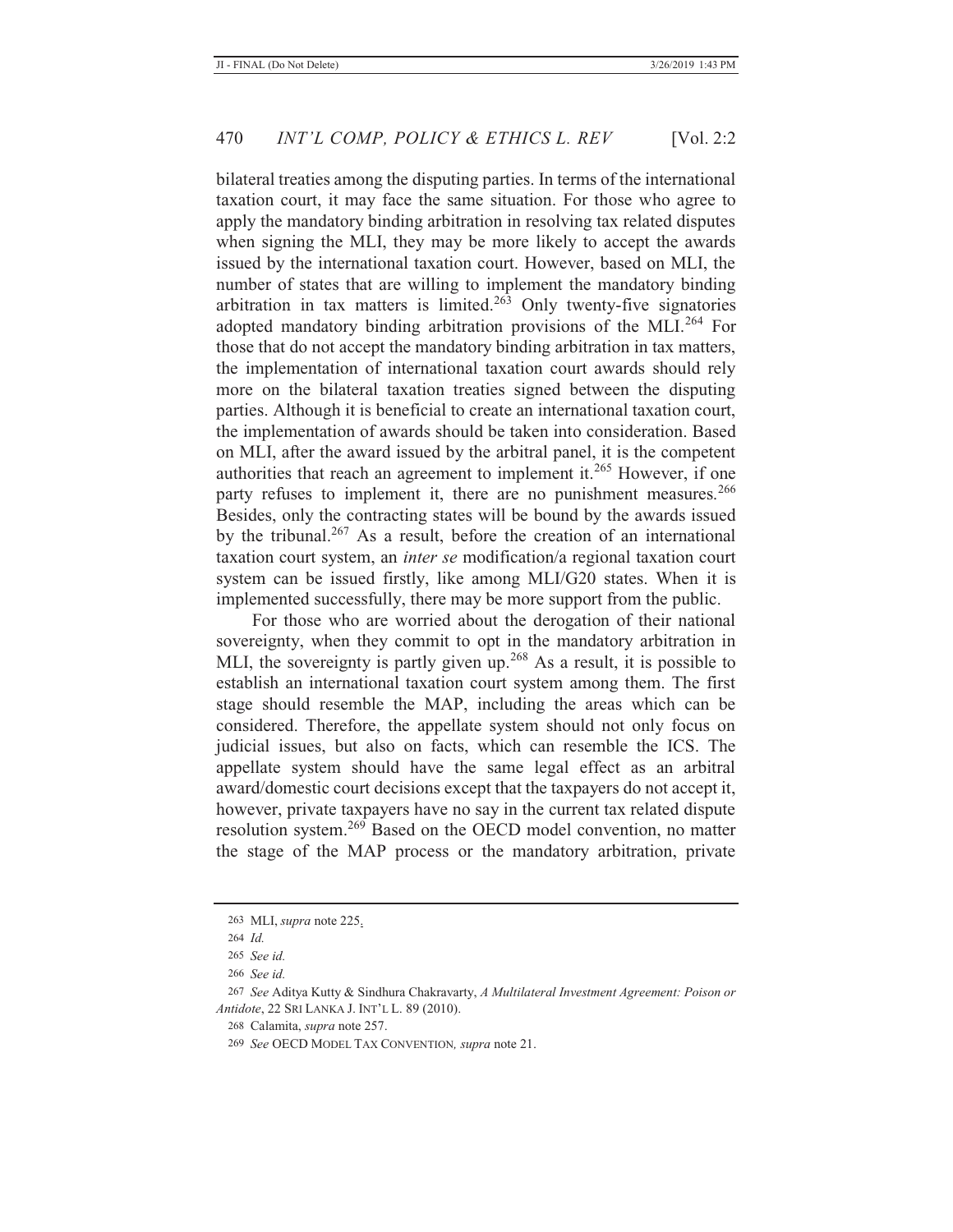taxpayers have limited legal standing.<sup>270</sup> In this perspective, the OECD model convention is the same with ICS to some extent, as ICS also excludes the private entities.<sup>271</sup> Consequently, the states which have signed the MLI and accepted the mandatory binding arbitration in resolving tax related disputes are more likely to accept the international taxation court mechanism. If the international taxation court can be created, there will be a more professional system dealing with tax related disputes. Besides, without the intervention from other dispute resolution mechanisms, such as mandatory arbitration in BITs, the sovereignty of taxation can be protected.

If the ICS can be introduced into the tax related dispute settlement process, the awards will be more neutral compared with what is issued under the current dispute resolution system. For example, based on the OECD model convention, before granting the disputes access to MAP process it should be decided by the competent authorities first.<sup>272</sup> If the competent authorities deny this submission, no matter what reason they hold, the disputes have no possibility to access to the next stage.<sup>273</sup> In this situation, it is inevitable for the states to deny the submission based on their own interests and the interests of taxpayers will be sacrificed in the end.274 In the ICS system, however, no matter whether the first instance stage or the appellate stage, states do not have much say during the process and the awards issued will be more neutral as a result.<sup>275</sup> Besides, each state can recommend its own judge and for the specific case, the panel can be chosen from those judges randomly.<sup>276</sup> As there is an appellate body, the bias can be avoided to some extent.<sup>277</sup>

"There should be page and time limits to the third party submissions, in order to limit delays and allow the parties the opportunity to respond to the submission."278 In the taxation court system, third party participation may be beneficial for the dispute resolution, too. "[I]f judges on such an investment court were appointed not by the contracting parties (eg [sic] the EU and the United States under TTIP), but by a multilateral

<sup>270</sup> *See id.*

<sup>271</sup> Pantaleo, *supra* note 130, at 77.

<sup>272</sup> *See* OECD MODEL TAX CONVENTION*, supra* note 21.

<sup>273</sup> Irish, *supra* note 209.

<sup>274</sup> *Id.*

<sup>275</sup> Stefanie Schacherer, *TPP, CETA and TTIP Between Innovation and Consolidation— Resolving Investor–State Disputes under Mega-Regionals*, 7 J. OF INT'L DISP. SETTLEMENT 632 (2016).

<sup>276</sup> CETA, *supra* note 98, art 8.27(7).

<sup>277</sup> Schacherer, *supra* note 275 at 635.

<sup>278</sup> Baetens, *supra* note 254, at 378.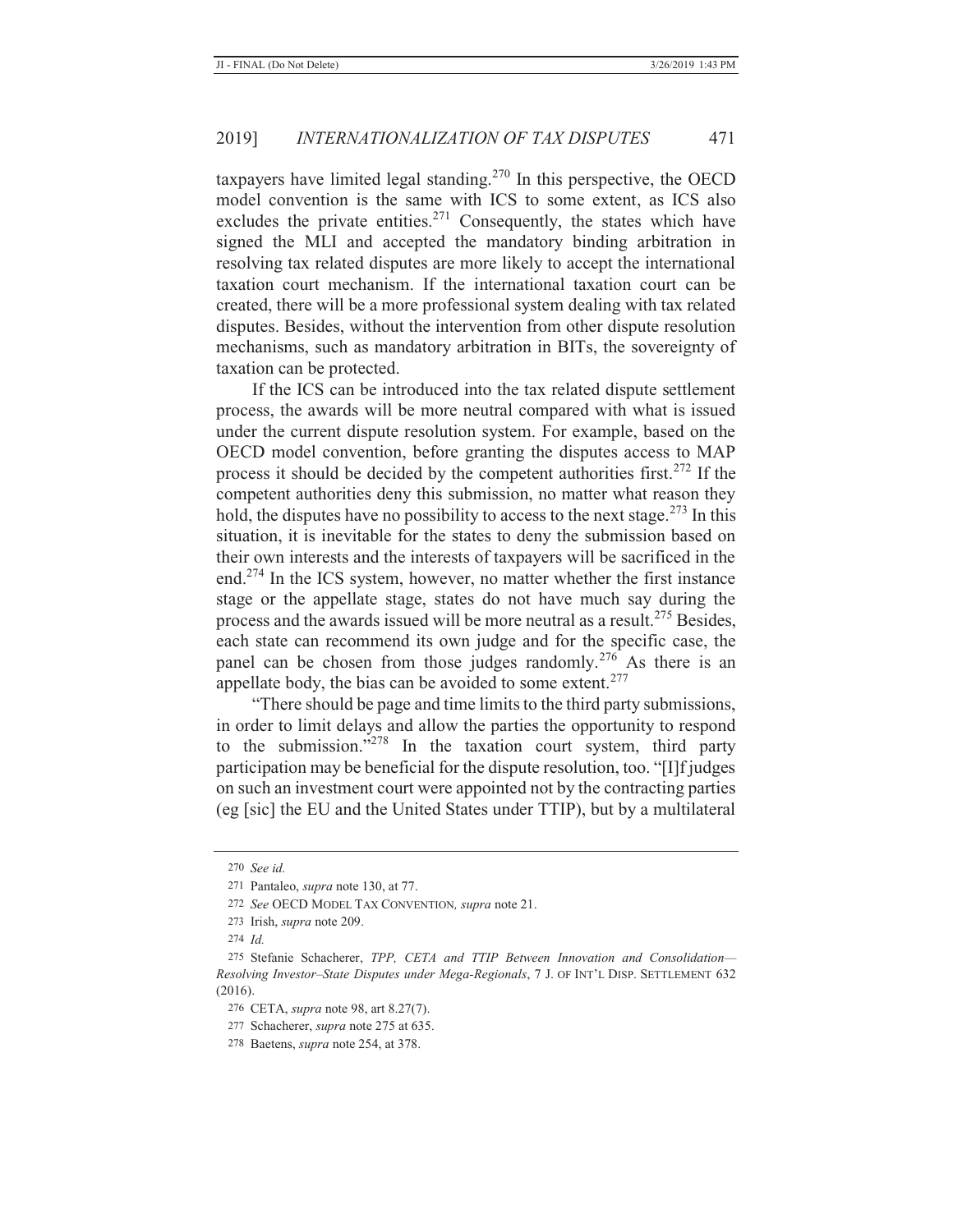body representing the entire international community, such as the UN General Assembly and the UN Security Council," the awards issued by the tribunal will be more easily be accepted by the public.<sup>279</sup> The international court system can do the same thing.

The CETA expressly opts-in to the UNCITRAL Rules on Transparency for all the proceedings before the Tribunal and the Appellate Tribunal, which means the same goes for the proceedings governed by the ICSID Arbitration Rules.<sup>280</sup> CETA has a number of transparency measures. First, CETA set out rules to make available to the public any document related to the proceedings, then CETA requires the agreement to mediate to be publicly available.<sup>281</sup> CETA also adds exhibits to the documents that can be requested by any person to the Tribunal.<sup>282</sup> Secondly, under CETA, hearings are to be public.<sup>283</sup> Thirdly, both CETA and ICSID Arbitration Rules allow for *amicus curie* briefs after consultation with the disputing parties.284 CETA is "similar to the provision on *amicus curie* briefs contained in the ICSID Convention."<sup>285</sup> The ICSID Convention provides that the Tribunal, after consulting with the parties, may allow a non-disputing party to file a written submission within the scope of the dispute.<sup>286</sup> Likewise, a tribunal under CETA, takes into account, a number of elements in deciding the relevance of an *amicus curie* brief. Such elements are: whether the third person has a significant interest in the proceedings, and whether the third person's submission would assist the Tribunal in the determination of a matter of fact or law within the scope of the dispute. $287$ 

Making reservations can provide flexibility to the country, which might decide to withdraw some of its reservations in the future.<sup>288</sup> Thus, at the starting point/earlier stage, making reservations is essential and beneficial in order to get more concerns.<sup>289</sup> "[T]he opt-in mechanism

<sup>279</sup> Schill, *supra* note 70, at 147.

<sup>280</sup> CETA, *supra* note 98, art. 8.36(1).

<sup>281</sup> CETA, *supra* note 98, art. 8.36(1); *see also id.* art. 3(1).

<sup>282</sup> *See id*.

<sup>283</sup> *Id.* art. 8.36(5).

<sup>284</sup> *Id.*

<sup>285</sup> Schacherer, *supra* note 151, at 648.

<sup>286</sup> ICSID Rules of Procedure for Arbitration Proceedings, *in* ICSID Convention, Regulations and Rules 117, ICSID Doc. ICSID/15 (Apr. 2006); *see also* UNCITRAL Rules on Transparency, *supra* note 122, art. 4.

<sup>287</sup> UNCITRAL Rules on Transparency, *supra* note 122, art. 4.

<sup>288</sup> *See generally* Int'l Law Comm'n, Third Rep. on Reservations to Treaties, U.N. Doc. A/CN.4/491 and Adds. 1-6 (1998).

<sup>289</sup> Nathalie Bravo et al., *Implementing Key BEPS Actions: Where Do We Stand?,* 45 INTERTAX 852, 860 (2017).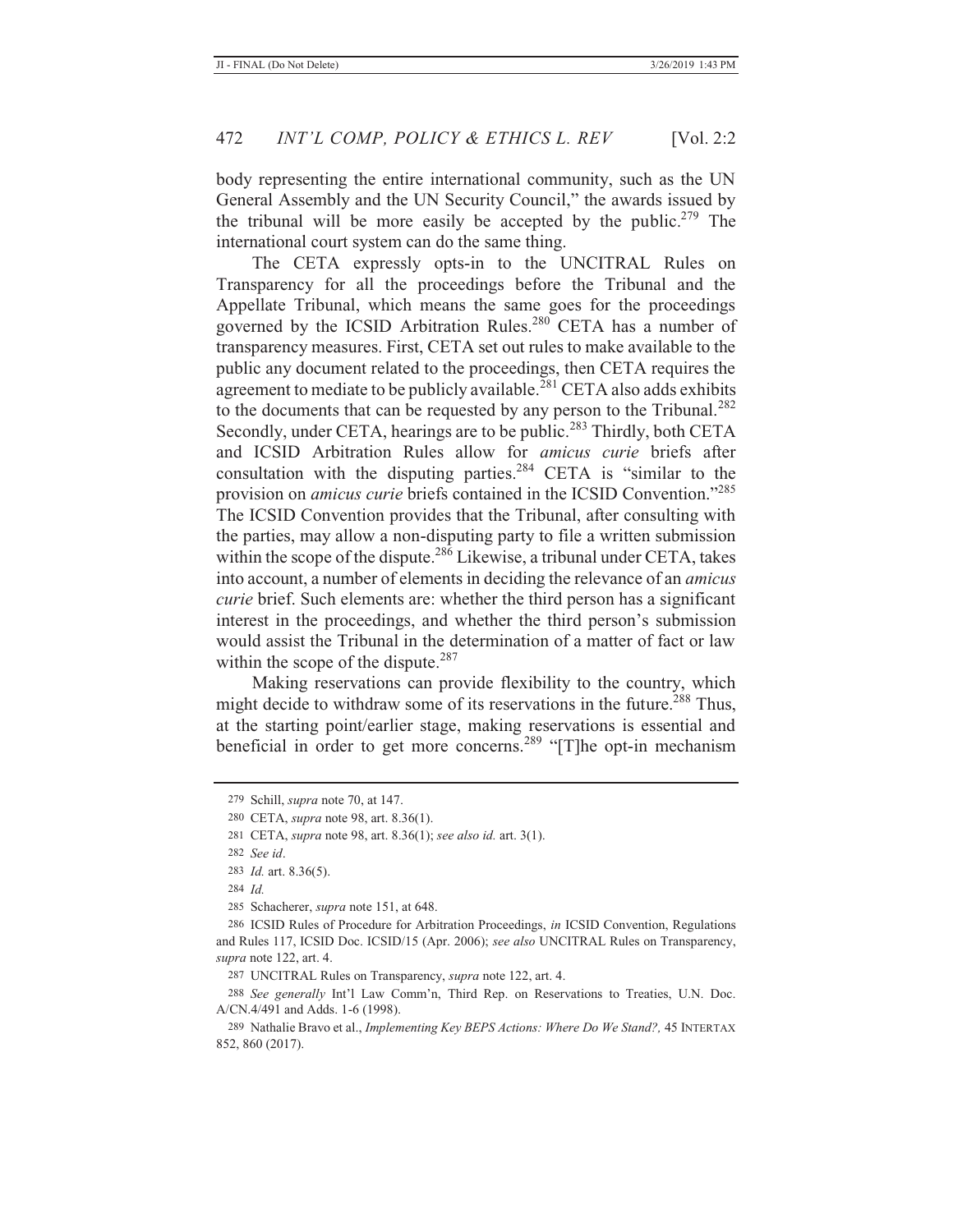would allow the initiative to start as a plurilateral one, with the possibility for States to join at a later stage, whenever they consider it appropriate."290 States can first make some reservations for the international tax system to get as much support as possible. When the time is appropriate, they can opt in and delete the reservations.

## VIII. CONCLUSION

In summary of the aforementioned, the EU's treatment of the ICS proposed in CETA is still a type of arbitration.<sup>291</sup> Furthermore, in implementing the awards, it counts on the existing rules such as ICSID and New York Convention.<sup>292</sup> In this way, the EU wants the system to garner as much support as possible so the awards issued by the ICS panel can be implemented more fluently.<sup>293</sup> It may be concluded that the ICS system must be based on the existing systems to be successfully implemented. The same should be done for the international taxation court. Bilateral taxation treaties and MLI are the main tools for resolving tax-related disputes and they are the basis of the international taxation court system.

"Small investors . . . or governments of developing countries . . . may be discouraged from using the process by the existence of a more formal appellate process and the greater prospect that it will be used on a regular basis."294 It will be the same concern when creating an international taxation court system with a formal appellate body. The current tax-related dispute resolution system is more appropriate for the massive MNEs, as the expenses are quite high.<sup>295</sup> The midsize and small companies have little chance to make use of the current system.<sup>296</sup> Thus, a key consideration for change is how to control the expenses of such a system. Entities of all sizes are more likely opt in to the system if it does not present a heavy financial burden.

If an international taxation system can be created, it would present an opportunity for countries to improve the current dispute resolution

<sup>290</sup> Kaufmann-Kohler & Potestà, *supra* note 3, at 32.

<sup>291</sup> *See* Calamita, *supra* note 257, at 612.

<sup>292</sup> *See id.*

<sup>293</sup> *See id.*

<sup>294</sup> Gantz, *supra*, note 81, at 56; *see also* Julien Chaisse, *Exploring the Confines of International Investment and Domestic Health Protections: General Exceptions Clause as a Forced Perspective*, 39 AM. J. L. & MED. 332 (2013).

<sup>295</sup> *See generally* Rifat Azam, *Ruling the World: Generating International Tax Norms in the Era of Globalization and BEPS*, 50 SUFFOLK U. L. REV. 517 (2017).

<sup>296</sup> Bravo, *supra* note 289, at 860.